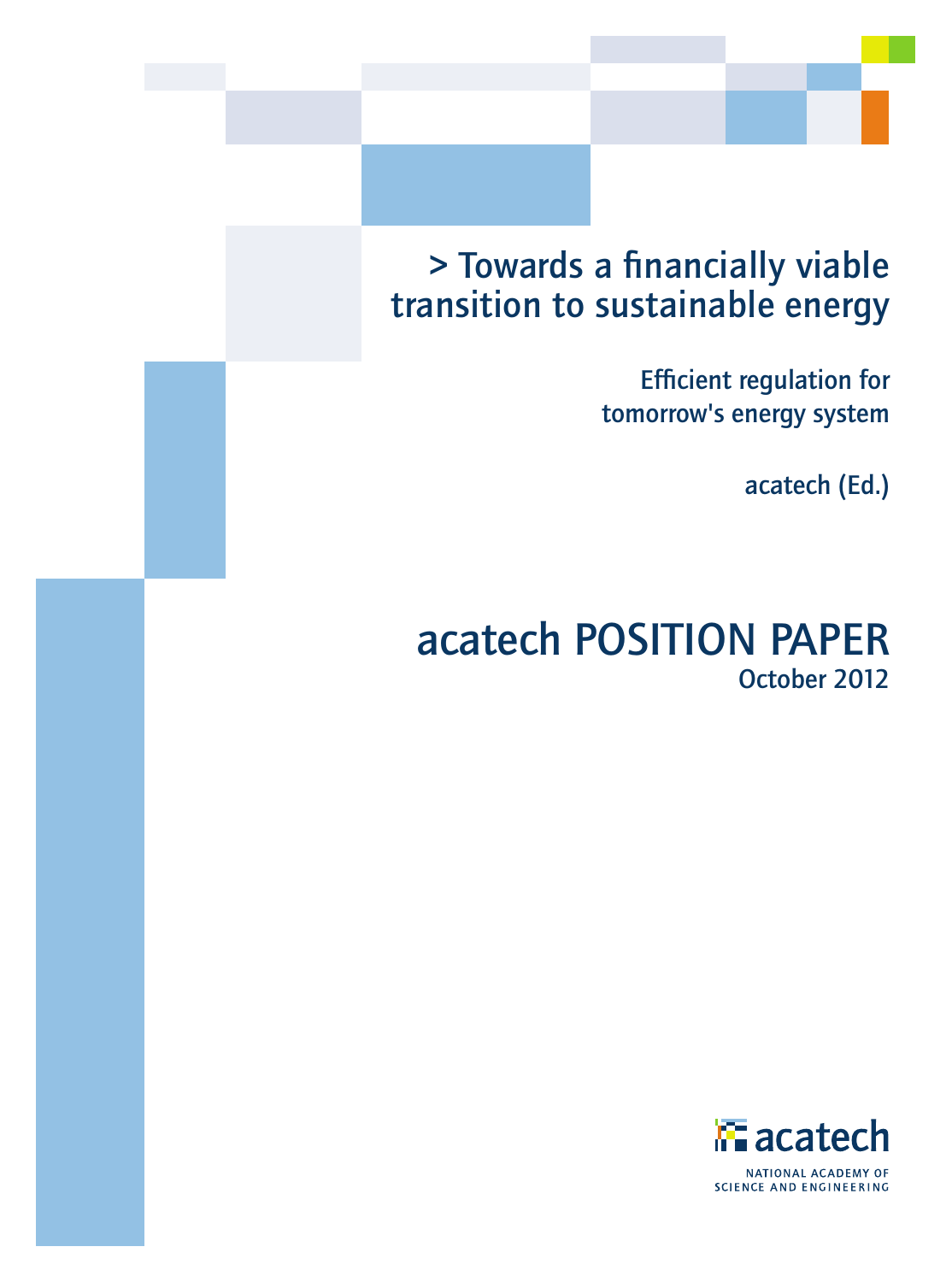#### Editor:

acatech – National Academy of Science and Engineering, 2012

| Munich Office<br>Residenz München<br>Hofgartenstraße 2<br>80539 Munich | Berlin Office<br>Unter den Linden 14<br>10117 Berlin | <b>Brussels Office</b><br>Rue du Commerce / Handelsstraat 31<br>1000 Brussels |
|------------------------------------------------------------------------|------------------------------------------------------|-------------------------------------------------------------------------------|
| $T + 49(0)89/5203090$                                                  | $T + 49(0)30/206309610$                              | $T + 32(0)2/5046060$                                                          |
| F+49(0)89/5203099                                                      | F+49(0)30/206309611                                  | $F + 32(0)2/5046069$                                                          |

E-Mail: info@acatech.de Internet: www.acatech.de

#### Recommended citation:

acatech (Ed.): *Towards a financially viable transition to sustainable energy. Efficient regulation for tomorrow's energy system* (acatech POSITION PAPER), Munich 2012.

© Springer-Verlag, Springer DE, Berlin-Heidelberg-Wiesbaden 2012

Coordination: Dr. Thomas Lange Edited by: Linda Tönskötter Translation: Joaquin Blasco Layout concept: acatech Conversion and typesetting: Fraunhofer Institute for Intelligent Analysis and Information Systems IAIS, Sankt Augustin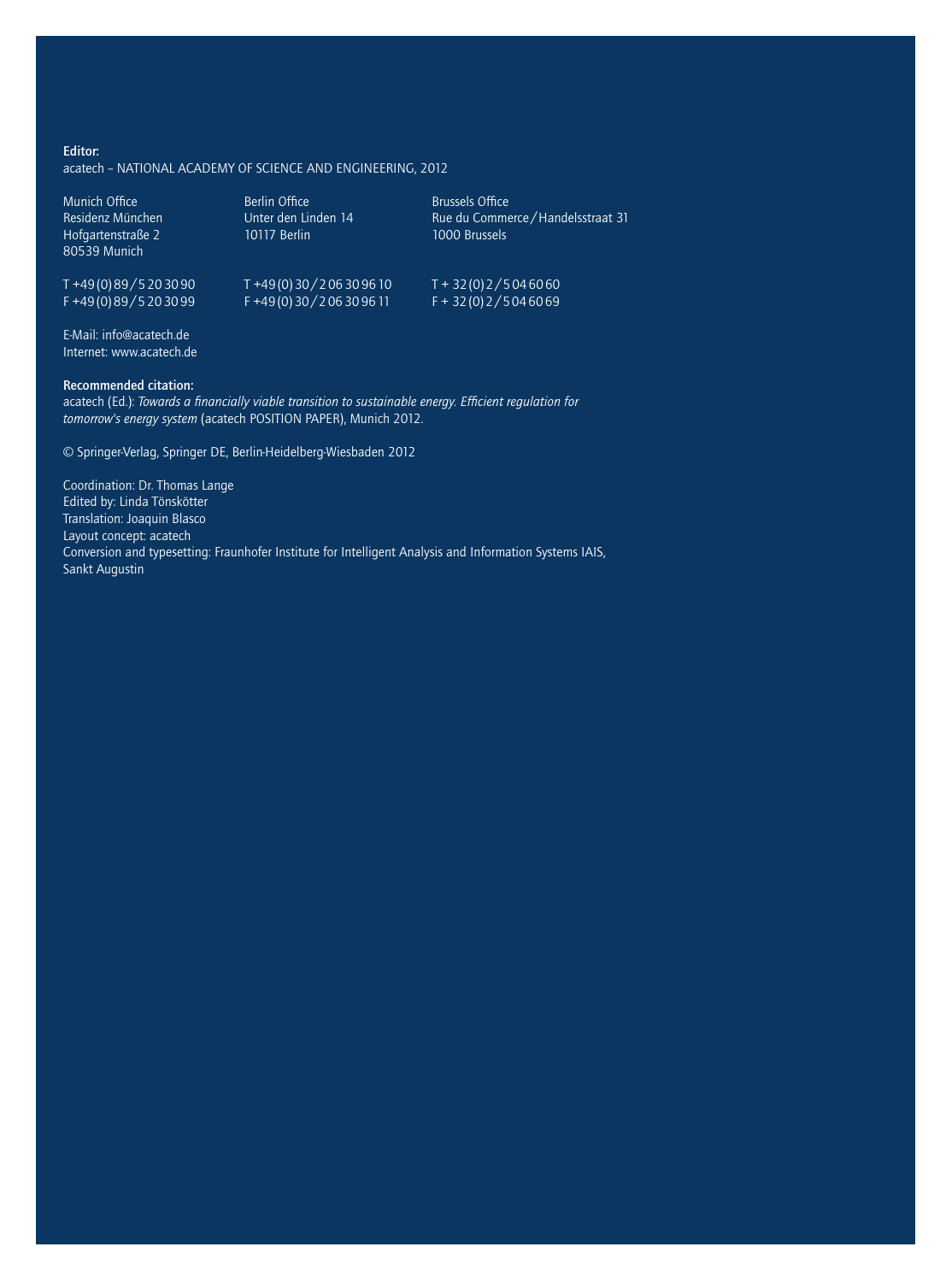Contents

# > CONTENTS

| <b>SUMMARY</b>                                                                                  | 4              |
|-------------------------------------------------------------------------------------------------|----------------|
| <b>PROJECT</b>                                                                                  | $\overline{7}$ |
| 1 INTRODUCTION                                                                                  | 9              |
| 2 THE TRANSITION TO SUSTAINABLE ENERGY                                                          | 12             |
| 2.1 Policy goals                                                                                | 12             |
| 2.2 Technological challenges and possible solutions                                             | 13             |
| 2.3 Analysis of investment requirements                                                         | 15             |
| 2.4 Regulatory status quo: The Renewable Energy Sources Act and the EU Emissions Trading Scheme | 20             |
| 3 REGULATORY INSTRUMENTS - AT NATIONAL, EUROPEAN AND INTERNATIONAL LEVEL                        | 23             |
| 3.1 Elements of a German sustainable energy transition policy                                   | 23             |
| 3.1.1 A new approach to promoting renewable energy                                              | 24             |
| 3.1.2 Securing regional backup capacity                                                         | 30             |
| 3.1.3 Enabling smart grids in the distribution grids                                            | 32             |
| 3.1.4 Enabling investors to buy into the transition to sustainable energy                       | 33             |
| 3.1.5 Towards an open-minded innovation and technology policy                                   | 35             |
| 3.2 Integrating the transition to sustainable energy into EU energy policy                      | 35             |
| 3.2.1 Strengthening and expanding emissions trading                                             | 36             |
| 3.2.2 Implementing market-based promotion of renewables transnationally across the EU           | 36             |
| 3.2.3 Improving and harmonising frameworks and secondary conditions                             | 37             |
| 3.3 Opening up the EU ETS internationally using a fund-based model                              | 38             |
| <b>4 SUMMARY AND KEY RECOMMENDATIONS</b>                                                        | 41             |
| <b>LITERATURE</b>                                                                               | 42             |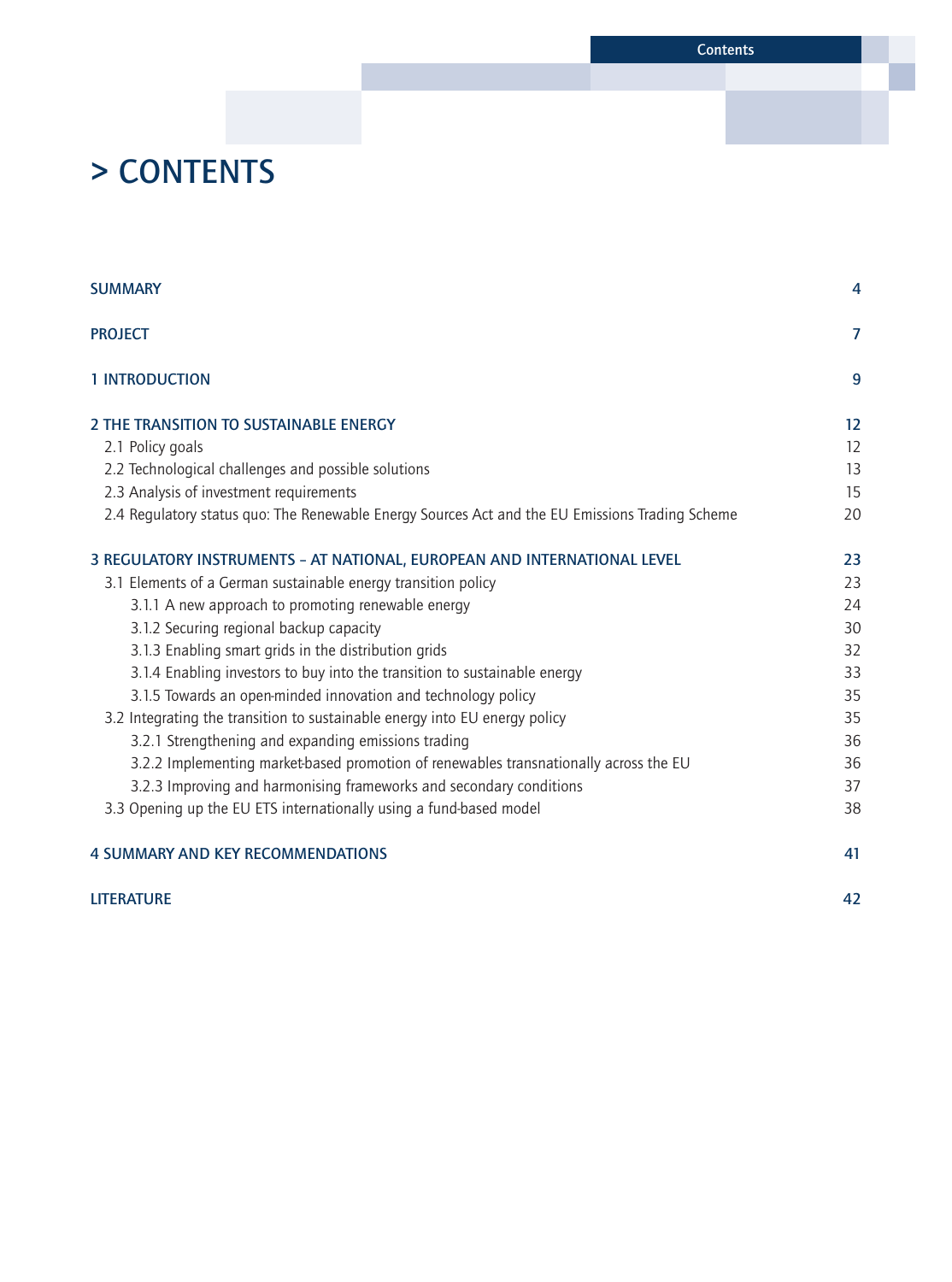# <span id="page-3-0"></span>SUMMARY

The decision to initiate a transition to sustainable energy has brought about a paradigm shift in Germany's energy policy, with the German government targeting a complete overhaul of the energy supply system by 2050. The aim is for the lion's share of future electricity generation to be accounted for by renewables. This will only be possible with significant investment in the expansion of renewable energy generation capacity, backup capacity to guarantee security of supply and grid infrastructure development. This substantial challenge is set to become even greater now that phasing out nuclear power has once again become a priority for Germany.

Successful implementation of the transition to a sustainable energy supply will ultimately be determined by two factors: the development of the right technical solutions and the creation of an appropriate economic framework. This acatech POSITION PAPER stresses the need for a fundamental shift in German energy policy in order to ensure that the transition to sustainable energy is both financially viable and implemented in a manner that is acceptable to all sectors of society. The current regulatory framework, and in particular the Renewable Energy Sources Act (*Erneuerbare-Energien-Gesetz – EEG*), which is the main instrument for promoting green electricity technologies in Germany, fail to provide the correct investment and innovation incentives to take adequate account of the energy sector's multiple *systemic* interconnections. Failure to coordinate individual measures is adding unnecessarily to the cost of the transition to sustainable energy and is ultimately threatening the success of the entire undertaking. In order to stimulate the debate, this paper will make a series of concrete recommendations concerning the key features of a coherent, longterm and sustainable regulatory framework.

#### The scale of the challenge

Based on our current knowledge, we are only able to provide ballpark estimates for the individual cost components involved in the transformation of the energy system. Furthermore, these should be regarded as lower limits for the potential financial outlay. The largest individual cost item is the expansion of renewable energy, and this alone will require a minimum investment of the order of 300 to 500 billion euros between now and 2050.

The ultimate cost of the transition to sustainable energy will only become apparent once all the (investment) decisions of the relevant private and public actors are known, and these decisions will be influenced by the overall framework in which they are taken. Many of the technological, economic and political developments that will have a profound impact on the costs and returns of the transition to sustainable energy are currently nigh on impossible to predict. In addition, the goals of the German government's energy policy do not appear to have been derived from a coherent strategy and there is a lack of clarity concerning the government's political priorities where significant conflicts arise between these goals. This is hardly a sound basis for implementing the transition to a sustainable energy supply.

It is urgently necessary for the transition to sustainable energy to gain widespread acceptance among businesses and the general public. Since the key to achieving this acceptance will be how much the transition costs, policymakers need to attach greater priority than they have done in the past to the cost-effectiveness of energy policy instruments. In other words, there can no longer be any excuse for government failing to pay due attention to the cost issue. Even in the best-case scenario, the transition will require a major commitment which will in turn generate significant costs. Furthermore, since the energy sector is closely tied in with the rest of the economy, if the wrong energy policy decisions are made there will be long-term repercussions for the economy as a whole. If the transition to sustainable energy is not managed cost-effectively, its cost could cross a critical threshold beyond which support for it would evaporate completely, causing the transition to fail.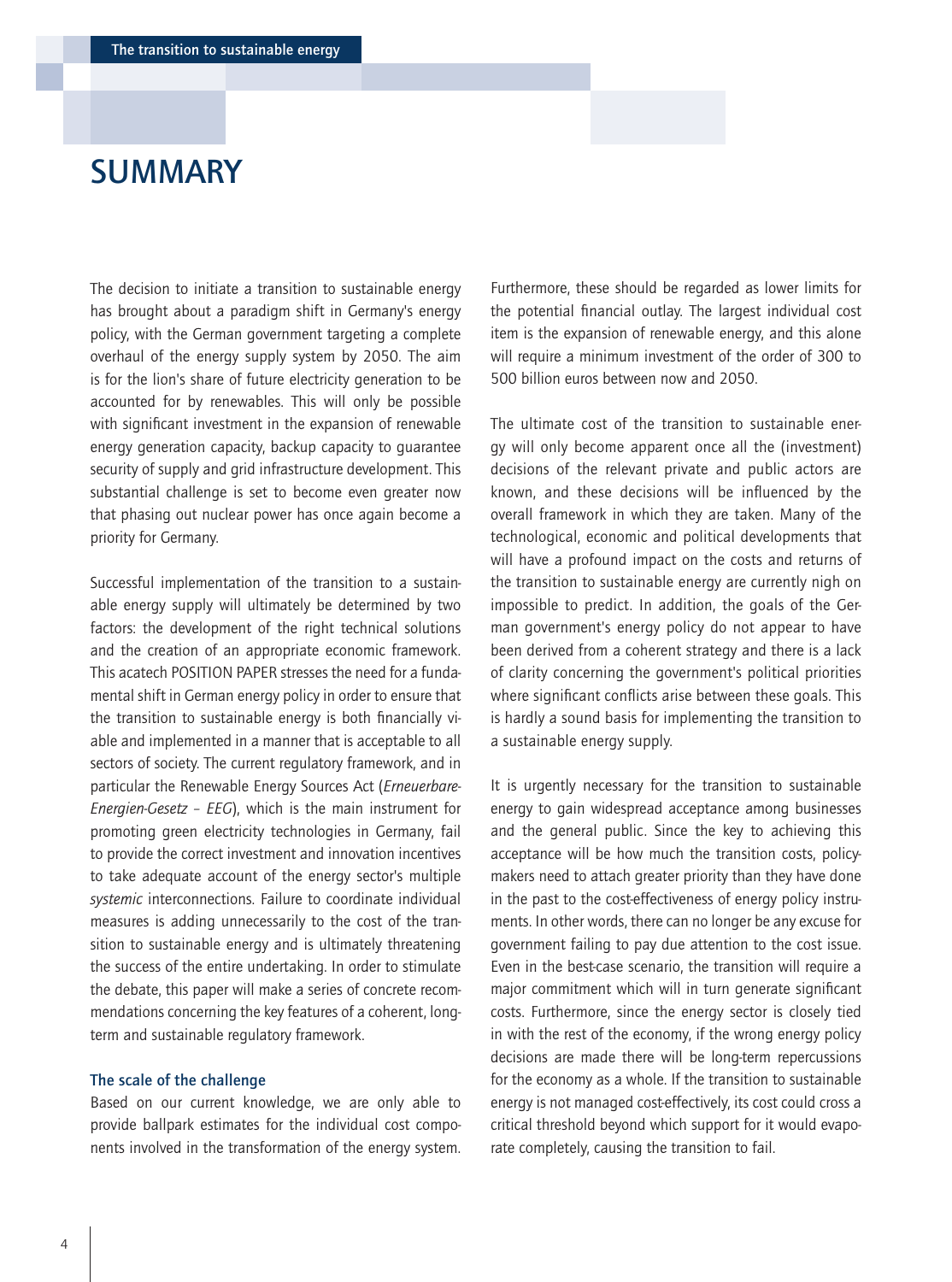# Realigning regulatory policy for a financially viable transition to sustainable energy

Any realignment of the instruments for promoting renewable energy should use the appropriate investment and innovation incentives to expand renewables as cost-effectively as possible and, above all, to foster their technological and economic *integration* into the energy system as a whole. It is also necessary to establish whether the percentage of renewable electricity should still be increased in the short to medium term, even if this would mean that the cost of meeting the carbon reduction targets would be significantly higher than necessary – as is currently the case under the Renewable Energy Sources Act.

Whilst the deadline for completing the full transition to sustainable energy is 2050, leaving ample room for manoeuvre in terms of the pace of implementation, there is nonetheless already an urgent need for action to overhaul energy policy. The keys to success in this regard are the coordination of national measures at European level and the integration of the transition to sustainable energy into the international climate policy strategy. Ultimately, Germany's transition to a sustainable energy supply will only be able to make an effective contribution to meeting global climate protection goals if an internationally coordinated reduction in greenhouse gas emissions is achieved.

# Now is the time to lay the foundations for the efficient energy system of the future

A number of key pillars required for efficient electricity sector regulation can be identified based on the findings of economic and technological analysis. acatech's principal recommendations to policymakers are as follows:

1. The EU Emissions Trading Scheme (EU ETS) should be strengthened as the main system for promoting a lower carbon energy supply in Europe and its scope should be extended beyond the electricity sector.

- 2. Especially with a view to establishing the timescale for capacity expansion, it is important to clarify whether setting particular quotas for renewable electricity actually constitutes a policy goal in its own right or whether the supply of renewable electricity is purely an instrument for meeting carbon reduction targets.
- 3. the Renewable Energy Sources Act should be replaced as Germany's national instrument for promoting renewables as soon as possible. Its replacement should take the form of a long-term, market-based promotion mechanism, for example a quota-based support system for renewables using green electricity certificates (quota model) or some alternative market-based approach. This will promote more efficient integration of renewables into the energy system and ensure that investments are made at the right time, in the right technologies and in the right locations.
- 4. The cooperation mechanisms created by the Renewable Energy Directive should be used at EU level to enable this new market-based promotion mechanism to be progressively implemented and harmonised across a growing number of countries throughout Europe.
- 5. The existing mechanisms for adjusting power plant output in response to short-term power grid bottlenecks (redispatch) are in urgent need of improvement in order to ensure adequate incentives for the provision of secure power plant capacities at a regional level. This would potentially allow the threat of supply bottlenecks in certain German regions to be averted.
- 6. Furthermore, over the next two to three years, the pros and cons of introducing a national capacity mechanism should be carefully assessed in terms of its ability to iron out the increasing number of price peaks forecast to occur in the electricity wholesale market, thereby potentially delivering more stable price signals to investors in new power plant capacity.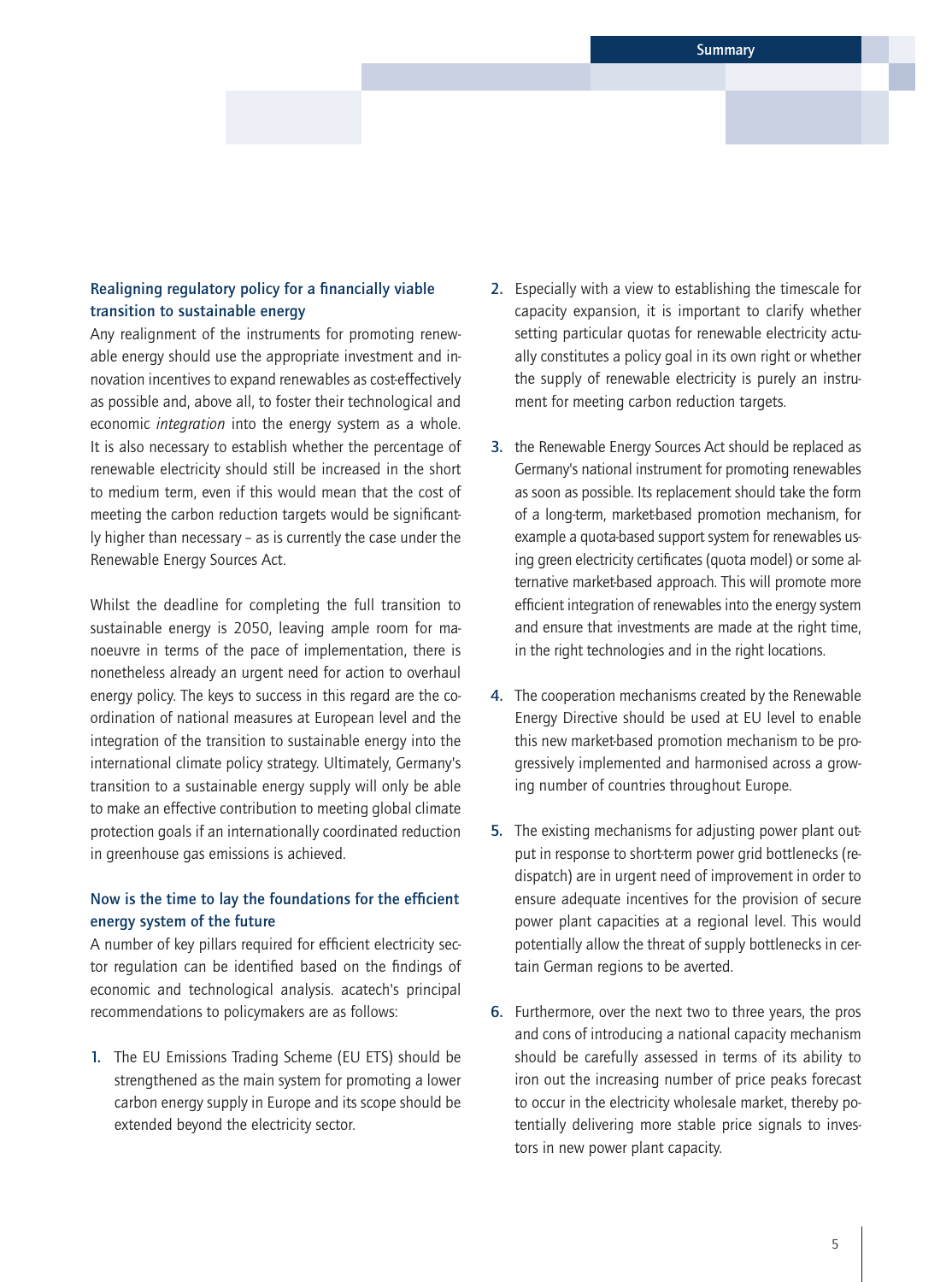- 7. Particular attention should be paid to the rapid expansion of electricity grids. At the same time, the regulatory framework should be reformed in order to create the conditions at the interface between electricity generation and the grid that will enable the emergence of "smart grids", especially in the realm of distribution grids. This will ensure better integration of the increasingly fluctuating and fragmented supply of renewables.
- 8. Efforts should be made at European level to promote basic research into energy-efficient technologies and carbon-free energy generation.
- 9. The national measures implemented by Germany as part of the transition to sustainable energy should be integrated into the German and European negotiating strategy with regard to global climate protection measures. Furthermore, the EU Emissions Trading Scheme should be progressively extended to include other countries across the globe through transfer and side payments to developing and newly industrialised countries under a fund-based model. This will enable sustainable success to be achieved in the global fight to combat climate change.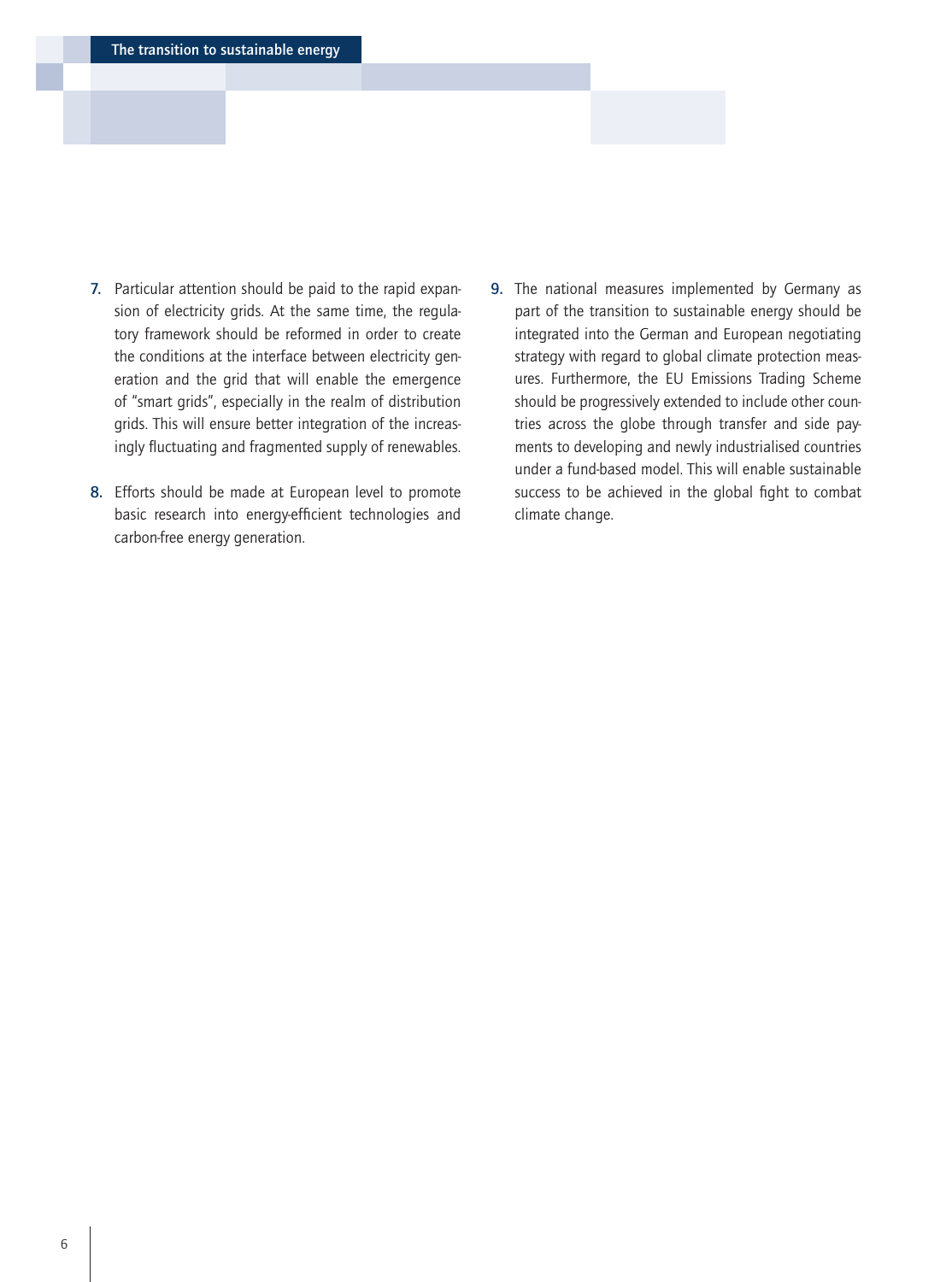# <span id="page-6-0"></span>**PROJECT**

## > PROJECT MANAGEMENT

Prof. Christoph M. Schmidt, Rheinisch-Westfälisches Institut für Wirtschaftsforschung (RWI), acatech

## > PROJECT GROUP

- Prof. Hans-Jürgen Appelrath, University of Oldenburg, OFFIS, acatech
- Prof. Marc Oliver Bettzüge, Institute of Energy Economics at the University of Cologne (EWI)
- Prof. Ottmar Edenhofer, Potsdam Institute for Climate Impact Research (PIK)
- Prof. Justus Haucap, University of Düsseldorf
- Dr. Brigitte Knopf, Potsdam Institute for Climate Impact Research (PIK)
- Dr. Christoph Mayer, OFFIS
- Nils aus dem Moore, Rheinisch-Westfälisches Institut für Wirtschaftsforschung (RWI)
- Prof. Alfred Voß, University of Stuttgart, acatech
- Prof. Joachim Weimann, University of Magdeburg

## > REVIEWERS

- Prof. Eberhard Umbach, Karlsruhe Institute of Technology (KIT), member of acatech Executive Board (chair of the review panel)
- Prof. Martin Faulstich, German Advisory Council on the Environment
- Prof. Albert Moser, RWTH Aachen
- Prof. Till Requate, University of Kiel
- Prof. Christoph Weber, University of Duisburg-Essen

acatech would like to thank all external experts. acatech is solely responsible for the content of this position paper.

#### > PROJECT COORDINATION

Dr. Thomas Lange, acatech office

## > PROJECT process

Project term: 03/2012 – 06/2012

This acatech POSITION PAPER was syndicated by the acatech Executive Board in July 2012.

The following people either commented on the first draft of the paper or participated in an acatech workshop in Berlin on 22 May 2012 where the text was discussed with the project group:

- Dr. Josef Auer, DB Research
- Julia Böhm, Deutsche Telekom AG
- Dr. Andreas Cerbe, RheinEnergie AG
- Ulf Gehrckens, Aurubis AG
- Christian Hein, Aurubis AG
- Dr. Jörg Hermsmeier, EWE AG
- Felix Holz, Deutsche Bank AG
- Dr. Brigitta Huckestein, BASF SE
- Katharina Latif, Allianz SE
- Prof. Dr. Andreas Löschel, Centre for European Economic Research (ZEW)
- Dr. Bernd Mattiske, ZF Friedrichshafen AG
- Dr. Matthias Müller-Mienack, 50Hertz Transmission GmbH
- Dietrich Neumann, A.T. Kearney GmbH
- Philipp Nießen, Federation of German Industry (BDI e.V.)
- Kurt Oswald, A.T. Kearney GmbH
- Prof. Christian Rehtanz, Technische Universität Dortmund
- Dr. Niko Reuß, MAN Diesel & Turbo SE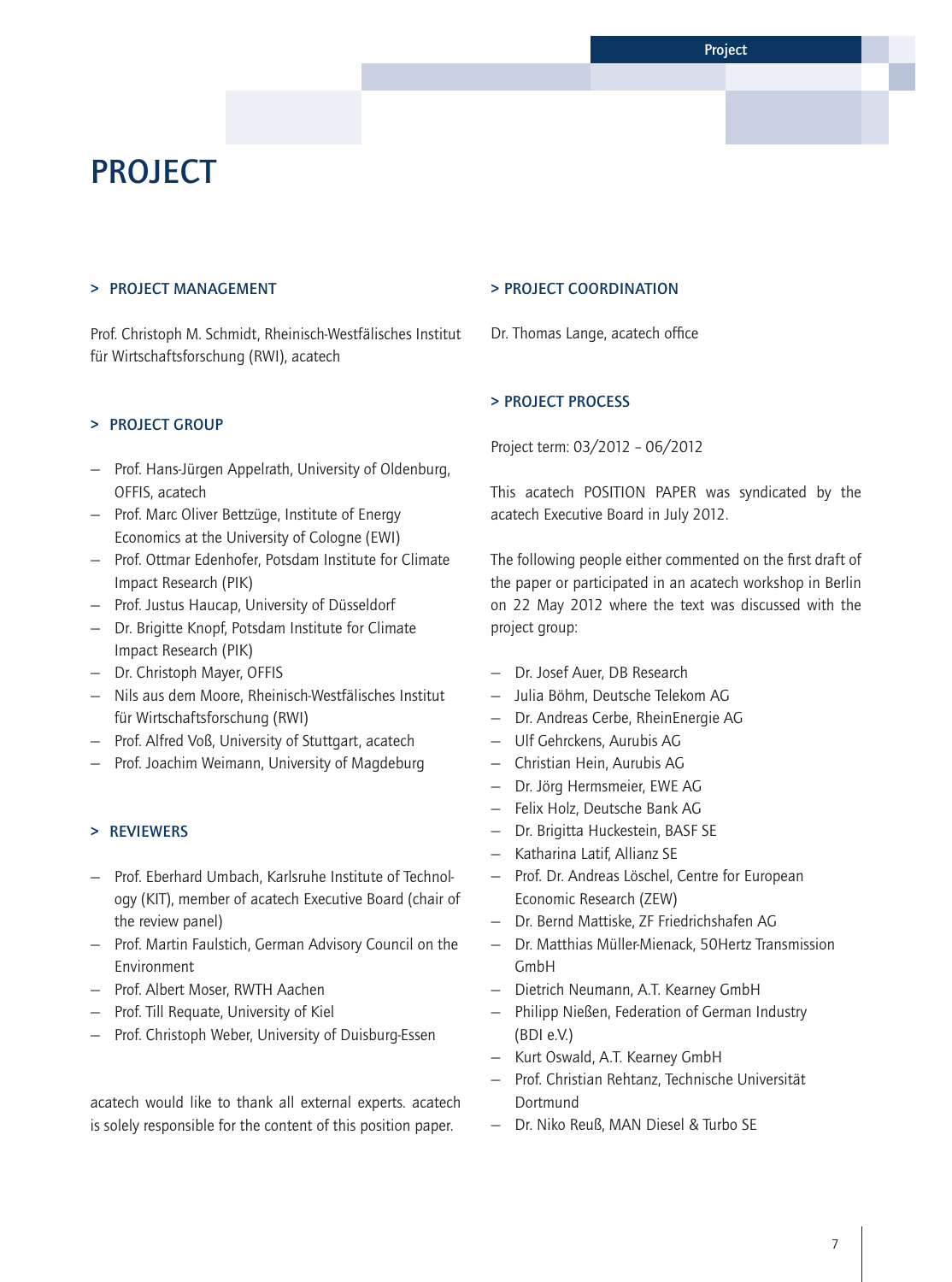- Dr. Eberhard von Rottenburg, Federation of German Industry (BDI e.V.)
- Sabine Schlüter-Mayr, MunichRe AG
- Matthias Smolne, Deutsche Bahn AG
- Dr. Jens Traupe, Salzgitter AG
- Graham Weale, RWE AG
- Dr. Wolfgang Weber, BASF SE

acatech warmly thanks all the participants for their feedback.

## > FUNDING

acatech would like to thank acatech Förderverein for its financial support.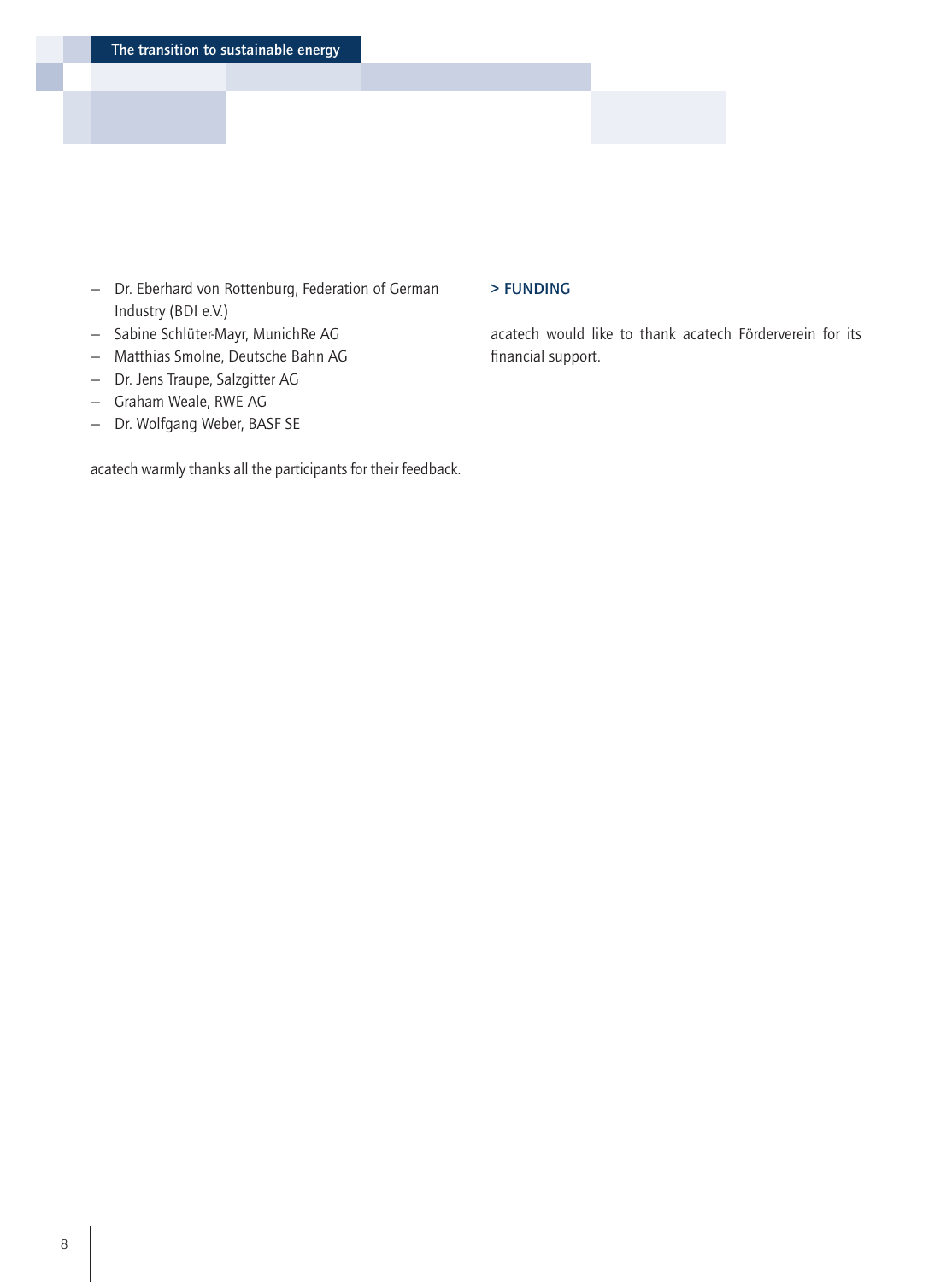# <span id="page-8-0"></span>1 INTRODUCTION

The challenge of moving to a sustainable energy supply The energy strategy adopted by the German government in September 2010 sets out its climate policy goals, targets for expanding renewable energy and energy efficiency targets initially until 2020, but also for the much longer term up to 2050. These targets will require a complete transformation of Germany's energy supply system. The strategy states that renewables should be responsible for the lion's share of the electricity generated in Germany by 2050. These targets will require a significant effort on the part of the energy market actors. In addition to the technical challenges, it will be especially important to ensure that the economic issues are also resolved, since the massive investment that will be needed in new plants and energy infrastructure will have to be planned, approved and implemented primarily by private actors.

Furthermore, in June 2011, in the wake of the Fukushima nuclear disaster, the German government took the decision to phase out nuclear power, thereby accelerating the shift towards sustainable energy. Whilst the energy strategy's goals were retained, the government completely scrapped its 2010 plan to extend the lives of Germany's nuclear power stations, thus reinstating the key components of the original nuclear phase-out timetable. However, even though it has accentuated the relevant economic and social challenges and caused them to enter the public consciousness, the decision to phase out nuclear power is still only a part of the overall transition to sustainable energy.

In order to cast a more objective light on what has become a very emotionally charged debate, this acatech POSITION PAPER presents an *ad hoc* opinion that discusses the economic and financial viability of the transition to sustainable energy, based on the findings of technological and economic analysis. It also makes a number of key recommendations.

# The absence of a coherent set of targets makes the situation harder to analyse

Recently, there has been much debate about how to finance the transition to sustainable energy and indeed about whether it is even financially viable at all, in view of the huge scale of the challenge and the faltering progress that has been achieved to date. The debate does address the three key aspects of the cost of the transition: (i) the massive expansion of renewable electricity generation capacity, (ii) the extensive development of adequate backup capacity and (iii) the integration of renewables into the energy supply system. Nonetheless, the debate generally fails to take a holistic, systemic view of the situation.

The majority of commentators from the business and academic communities are especially critical of the lack of an overarching project management structure to provide individual actors with guidance on their (investment) decisions. After all, the circumstances under which they are having to take these decisions are characterised by considerable uncertainty regarding future demand and the outlook in terms of technological developments on the supply side of the market. However, as things currently stand, it is fundamentally impossible for this type of overarching project management structure to exist.

This is because the energy strategy's goals involve a mixture of climate policy targets (emissions reduction) and energy policy targets (expansion of renewables, increasing energy efficiency). It is not clear whether these targets were coherently derived from an overarching strategy, nor is it apparent how the individual targets are supposed to relate to each other. If the main aim was to achieve effective climate protection, the energy policy targets would be nothing more than *instruments* and would therefore have a lower political priority – otherwise there would be a danger that stipulating a *concrete* energy mix as a binding condition might hinder the adoption of the most cost-effective solution for meeting the carbon reduction target.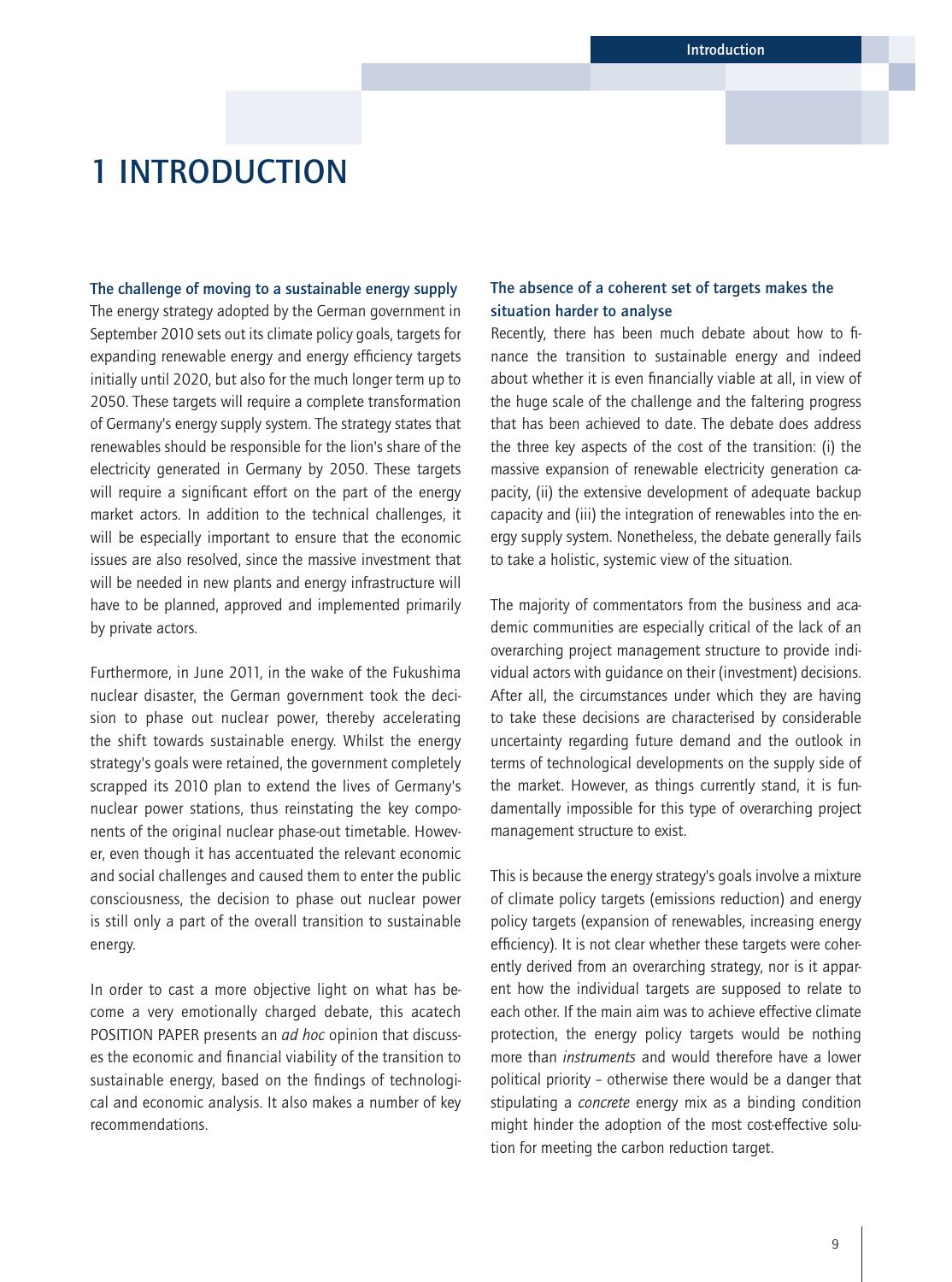On the other hand, if the expansion of renewable energy were to be a separate and, in principle, equally important goal, this would require policymakers to provide clear guidance on how to prioritise the goals and how to resolve any conflicts that might arise between them. Although it is not possible to discuss this topic exhaustively in this paper, there could, in particular, be climate policy reasons for suggesting that it would make more sense to begin by ramping up other measures geared towards cutting emissions whilst implementing a slower transition to renewable energy than provided for by the energy strategy. Consequently, policymakers urgently need to clarify their energy and climate policy strategies and provide guidance on how to approach the problems associated with balancing the relevant goals. Furthermore, the outcomes of this process should be communicated transparently and opened up to public debate.

This lack of clarity has one very practical consequence as regards the implementation of the transition to sustainable energy and the associated costs: it is not possible to establish a clear road map for meeting the targets and it will furthermore be impossible, from an economic perspective, to put a reliable figure on the ultimate cost of the transition as is common practice among businesses embarking upon complex investment projects. Notwithstanding the above, an overview of current modelling studies indicates that, however great the uncertainties may be, the required investment will certainly be of the order of hundreds of billions of euros. However, given the lack of clarity regarding the goals system, all the forecasts currently at our disposal should be regarded as lower limits for the likely cost of the transition.

# In order to achieve the transition to sustainable energy, policy instruments will need to be realigned

Future climate and energy policy decisions and the (investment) decisions of the actors in the different markets cannot afford to wait for a coherent set of goals to be established, even though this is something that does need to be addressed very urgently. Consequently, this position paper will instead take the current mixture of climate and development goals as the hypothetical baseline for calculating the potential cost of the transition to sustainable energy in addition to asking under which conditions the cost of the transition could at least be kept under control.

In view of the increasingly apparent flaws in the existing instruments for implementing its own goals, it is undoubtedly rather alarming that politicians should have failed to ask any critical questions about their fundamental design. Despite the fact that the current set of targets and the decision to phase out nuclear power have accentuated the challenges considerably, there has been no discussion of how the detailed design of the EU Emissions Trading Scheme (EU ETS) could be improved and the government has been unwilling to contemplate anything other than incremental amendments to Germany's Renewable Energy Sources Act (EEG). If the cost of the transition to sustainable energy gets out of hand as a result of the increasingly inappropriate nature of the policy instruments designed to manage it, then widespread public support for the transition can be expected to dwindle.

acatech therefore believes that the key requirement for a successful transition to sustainable energy is an efficient regulatory framework that enables private actors to take rational investment decisions. In view of the extreme complexity of the task at hand and the associated uncertainties, it is crucial to ensure that the systemic level is taken into account at all times. Consequently, policymakers should adopt a holistic perspective to regulation of private enterprise and, when it comes to individual investment decisions, should favour decentralised decisions arrived at through competitive structures over State planning. Competition creates the necessary incentive compatibility and decentralised decision-taking ensures that information which is available locally but which central planners do not have access to can be used to arrive at the most cost-effective solution through a competitive process.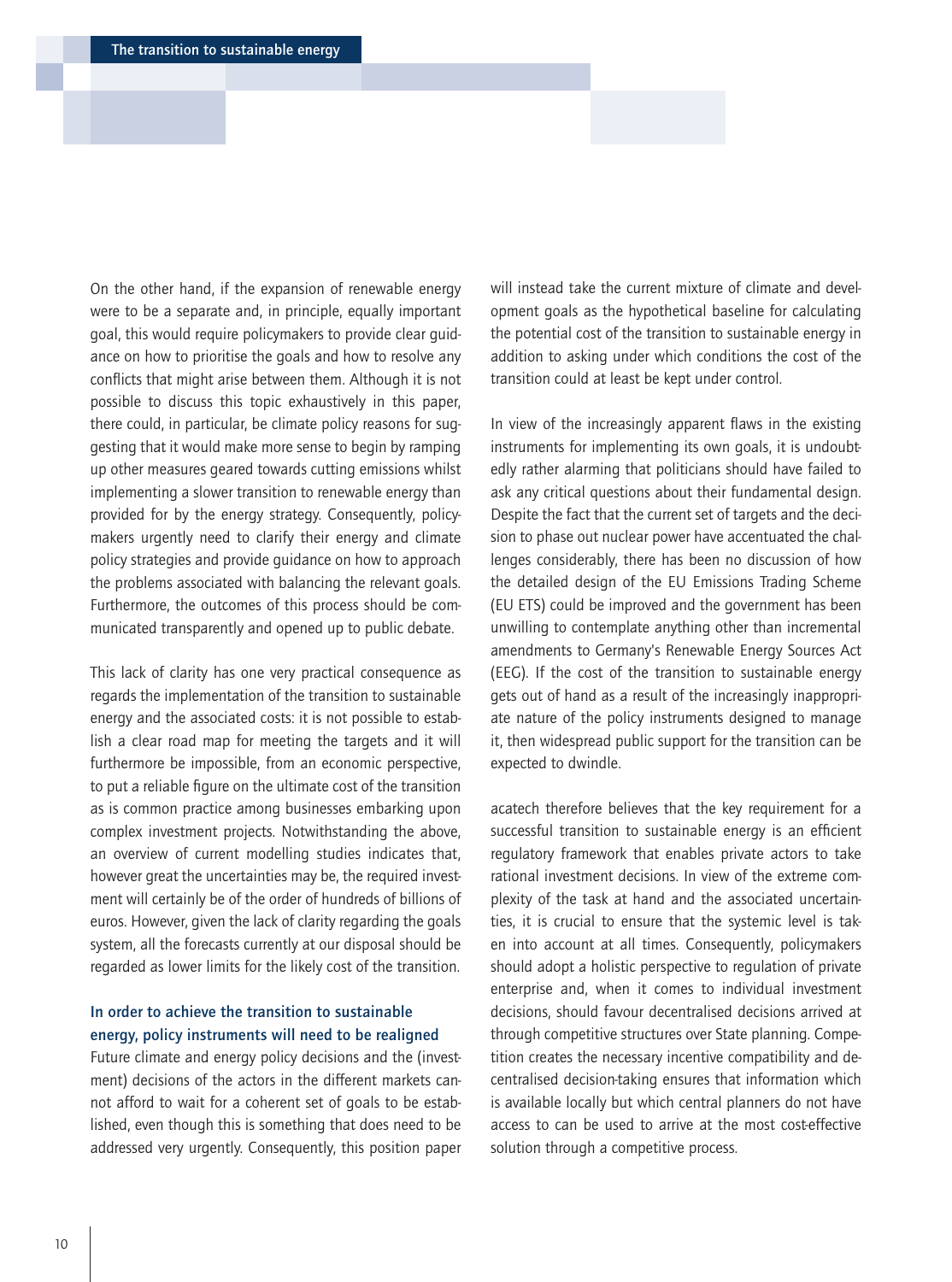This position paper will initially focus on the situation in Germany. At this level, it will be necessary to bring about a fundamental shift towards a system for promoting renewable energy generation capacity whose costs can be more tightly controlled and that fosters the economic integration of renewables into the energy system. In addition, the provision of conventional backup capacity will need to be secured together with the development of a smart grid that facilitates the integration of increasingly volatile and decentralised generating capacity.

These changes at national level should be urgently integrated into a pan-European approach, particularly through coherent development of the existing EU ETS instrument, whilst new measures to promote renewable generating capacity should be established on a transnational basis. Finally, it is important to recognise that climate change is a global problem and that measures must therefore be taken to promote an effective global climate policy.

### Structure and scope of the position paper

Chapter 2 of this position paper will present an overview of current energy scenarios, provide some ideas as to the possible extent of the investment requirements for the transition to sustainable energy and offer a critique of the existing policy instruments for promoting the transition. Chapter 3 will describe the key features of policy instruments that would be more appropriate from a regulatory point of view. These instruments would facilitate a technology-neutral approach, as well as offering the prospect of coordinating promotion mechanisms internationally.

At national level, the focus will be on a more market-based approach to promoting the expansion of renewables which will be illustrated using the example of a quota-based support system for renewables using green electricity certificates, known as a quota model. We will also describe how the EU ETS can be expanded and how market-based promotion of renewables can be coordinated at European level. This chapter will conclude with a look at how, in the future, efforts to achieve the transition to sustainable energy in Germany might be integrated into a global climate policy strategy under a fund-based model. Chapter 4 will present a summary of the paper's specific recommendations.

This position paper is only able to look at the key pillars of national and European energy and climate policy. Its scope does not allow it to analyse the details of specific regulations in individual markets or funding projects. Moreover, the paper focuses on trends in the *electricity* market and therefore does not address important areas such as heating and transport that also have an important role to play in the transition to sustainable energy and will undoubtedly have a major say in whether or not it succeeds. Nevertheless, there is little doubt that the electricity sector will be the key to the transformation of the energy system that is needed in order to achieve the sustainable energy transition. This is in no small measure due to the high proportion of total greenhouse gas emissions that is attributable to electricity generation and the central role of electricity in the smooth functioning of virtually every sector of the economy. One important focus of future research into the transition to sustainable energy is likely to be the study of interfaces with other subsystems and the associated interdependencies. However, this development will not alter the core content of the recommendations made in this position paper with regard to the specific area that it addresses.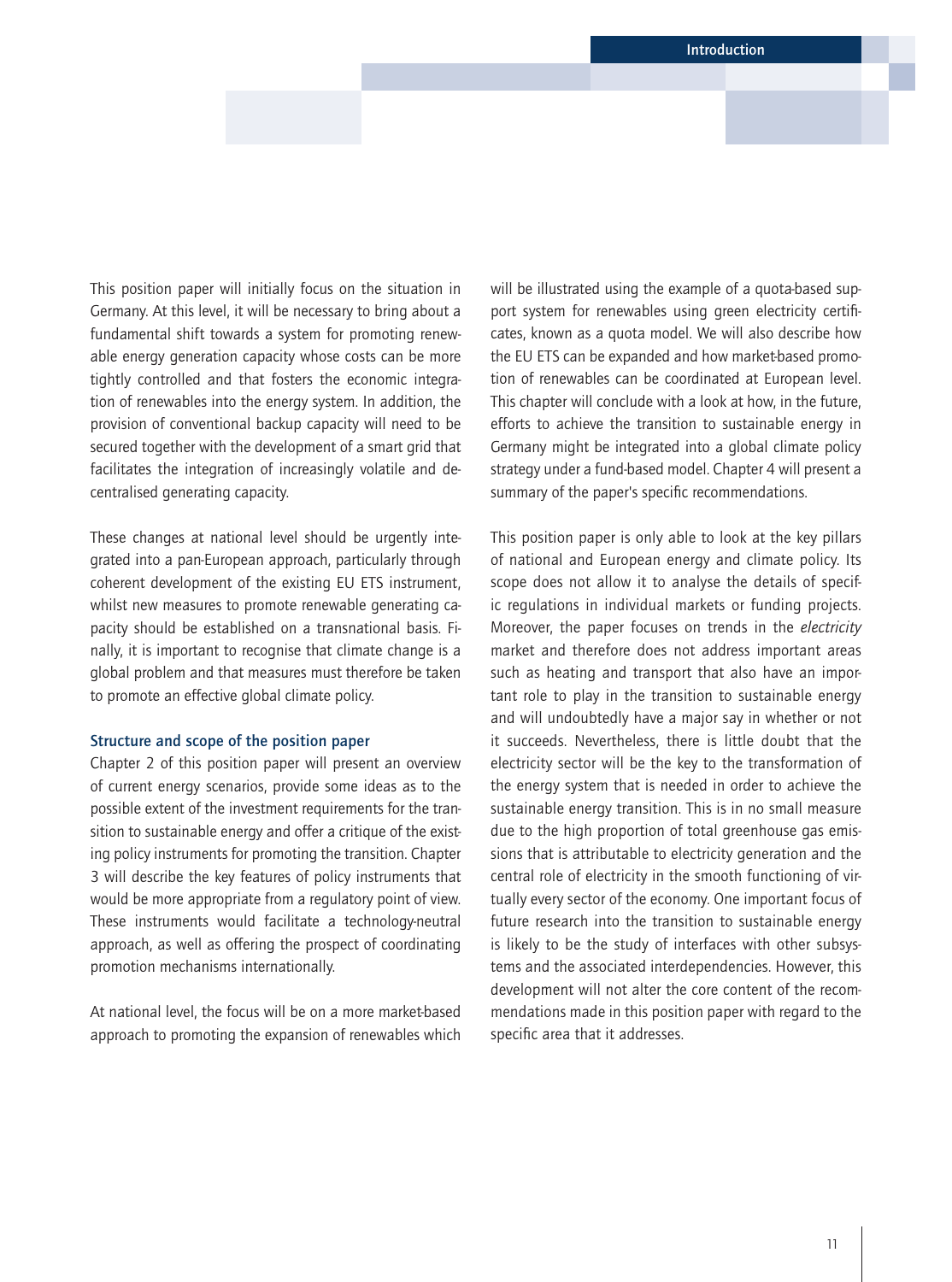# <span id="page-11-0"></span>2 THE TRANSITION TO SUSTAINABLE ENERGY

## 2.1 POLICY GOALS

Germany's strategy to shift towards a sustainable energy supply establishes politically motivated targets for developing the structure of Germany's energy supply up to 2050. In particular, this includes targets for cutting greenhouse gas emissions and reducing energy consumption. It also stipulates that the structure of the energy mix should be substantially altered. The strategy targets a 40 percent cut in greenhouse gas emissions by 2020 and a 95 percent cut by 2050 (compared to 1990 levels), together with a 20 percent reduction in primary energy consumption by 2020, rising to 50 percent by 2050. The key changes to the energy mix involve reducing nuclear power's share to 0 percent by 2022 and raising renewable energy's share of primary energy consumption to 18 percent by 2020 and 60 percent by 2050.

A number of additional secondary targets were also established for the electricity sector that will be the subject of a more detailed analysis below. In particular, the strategy is aiming for a 10 percent cut in electricity consumption by 2020, rising to 25 percent by 2050 (compared to 2008 levels). At the same time, the goal is for renewables to increase their share of gross electricity consumption to 35 percent by 2020 and 80 percent by 2050. Secondary targets were also set for other sectors of the economy that will play an important role in the transition to sustainable energy but are not considered in detail in this acatech POSITION PAPER, such as transport and logistics, heating and housing. These include, for example, measures relating to the renovation of buildings. However, in view of the especially pressing need for action regarding the electricity system – and the particularly serious nature of the dangers that could arise if expensive mistakes are made and the stability of the system is jeopardised – this position paper will focus on the electricity supply.

In addition to the targets for greenhouse gas emissions, electricity consumption and the make-up of the energy mix, a number of other reasons were given for the decision to move to a sustainable energy supply. These included lessening the impact of any possible future raw material shortages and reducing dependency on fossil fuel imports, the greater security of supply that would be expected to result from these factors in the long term, and the opportunity to create value locally through the expansion of renewable energy and the associated infrastructure. Alongside climate protection and security of supply, particular attention was also paid to the third element of the triad of energy policy targets, i.e. cost-effectiveness.

More specifically, the strategy stated that the cost of promoting renewables as part of the transition to a sustainable energy supply should not exceed the current level of 3.59 euro cents per kilowatt-hour. This restriction is of fundamental importance. It is of course quite right that costeffectiveness should be viewed as an end in itself, in order to prevent scarce economic resources from being wasted. However, in the context of the transition to sustainable energy, it should also be seen primarily as a means of ensuring that the much-needed support of the public and the business community for this once-in-a-generation project is not lost as a result of an excessive increase in the financial burden on companies and households.

In addition, it is important to remember that the extent of the resources available over the next few decades could be significantly reduced as a result of events that are at least partly beyond the German government's control. The escalation of the banking and financial crisis in the US into a global recession between 2008 and 2010, followed immediately afterwards by the sovereign debt crisis in the Eurozone are currently the two most striking examples of these dangers. The greater the emphasis placed on the costeffectiveness of the transition to sustainable energy, the likelier it is that the implementation process will be able to withstand similar macroeconomic shocks in the future.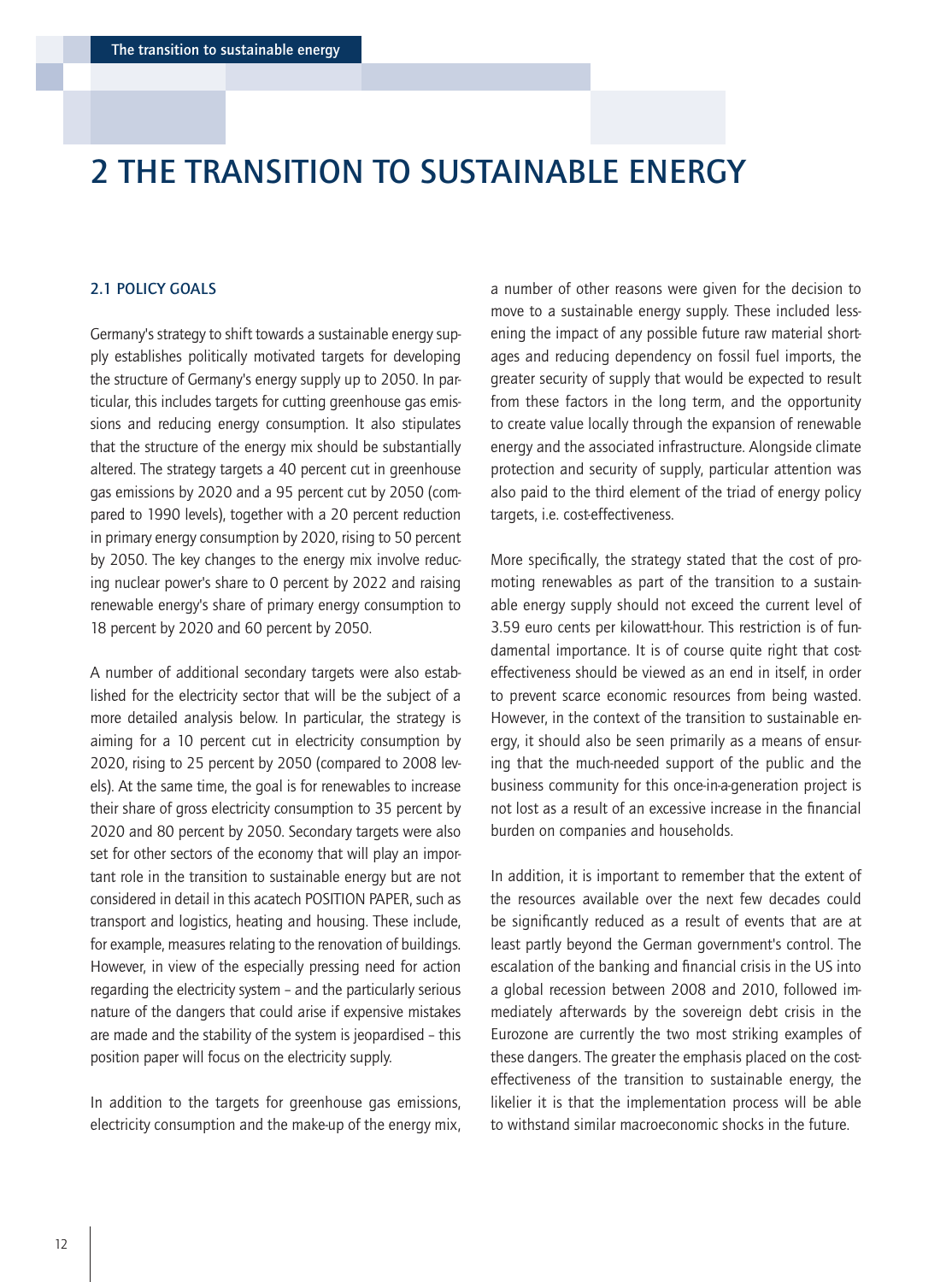<span id="page-12-0"></span>Finally, it should not be forgotten that the ultimate goal of the transition to sustainable energy is not primarily to achieve a specific energy mix or push a particular technology. Rather, it is to demonstrate to the rest of the world that an industrialised nation is capable of accomplishing the decarbonisation – especially in the realm of electricity generation – that is needed to prevent irreversible climate change without prejudice to the perfectly reasonable expectation that both private and business customers should have access to a secure, competitive and affordable energy supply.

# 2.2 TECHNOLOGICAL CHALLENGES AND POSSIBLE **SOLUTIONS**

Any analysis of the regulatory instruments needed to secure the transition to sustainable energy must begin with an assessment of the technological challenges. A coherent approach must be adopted to the technological, economic and regulatory elements of the system if technical requirements such as eco-friendliness, system stability and security of supply are to be satisfied in a cost-effective and thus democratically legitimate manner.

In keeping with the traditional technological make-up of the energy system, energy sector regulation is currently largely based on the following assumptions:

- the majority of our electricity comes from a small number of large-scale generating units located close to where the demand is, whilst decentralised electricity producers (wind power, PV, biomass, CHP) remain on the periphery of the electricity supply system rather than at its core,
- smaller customers have little or no involvement in the market,
- electricity reaches consumers in a top-down manner, i.e. passing from the supplier to the transmission grid and then to the distribution grid,
- in view of the fact that they have a natural monopoly, regulation of distribution grid operators should be geared primarily towards keeping costs down. Furthermore, operators have the duty and the freedom to accept whatever type of electricity generation and consumption they like in more or less whatever quantity they wish, and
- the stability of the whole system is always guaranteed.

The transition to sustainable energy is forcing us to ask some serious questions about all five of these central features of the existing system. Despite this, the approach that has hitherto been adopted to delivering the necessary technical, economic and regulatory changes to the system has simply been to bolt a series of individual elements onto the old structures. The result is that these changes have not been properly coordinated. In other words, the combination of accelerated expansion of wind power and PV capacity with a major expansion of the grid does not suffice to create a coherent overall system architecture. The danger of an overly complex system could be the undoing of the transition to sustainable energy.<sup>1</sup>

Consequently, apart from clarifying and prioritising their goals, the other key challenge for policymakers is to understand the overall system so that they are better able to manage implementation of the transition to sustainable energy. If the transformation of the supply system is to succeed, the existing interrelations and interdependencies between the different system components and between current and future actors will need to be adequately recognised and new interactions will have to be taken into account so that the correct regulation or deregulation measures can be implemented.

The highly complex nature of the system, its extreme interconnectedness across the whole of Europe and the paramount requirement to ensure its stability mean that the State cannot fine-tune it. Furthermore, the European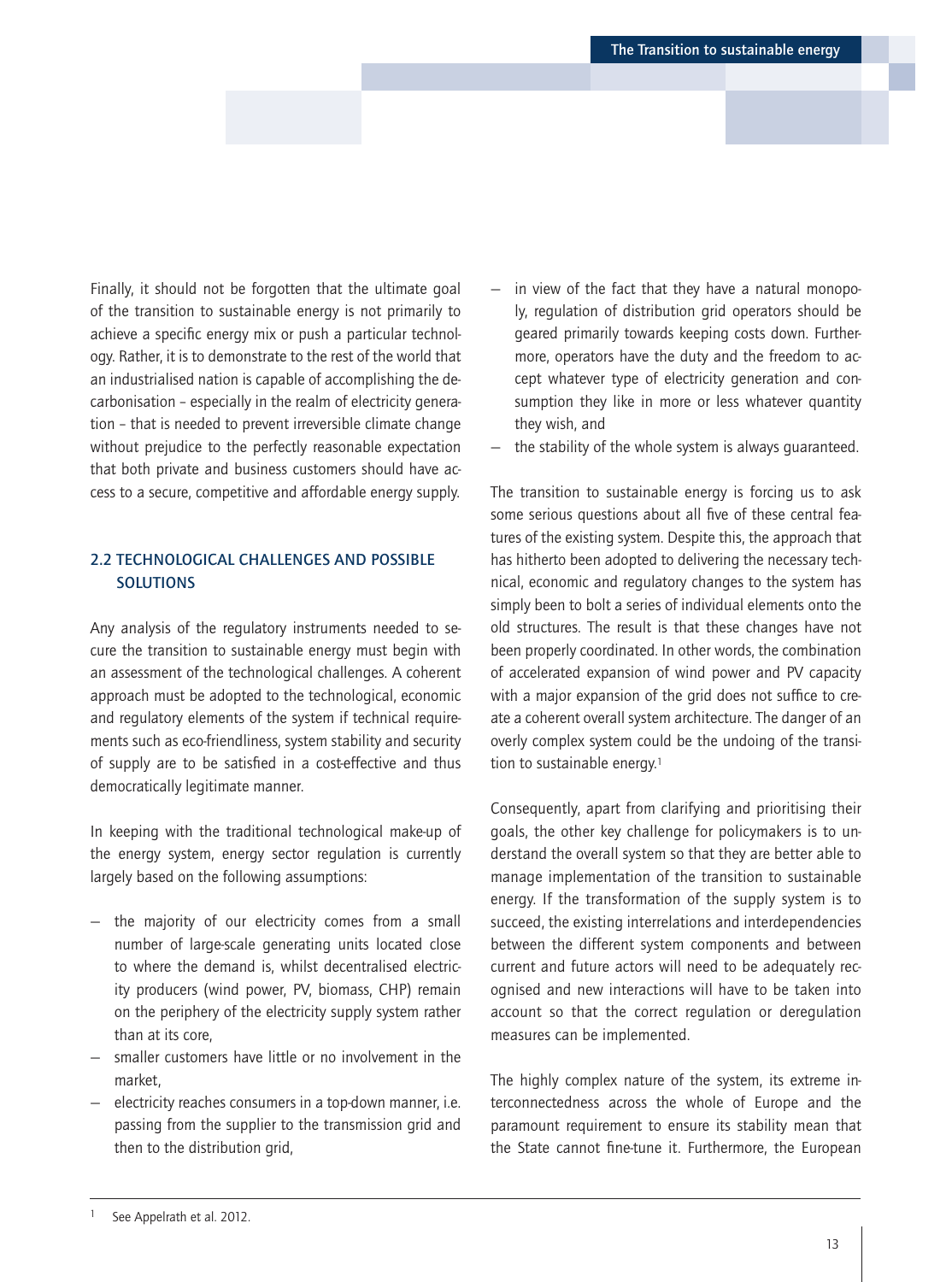context must not be neglected, since it is of fundamental importance at both the technical (grid) level and the economic (single market) level.

The biggest change compared to the current system is that, over the course of the transition to sustainable energy, methods of electricity generation that produce a fluctuating supply will go from playing a supplementary role to becoming the largest power source and therefore the one that determines the nature of the entire system. And, of course, this fluctuating supply is governed by the weather, meaning that there may even be times when no electricity is being generated at all. There are various possible approaches to tackling this challenge, but all of them will require major expansion of the distribution and transmission grids. As far as the transmission grids are concerned, work will need to focus on enhancing power lines, whereas in the case of the distribution grids the emphasis will be on upgrading substations. The four main, mutually complementary options are as follows:

- (1) Construction of additional storage devices and (backup) power plants;
- (2) Instigating greater supply price sensitivity;
- (3) Demand side management;
- (4) Greater integration of the European market.
- (1) The system must be able to keep supplying electricity even when the sun isn't shining and the wind isn't blowing. Consequently, even in future systems that meet the goals of the transition to sustainable energy, the fluctuating capacity supplied by renewables will need to be backed up by thermal capacity, e.g. biomass, coal and gas, and adequate storage capacity. Both now and in the medium-term future, the cheapest means of providing this backup is likely to be through conventional thermal power plants, especially gas-fired power stations. On the other hand, apart from a limited number of applications, it is not yet possible to store

electrical energy at all cost-effectively and there is still a substantial need for R&D in this area. Pump-storage power plants are the only exception, however there is only limited potential to expand their use in Germany. Beyond that, the only technologies currently being studied for seasonal electricity storage involve pilot projects investigating the conversion of electricity into hydrogen or methane which can subsequently be converted back into electricity. However, the efficiency losses that occur during this process mean that it is still a long way from being cost-effective.

Whatever form this backup capacity eventually takes, the issue of the market model used to finance it also needs to be addressed. Since the backup power plants and storage devices will only be operational for relatively short periods of time, they will have to cover their fixed costs with comparatively high margins. The harder it is to forecast operating time over the entirety of the investment's payback period, the higher these margins will have to be.

(2) In the ideal scenario, the current market price would be the signal to tell suppliers when it is most profitable to generate electricity and feed it into the grid, thus triggering the appropriate adjustments. However, for technical reasons, this does not happen with solar PV plants and wind farms – the electricity that they supply is price inelastic. Better forecasting of wind and sunshine would certainly help to plan when to start up the backup power plants and might even allow the amount of expensive backup energy used to be partially reduced. However, the incentives needed to make this possible are currently lacking. Consequently, the only way of achieving a more flexible supply of renewable energy in Germany would be to supplement electricity generated by wind power and PV with biomass electricity. Unfortunately, however, biomass offers only limited potential.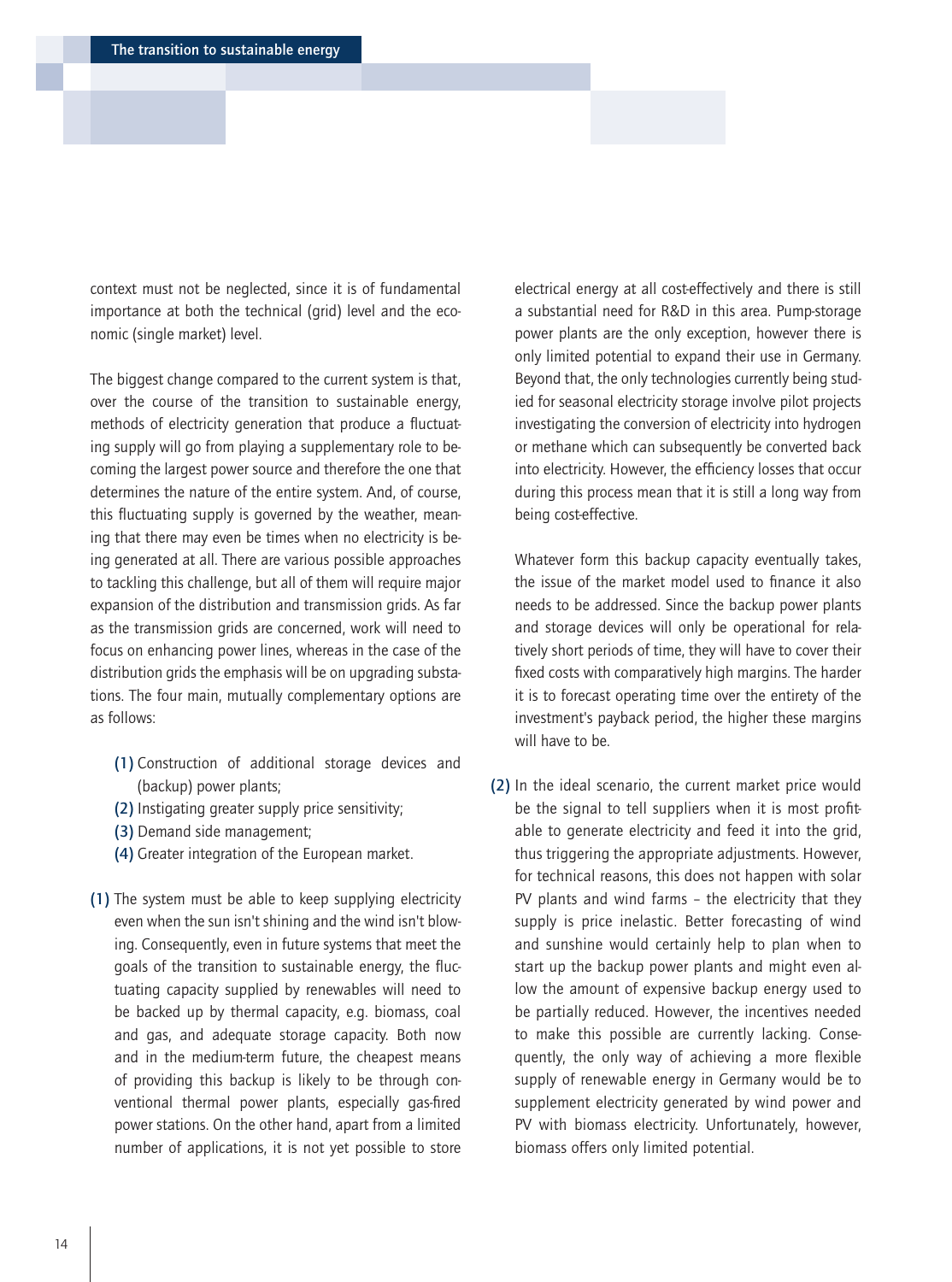<span id="page-14-0"></span>In addition to certain technical challenges relating to the plants themselves, there are a number of systemic issues such as the market design that need to be resolved. One particular problem is how to market small quantities of energy. This will only be possible if small electricity generators agree to come together to form larger entities ("virtual power plants") using an information and communication infrastructure-based network (ICT networking).

(3) Industry and other large consumers are constantly engaged in trying to optimise their energy requirements. They are quite prepared to explore efficiency measures and load shifting options as long as the resulting savings outweigh any possible disadvantages arising during production. Indeed, these types of contract are already widespread today. It is likely that further efficiency optimisations will be sought in the future, provided that they can be achieved in a sufficiently cost-effective manner.

By contrast, only a small proportion of domestic customers are currently able to adopt more flexible consumption patterns and this will remain the case for the immediate future. Even in the medium term, the total contribution made by households will remain low. Nevertheless, there is a case for including the larger thermal loads generated e.g. by heat pumps and large refrigeration equipment – and in the future also electric vehicles – in the relevant management systems. Smart meters will play a crucial role in tapping this potential. In order to facilitate the investment required to achieve more flexible demand, it will be paramount to send consumers a stable price signal via the electricity wholesale market.

(4) In the context of the single European market for electricity, it would make little sense for the measures to implement Germany's transition to sustainable energy to be geared towards a future where electricity is primarily generated from renewable sources within Germany, but where at the same time Germany relies on conventional power plants in other countries to cover any supply shortages. However, the construction of additional interconnectors and transport power lines will facilitate closer market integration and this will to some extent also permit fluctuations in the supply of renewable electricity to be evened out over long distances. A decentralised electricity supply based on renewables will thus continue to require the transport of electricity and will certainly not lead to local self-sufficiency.

Which of the four options described above should be implemented – and to what extent – is not a question that can realistically be answered by technical experts or government planners. Ultimately, it is something that market mechanisms will have to determine. As things currently stand, it is therefore necessary to pursue all four options and in particular to push ahead with the relevant research.

## 2.3 ANALYSIS OF INVESTMENT REQUIREMENTS

The main factors that will determine the ultimate cost of the transition to sustainable energy are as follows: developments in individual technologies and their cost, the extent to which non-economic barriers to power grid expansion and power plant construction are removed, the evolution of electricity demand and, importantly, the shape of the regulatory framework governing the investments involved in the transition. Since these parameters are, by their very nature, subject to considerable uncertainty, particularly in terms of the technological and political risks, it is extremely difficult to make concrete predictions about the costs and investment levels associated with the transition to sustainable energy.

Before moving on to the description of concrete scenarios and the relevant cost estimates and investment requirements for each scenario, it is important to highlight the fact that all of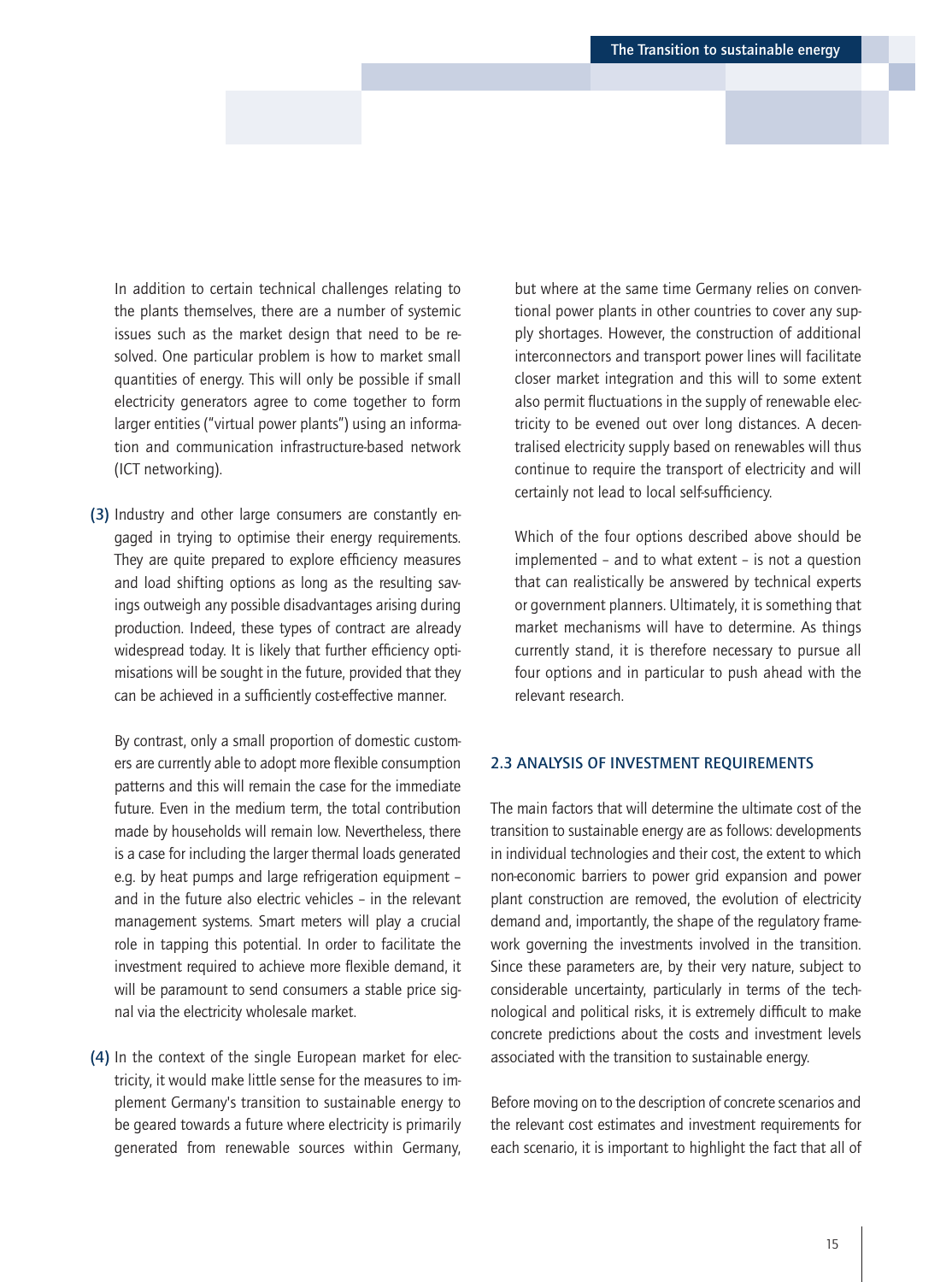the studies presented below are subject to certain limitations. The studies should all be treated as "blueprints" where technical scenarios are developed in a normative sense to show which investment measures could be deployed in order to deliver the policy goals regarding the structure of the energy supply. However, the robustness of these scenarios has only been tested very selectively, if at all. There is therefore considerable uncertainty as to how sensitive the findings are to variations in the extent to which the key assumptions are met. Moreover, alternative policy instruments are usually ignored.

Although the extent to which it is possible to compare the different studies is limited, from a methodical point of view they are nonetheless based largely on the following four key assumptions:

- *Firstly,* important technical parameters especially with regard to power grids – are often ignored, albeit to a varying degree. These limitations should be taken into consideration by policymakers when assessing the feasibility of the scenarios and their estimated costs and investment requirements.
- Secondly, it is assumed that the grid infrastructure will be significantly expanded in Germany and abroad and that this will not be constrained by non-economic barriers such as a lack of public support.
- *Thirdly,* it is the view of this acatech POSITION PAPER's authors that all the studies are based on fairly optimistic assumptions concerning the future costs of renewable energy. However, these costs will play a key role in determining investment levels. Furthermore, offshore wind power accounts for a large proportion of electricity generation in all of the studies. Given our lack of experience with this type of energy and the current difficulties in bringing down its cost and connecting it to the onshore grid, it is debatable whether the large-scale supply of electricity from offshore wind farms can be achieved, particularly in the short term.

— *Fourthly,* normative studies implicitly assume that central planners are in a position to approve the necessary investments and are freely able to implement and finance them. These studies completely fail to take into account the fact that, in the real world, there are all kinds of obstacles to translating political will into concrete (investment) behaviour on the part of consumers and businesses.

In view of these optimistic assumptions shared by the different studies, and given the well-known "optimistic bias" of normative technology scenarios, all the cost estimates for the transition to sustainable energy presented below should be regarded as best-case scenarios.

## Studies focused specifically on German energy policy

The German government commissioned two main studies in order to analyse the investment requirements for renewables. The Renewable Energy Long-Term Scenarios 2011 (*EE (Erneuerbare Energien)-Langfristszenarien 2011*)2 present scenarios where an 85 percent cut in  $CO_2$  emissions is achieved by 2050, together with – at the very least – the renewable energy expansion targets established in the German government's energy strategy. The Energy scenarios (*Energieszenarien*)<sup>3</sup> for the energy strategy also analyse how a renewables-based energy supply that is as  $CO_2$ -neutral as possible can be delivered by 2050. There is very little difference between the two studies in terms of the estimated investment costs for renewable energy.

Figure 1 summarises the key forecasts. Each column provides a graphic representation of the estimated investment requirements for a specific scenario in one of the two studies. It is immediately apparent that the differences in the projected investment requirements for renewables can largely be put down to differences between the studies regarding how much capacity is forecast to be built.

<sup>2</sup> DLR/Fraunhofer IWES/IfnE 2012.

Prognos/EWI/GWS 2010.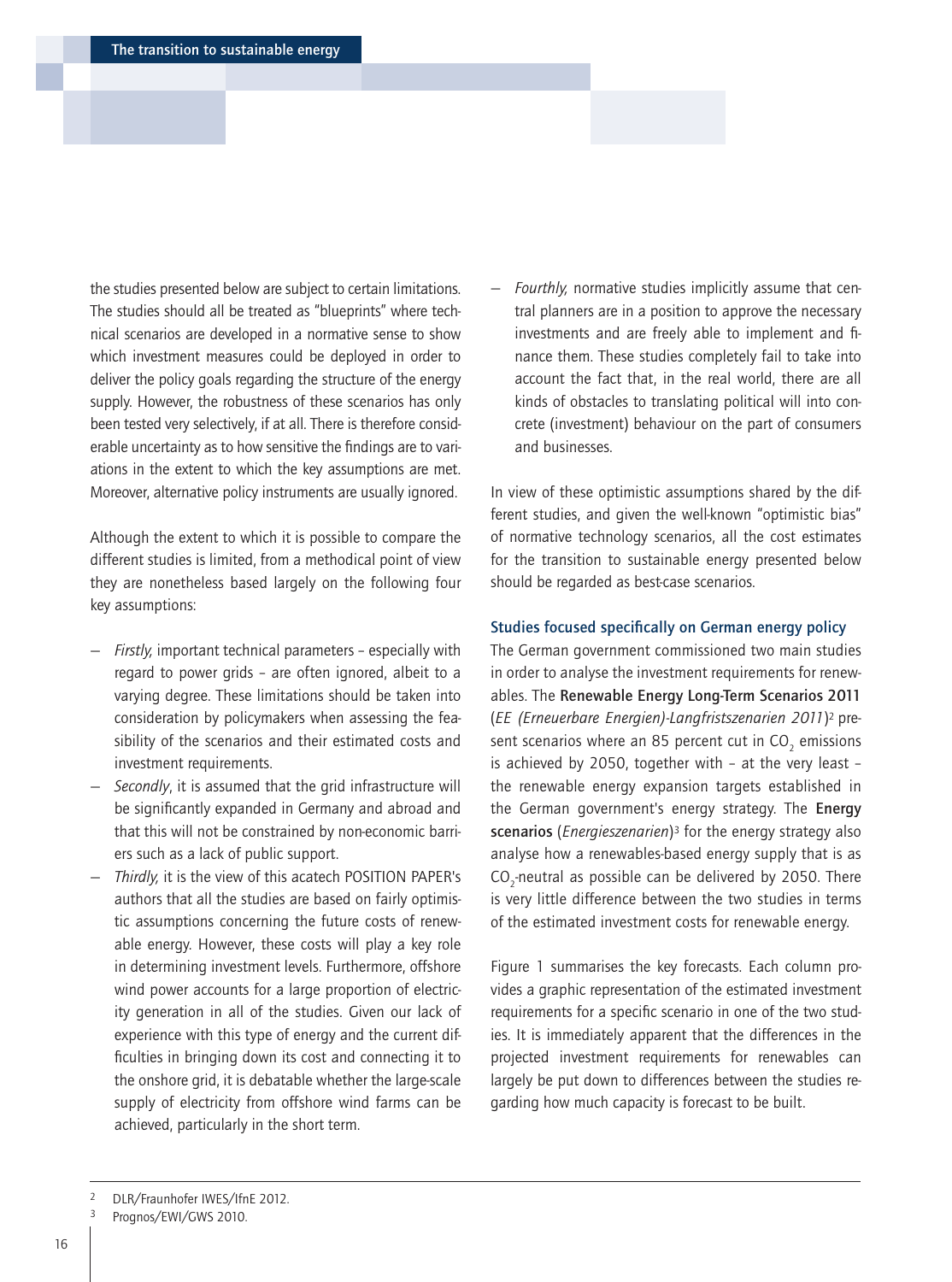### Figure. 1: Cumulative investment in renewables (excluding hydroelectric) to 2020 and 2050



For the period up to 2020, three out of four scenarios in the two studies come up with similar cumulative figures for investment in renewables of slightly over 100 billion euros. However, there is far less agreement regarding the long-term projections up to 2050. Depending on the projected value for the total amount of electricity generated from renewable sources, the estimated investment volumes in the different scenarios range from just over 300 billion to approximately 500 billion euros. These figures would be roughly equivalent to somewhere between 0.3 and 0.5 percent of GDP over the same period.4

Both studies are based on very optimistic assumptions. Firstly, they presume that renewable energy costs will fall

In present value terms, for example, based on a discount rate of 1.4 percent as used in the Stern Report for a similar period of time, and assuming homogenous investment trends over time, the range of investment volumes would be between 230 and 380 billion euros. However, the discount rate selected as the basis for the calculations will in fact undoubtedly have an influence on the result and it is furthermore very hard to predict the exact times when investments will be made when projecting over such a long period of time. Consequently, there is a danger that approximate present value calculations may give a misleading impression of accuracy with regard to the order of magnitude in question. In any case, this does not alter the fact that very substantial levels of investment will be required just to expand the use of renewables, since all the currently available cost projections are still subject to a large degree of uncertainty and should thus tend to be regarded as a lower limit for the necessary financial outlay.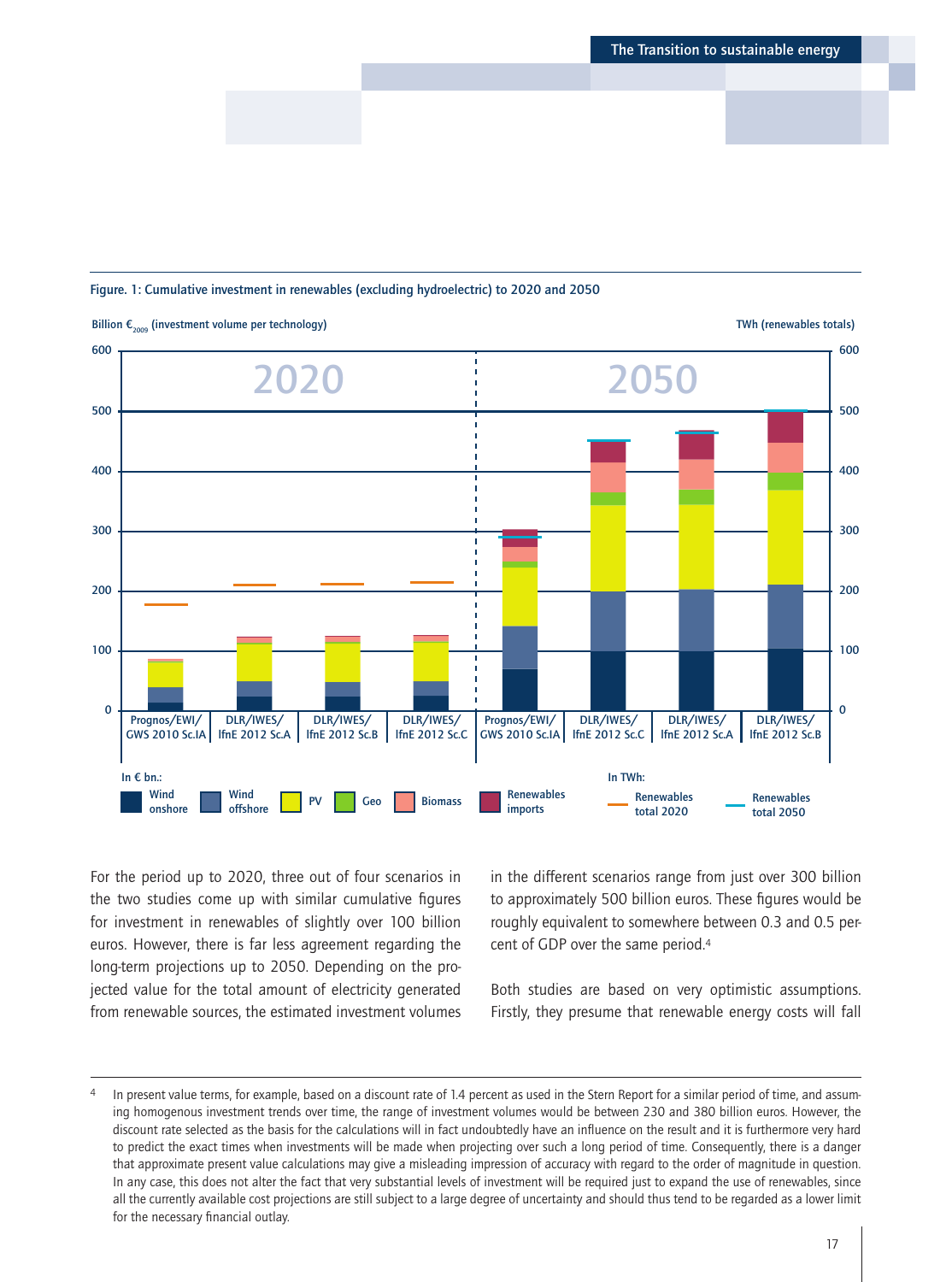sharply. They estimate that investment costs for onshore wind power will decrease by around 30 percent between 2010 and 2050, with a reduction of over 60 percent for PV and offshore wind power over the same timescale. Secondly, both studies ignore non-economic barriers to additional power plant construction (for both renewable and conventional energy generation) and power grid expansion. Power grid congestion within individual regions is implicitly left out of the equation altogether. Moreover, both studies presuppose a significant expansion of interconnectors between individual regions. Optimistic assumptions regarding grid expansion and future reductions in the cost of renewables also fundamentally underpin those studies that predict that 100 percent of Germany's electricity needs will be met by renewable energy by 20505.

A significant expansion of the grid will be required in order to connect and integrate renewables. According to the grid studies of the German Grid Agency (*Deutsche Netz-Agentur – dena*)6, 850 kilometres of new transmission grid lines would be needed by 2015, rising to as much as 3,600 kilometres by 2020, at a cost of just under one billion euros a year. Both studies assume that the grid will be expanded in a manner that enables all the electricity generated by renewable energy plants to be transported onwards. In other words, they fail to take into consideration the possibility of shutdowns for valid economic reasons or the issue of noneconomic barriers to grid expansion.

The current draft of the Grid Development Plan<sup>7</sup> targets the construction of 1,700 kilometres of new high-voltage lines and the upgrading of 4,000 kilometres of existing power lines by 2022. In addition, the grid operators are planning to deploy 2,100 kilometres of new, efficient, high-voltage DC transmission lines. A total of approximately 30 billion euros would be necessary to expand the grid and connect offshore wind parks to it. And the costs for the distribution grids could well exceed the cost of expanding the transmission grids, as demonstrated in the following studies that concentrate on the European level.

#### Studies focused on European energy policy

There are several studies of European energy policy that provide a good overview of the investment volumes and structures that would be needed to achieve an extensive shift to renewable electricity generation. The European Commission's Energy Roadmap 2050 (2011) explores a variety of avenues for delivering the desired target of a 20 percent reduction in  $CO<sub>2</sub>$  emissions by 2020, rising to between 80 and 95 percent by 2050. In addition to "reference" and "current policy initiatives" scenarios, the study envisages five accelerated decarbonisation scenarios that would enable the  $CO_2$  emission reduction targets to be met by 2050.

Based on the assumption electricity demand is set to rise sharply, the "current policy initiatives" scenario calculates that the required investment in the electricity generation sector will come to just under 2 trillion euros over the period up to 2050, whilst the investment required to meet the decarbonisation targets using primarily renewable energy is put at 3.2 trillion euros. As far as investments in the grid are concerned, it is calculated that the lion's share (up to 1.77 trillion euros) will be focused on the distribution grids, whereas up to 420 billion euros will have to be invested in the transmission grids.

In the "high renewable energy sources" scenario, the total investment required to deliver the decarbonisation targets comes to approximately 5.4 trillion euros. The lack of regionspecific data means that it is not possible to deduce what the concrete implications of the study are for Germany. However, for purely illustrative purposes, if we assume that the costs would be distributed in accordance with the size

<sup>5</sup> DLR 2011; Greenpeace 2010.

<sup>6</sup> dena 2005; dena 2010.

Netzentwicklungsplan 2012.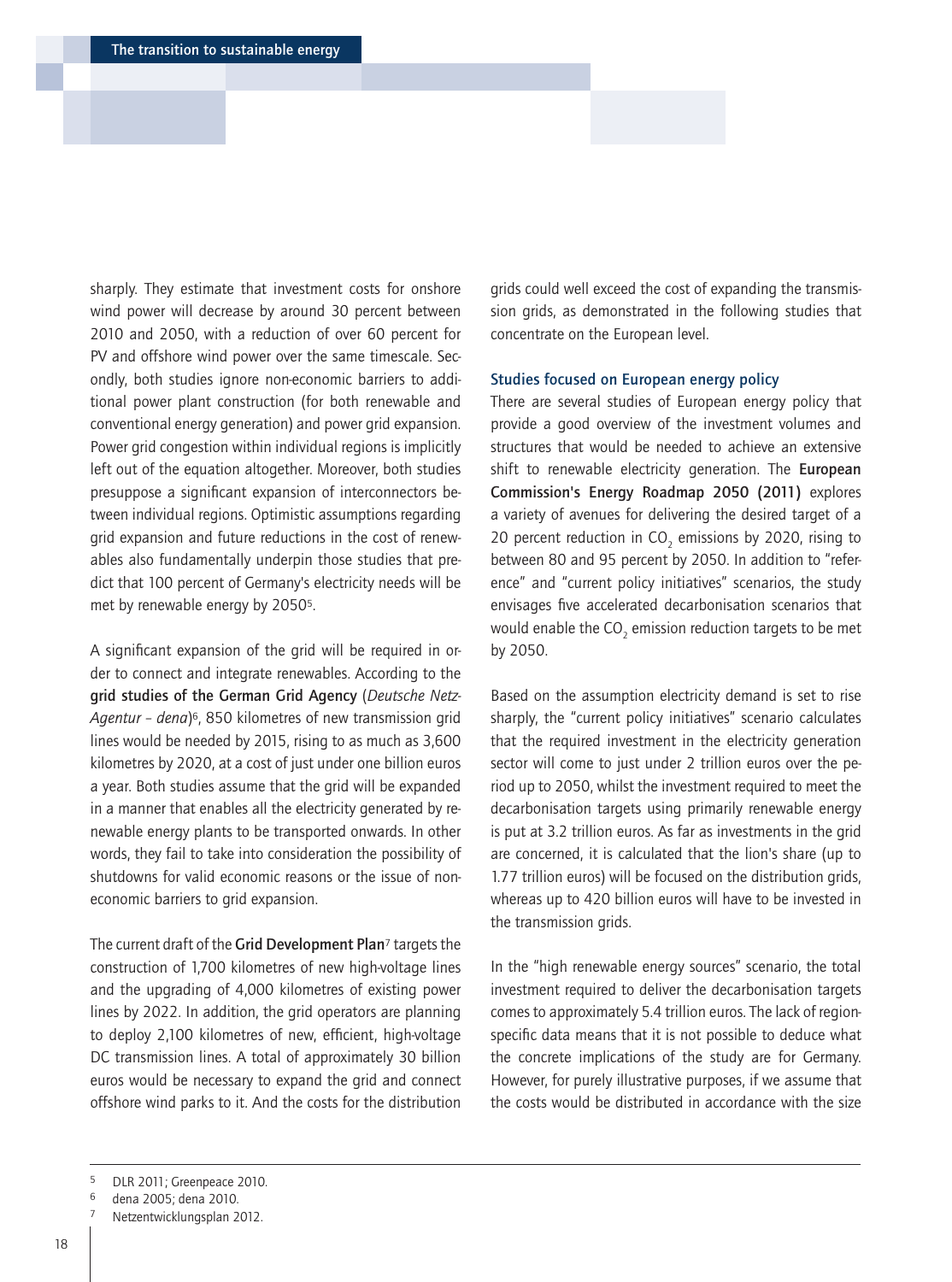of each country's economy (based on GDP), then in very broad terms the investment figure for Germany might be expected to come to around 1.08 trillion euros.

The study Roadmap 2050 – a closer look<sup>8</sup> investigates the potential cost implications of inadequate grid expansion for the European electricity sector, based on a renewable energy share of 80 percent and an 80 percent reduction in  $\mathrm{CO}_2$  emissions in relation to 1990 values. Compared with a scenario where the grid is expanded in a cost-optimal fashion – where the optimal locations are selected for renewable energy plants and the total investment in renewables and grid expansion comes to 3.369 trillion euros –, the alternative scenario based on only moderate grid expansion projects a figure of 3.426 trillion euros.

In keeping with the European Commission's targets, the European Climate Foundation's Roadmap 2050 (2010) also investigates development scenarios based on a CO<sub>2</sub> reduction of 80 percent compared to 1990 values. It also assumes that the electricity sector will have to achieve at least 95 percent decarbonisation. In a decarbonisation scenario where renewables account for 80 percent of production, the total investment costs in the period up to 2050 are calculated at 3.2 trillion euros. This is approximately 120 percent higher than in the baseline scenario (1.45 trillion euros). Depending on the scenario, the investment in the grids required to deliver these ambitious expansion targets ranges from 50 to 200 billion euros over a 40 year period, thus accounting for a relatively small share of the total investment figure.

In contrast to the studies described above, which mostly restrict their analyses to individual case studies or a limited number of scenarios, Jägemann et al. (2012) systematically calculate the cost implications of a variety of different economic and policy frameworks up to 2050. According to this study, the minimum total system costs

for the European electricity sector to meet a CO<sub>2</sub> reduction target of 90 percent by 2050 come to between 1.387 and 1.588 trillion euros.9 However, if the National Allocation Plans set additional fixed targets for renewable energy by 2020 and the goal of expanding the share of renewable energy to 80 percent by 2050 is pursued at European level, the total system costs then increase to between 1.596 and 2.004 trillion euros.

# Summary: it is not possible to put a reliable figure on the cost of the transition to sustainable energy

In summary, there are at present no studies either for Germany or Europe as a whole that provide a comprehensive estimate of the investment requirements or system costs of different pathways to achieving the transition to an electricity supply based principally on renewable energy whilst also highlighting the areas still characterised by a degree of uncertainty. Furthermore, the existing studies often fail to include the system costs for storage, the transmission grid and in particular the distribution grid. Consequently, we currently lack any robust and comprehensive evaluations of the economic effects of the sustainable energy transition policy either for Germany or for Europe.

The only thing that can be done with any confidence is to suggest rather optimistic ranges for the extra investment volumes required for the transition to sustainable energy. A well-founded, scientific comparison of the relevant scenarios that clearly identifies and evaluates all the assumptions and dangers could go some way towards diminishing the high degree of uncertainty that currently exists. It would be important not just to compare the assumptions that the various studies are based on but also to perform a coordinated comparison of the different models by comparing and evaluating the various scenarios using the same basic assumptions, e.g. with regard to fuel price trends. Moreover, the investment requirements arising from the transition to sustainable energy will ultimately

<sup>&</sup>lt;sup>8</sup> EWI/Energynautics 2011.<br><sup>9</sup> This assumes that there v

This assumes that there will be no additional targets for expanding renewables and no restrictions on the use of nuclear power.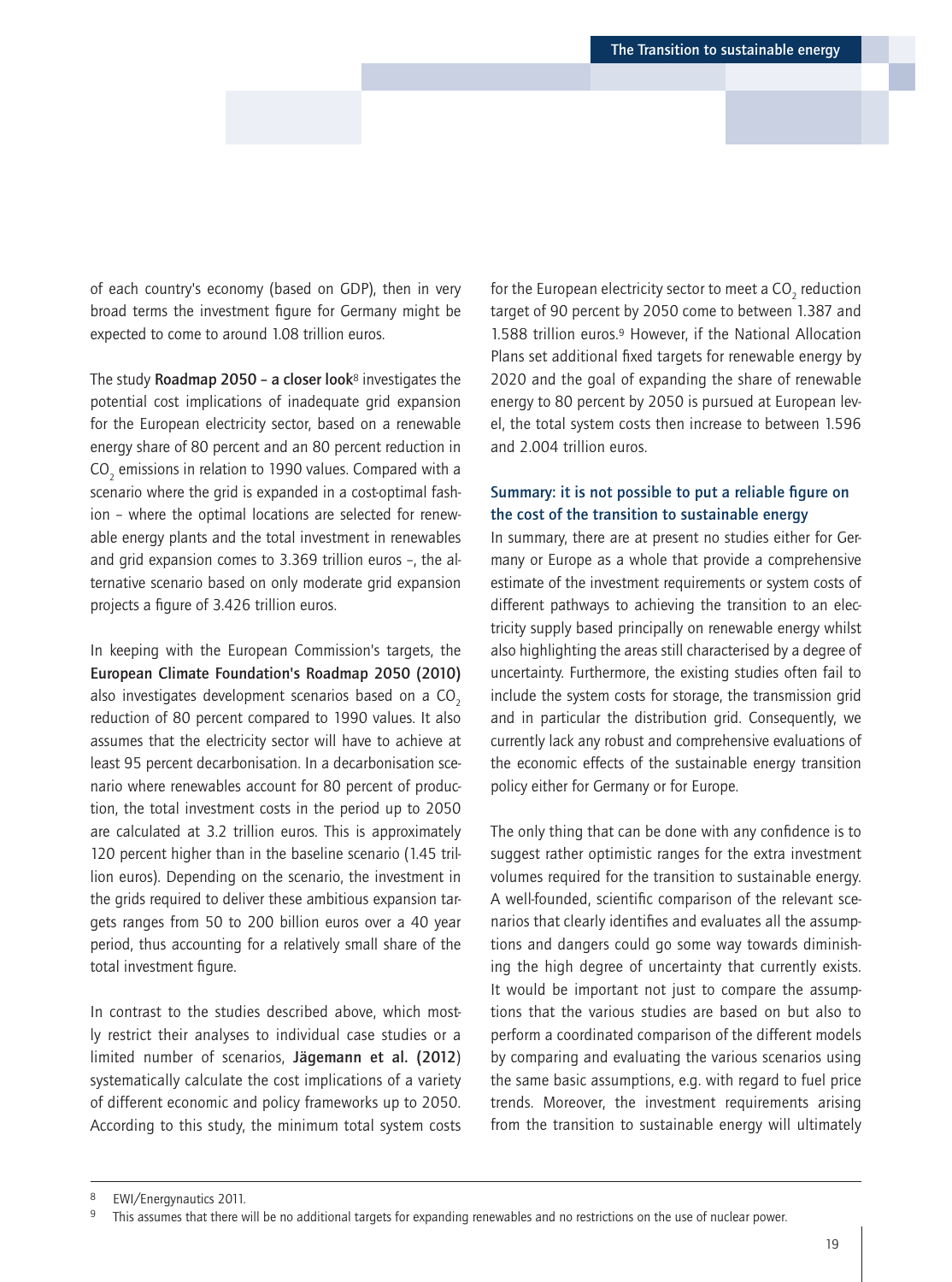<span id="page-19-0"></span>need to be compared against the challenges associated with the renovation of existing power plants and grids that will inevitably have to be undertaken over the next few decades. Consequently, the cost risks involved in the reference scenario represented by the conventional technology pathway constitute a further source of uncertainty that must be taken into account.10

Of course, a small degree of uncertainty about the precise level and type of investment will always remain. The main requirement to ensure that this risk can still be borne by private investors is a sound policy framework and an energy policy with a regulatory design that allows plenty of scope for economic incentives. This is key to ensuring that the substantial level of investment required can be realised cost-effectively.

# 2.4 REGULATORY STATUS QUO: THE RENEWABLE ENERGY SOURCES ACT AND THE EU EMISSIONS TRADING SCHEME

There are currently two main regulatory instruments driving the expansion of renewable energy and the reduction of greenhouse gas emissions in Germany: the German Renewable Energy Sources Act (*Erneuerbare-Energien-Gesetz – EEG*) which is applicable at national level, and the EU Emissions Trading Scheme (EU ETS) at European level. These two instruments are at the centre of the academic and political debate regarding the most suitable regulatory framework for implementing Germany's transition to sustainable energy and the EU's climate policy goals in the shape of concrete carbon dioxide emission reductions. Before any potential reforms can be discussed, it is necessary to describe the current status of both instruments. This is done in the following two sections, which do not, however, address the challenges arising from the coexistence of the two pieces of regulation.<sup>11</sup>

#### Renewable Energy Sources Act

Renewable electricity generation has received statutory support in Germany since 1991 and since 2000 this support has been provided through the Renewable Energy Sources Act (*EEG*). The Act requires grid operators to give precedence to the connection of renewable electricity plants, the purchase of the electricity generated by such plants, its transmission and its distribution to electricity customers ("feed-in priority"). Furthermore, the grid operators are required to pay the operators of renewable energy plants a minimum price for their electricity which is guaranteed for a 20-year period (feed-in tariff). In addition to meeting politically determined capacity targets, the Renewable Energy Sources Act is also intended to provide targeted support for the development of green electricity generation technologies. The less cost-effective technologies thus generally benefit from a higher minimum tariff.

In order to provide power plant manufacturers with an incentive to keep costs down, the guaranteed feed-in tariff for newly built plants decreases by a fixed annual percentage (degression). The additional costs arising from the difference between the feed-in tariff paid to renewable energy producers and the market price of the electricity they generate are shared out among all electricity consumers via a standard EEG surcharge administered by the grid operators that is the same throughout Germany. Over the past few years, the EEG surcharge has risen steadily from 0.54 euro cents per kilowatt-hour in 2004 to its current level of 3.592 euro cents per kilowatt-hour in 2012. In 2010 alone, the total sum paid in surcharges came to more than 12 billion euros which is roughly equivalent to the entire annual budget of the Federal Ministry of Education and Research.

In order to ensure that the surcharge does not jeopardise the competitiveness of energy-intensive businesses, extensive exemptions apply to companies in the manufacturing industry. Moreover, the number of businesses benefiting

<sup>10</sup> See Matthes 2012, p. 52.

This issue is addressed in section 3.1.1.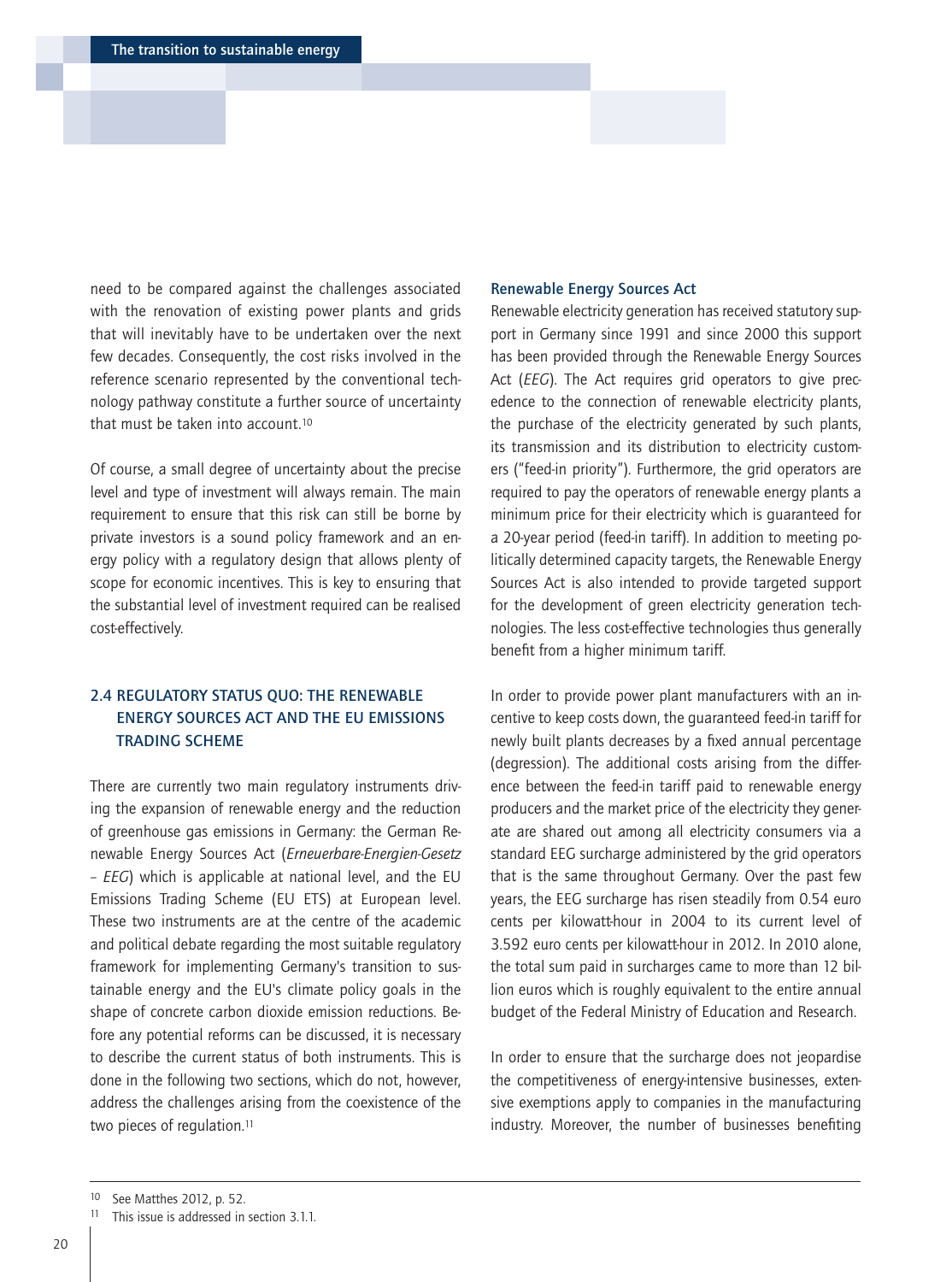from these exemptions has increased steadily over the past few years. This has, of course, led to a substantial increase in the burden on other industries and on private consumers. According to the EEG Progress Report<sup>12</sup>, in 2011 around 16 percent of all electricity consumption and more than 36 percent of the electricity consumed by the manufacturing industry benefited from the exemptions.

The high costs of the EEG can largely be attributed to the rise in the percentage of renewable electricity generated using solar PV technology. In 2010, just under 39 percent of the EEG surcharge was spent on promoting PV electricity generation, despite the fact that solar PV technology accounted for barely 15 percent of all the electricity covered by the Renewable Energy Sources Act in that particular year. The costs of the new capacity that has been built during the past few years will continue to represent a significant financial burden for consumers over the course of the next two decades. The future costs arising solely from the solar PV power plants built in Germany between 2000 and the end of 2011 have a current value of just under 100 billion euros at 2011 prices.<sup>13</sup>

The literature forecasts a sharp increase in electricity prices over the next few years based on projected rises in the EEG surcharge and grid charges. Assuming that the Renewable Energy Sources Act remains in force, McKinsey estimates that by 2020 the inflation-adjusted total for EEG subsidies (differential cost) will be 17 billion euros and additional grid charges will add a further 4.5 billion euros to this figure. The resulting real increases in the price per kilowatt-hour of electricity would come to 0.7 euro cents for electricity-intensive industries (assuming that they remain exempt from the EEG surcharge), 4.9 euro cents for other industrial sectors, 5.1 euro cents for the business, trade and services sectors and 6.3 euro cents (incl. V.A.T.) for domestic consumers.14

Erdmann (2011) arrives at a similar conclusion, calculating that the EEG surcharge will reach 6 euro cents per kilowatt-hour by 2025. Adjusting for inflation, this would mean that electricity prices for domestic consumers would rise from their current level of 25.5 to 28.5 euro cents per kilowatt-hour which is equivalent to an increase of just under 12 percent in real terms. Erdmann quite rightly makes the following observation about this finding: "The target established during parliamentary consultations on the transition to sustainable energy of not allowing the EEG surcharge to exceed 3.5 [euro cents per kilowatt-hour] has, for the time being, not been supported with credible policy measures."

## EU ETS

Since 2005, the EU ETS has regulated the volume of emission permits within the European Union, setting a cap on the greenhouse gas emissions of energy suppliers and energy-intensive industries. It thus regulates approximately half of all greenhouse gas emissions in the EU. Power plant operators are allowed to trade emission permits on emission trading markets or directly with each other, resulting in a single market price. In the EU ETS, we already have a harmonised regulatory instrument for the whole of Europe that provides incentives to use existing low-emission electricity generation technologies as well as stimulating investment in R&D focused on even lower-emission technologies than those that are currently available.

However, in contrast to the Renewable Energy Sources Act, under the EU ETS private actors are free to decide which technology they use and where they wish to deploy it, as well as which aspect of the technological and economic discovery process to invest in. Nevertheless, the current implementation of the EU ETS still suffers from a number of failings that severely constrain its effectiveness. These include the fact that it is primarily confined to the large-scale

14 See McKinsey 2012, p. 7.

<sup>12</sup> BMU 2011.

<sup>13</sup> See Frondel et al. 2011. (The calculation was updated using the capacity expansion figures for 2011.)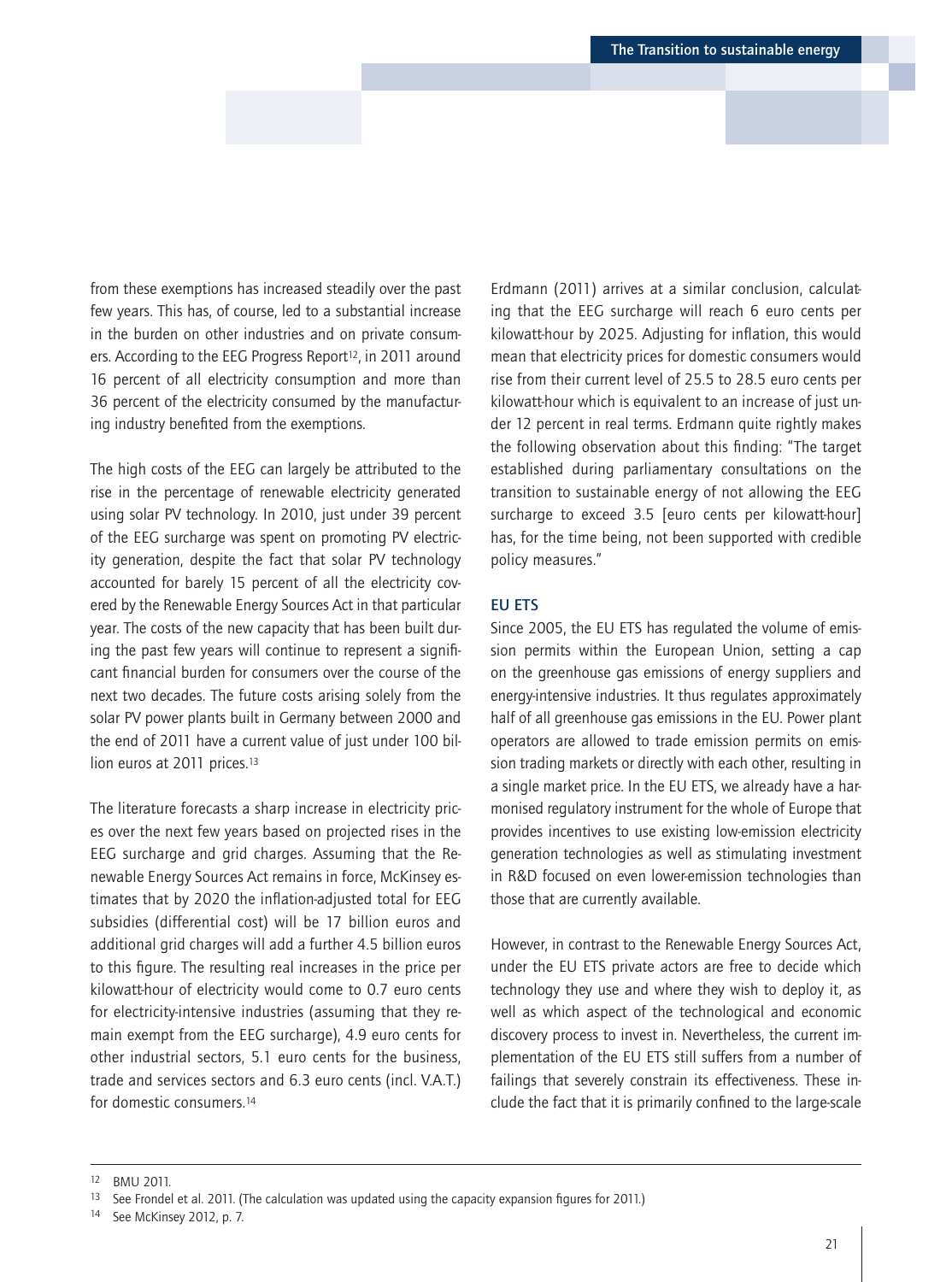firing plant sector, the lack of continuity beyond 2020 and in particular the rather generous initial endowment with emission certificates when economic performance is taken into account, especially bearing in mind the slump in economic activity in 2009 and 2010 owing to the economic and financial crisis.15 As a result, the price signal sent out by the emissions trading scheme has hitherto been too small and unstable to have any credible long-term effect on the investment decisions of the relevant actors.

Following Europe's lead, Australia, South Korea, some US federal states<sup>16</sup>, the Canadian province of Quebec and some of the larger provinces in China have begun to introduce emissions trading systems, thereby putting a price on  $CO_2$  emissions. In January 2013, California is set to launch a mechanism that will include the transport and buildings sectors as well as the electricity and industrial sectors. Talks are already underway concerning how to link these emerging emissions trading systems with each other and with the EU scheme.

<sup>15</sup> See SRU 2011, p. 249 ff. and Tindale 2012.

<sup>16</sup> See Schmalensee 2012.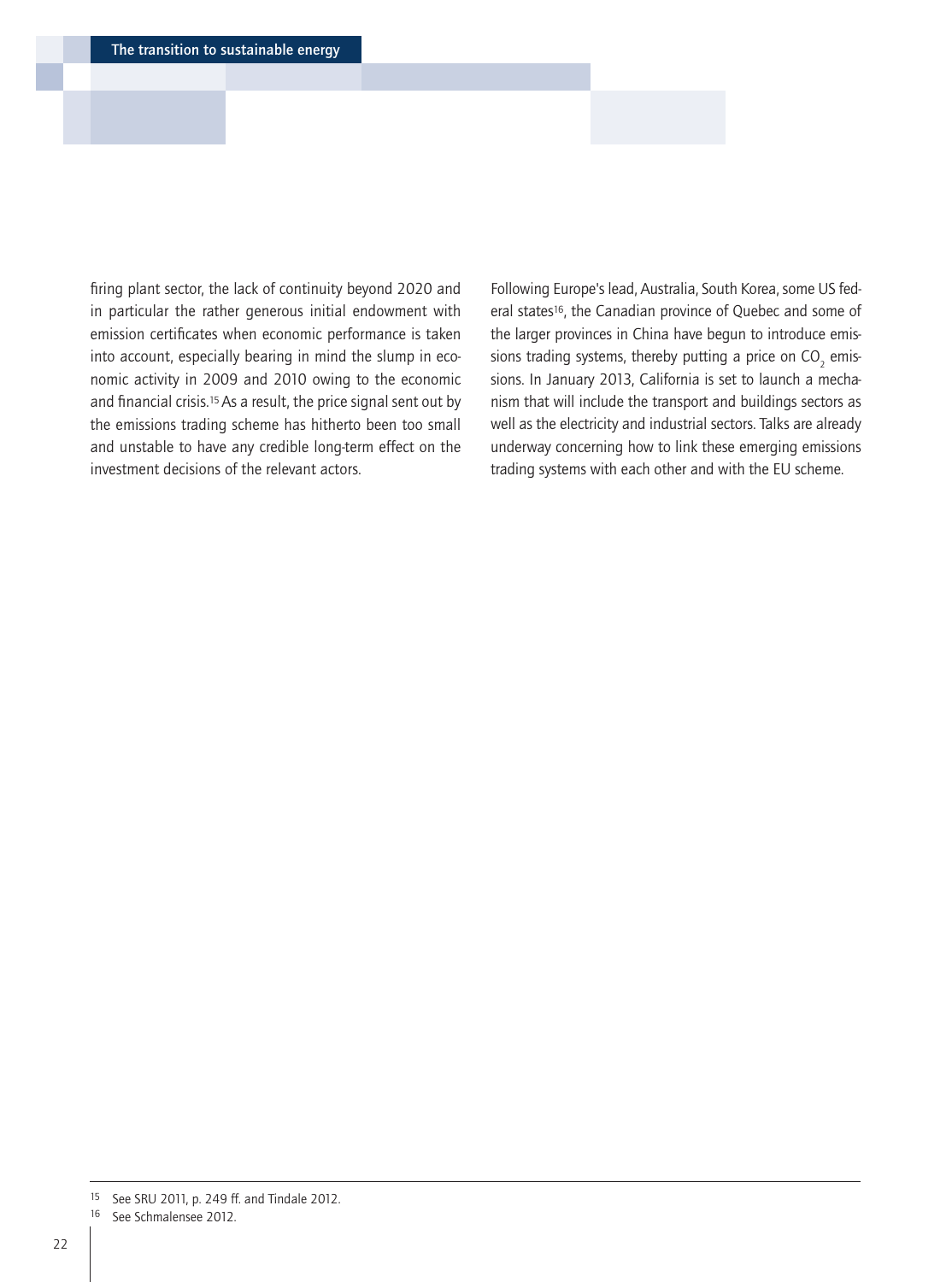# <span id="page-22-0"></span>3 REGULATORY INSTRUMENTS – AT NATIONAL, EUROPEAN AND INTERNATIONAL LEVEL

In order to deliver the targets of the transition to sustainable energy in the electricity sector, major investments and behavioural changes will be required on behalf of all the relevant market players. The State, in its capacity as a consumer or investor, will only be affected to a relatively limited degree, since – according to Germany's current constitutional order – it will be private entities17 that assume the lion's share of the investments and behavioural changes. The main task for policymakers and government will be to develop a coherent regulatory framework and ensure that it is implemented by the relevant administrations. This will go a long way to determining the extent to which the investments and behavioural changes needed to deliver the policy goals and associated requirements of a stable system and a cost-effective electricity supply actually occur (effectiveness) and whether they are achieved without wasting economic resources (efficiency).

It is important to ensure coherence of the targets and regulatory frameworks not just at national level but also between national policy and European climate and energy policy, as well as between central government policy and regional and local government policy within Germany. Failure to do so would result in partial conflicts as far as the targets are concerned and contradictory policy instruments that would undermine investor confidence and thus make it more expensive to obtain the much-needed capital. In order to win the support of private and business customers for the transition to sustainable energy, and to prevent decisions taken at one level in the political system from being blocked by another level, it will also be important to consider the redistributive effects associated with the regulatory instruments that are introduced.

Taking these requirements as their starting point, the following sections will analyse and make concrete recommendations regarding the regulatory issues that are particularly important for a transition to sustainable

energy in Germany and at European and international level which is both financially viable in the context of a market economy and capable of meeting the targets that have been set.

# 3.1 ELEMENTS OF A GERMAN SUSTAINABLE ENERGY TRANSITION POLICY

Implementing the transition to sustainable energy will require massive investment in grids, energy storage facilities and energy-saving technologies, renewable electricity generation capacity and conventional backup capacity, as well as extensive R&D initiatives. However, these initiatives do not need to be undertaken all at once – they should be implemented in the appropriate sequence over a period of approximately 40 years. The energy sector is unlike almost any other industry reliant on a stable framework to enable investments to be planned and implemented efficiently. In addition to their sheer scale, this is due to the long-term nature of investments in power plants and grids as well as other types of energy infrastructure such as storage facilities. Furthermore, these investments are generally tied to a particular location, making it almost impossible to transfer the investment to a different location if the investor believes that the conditions are becoming less favourable.

As a result, the grid-based energy sector is more dependent on government than other industries.18 In view of the fundamental transformation of the system that will occur during the transition to sustainable energy, it is therefore urgently necessary to ensure that a clear understanding exists of the factors that will have a key influence on future investment decisions. It will also be important to establish the legal situation with regard to planning and planning approval processes. The following two key issues are currently at the top of the agenda:

<sup>17</sup> Or public enterprises that are generally structured like private businesses, for example municipal services.

<sup>18</sup> See Monopolkommission 2009; Bankenverband 2011.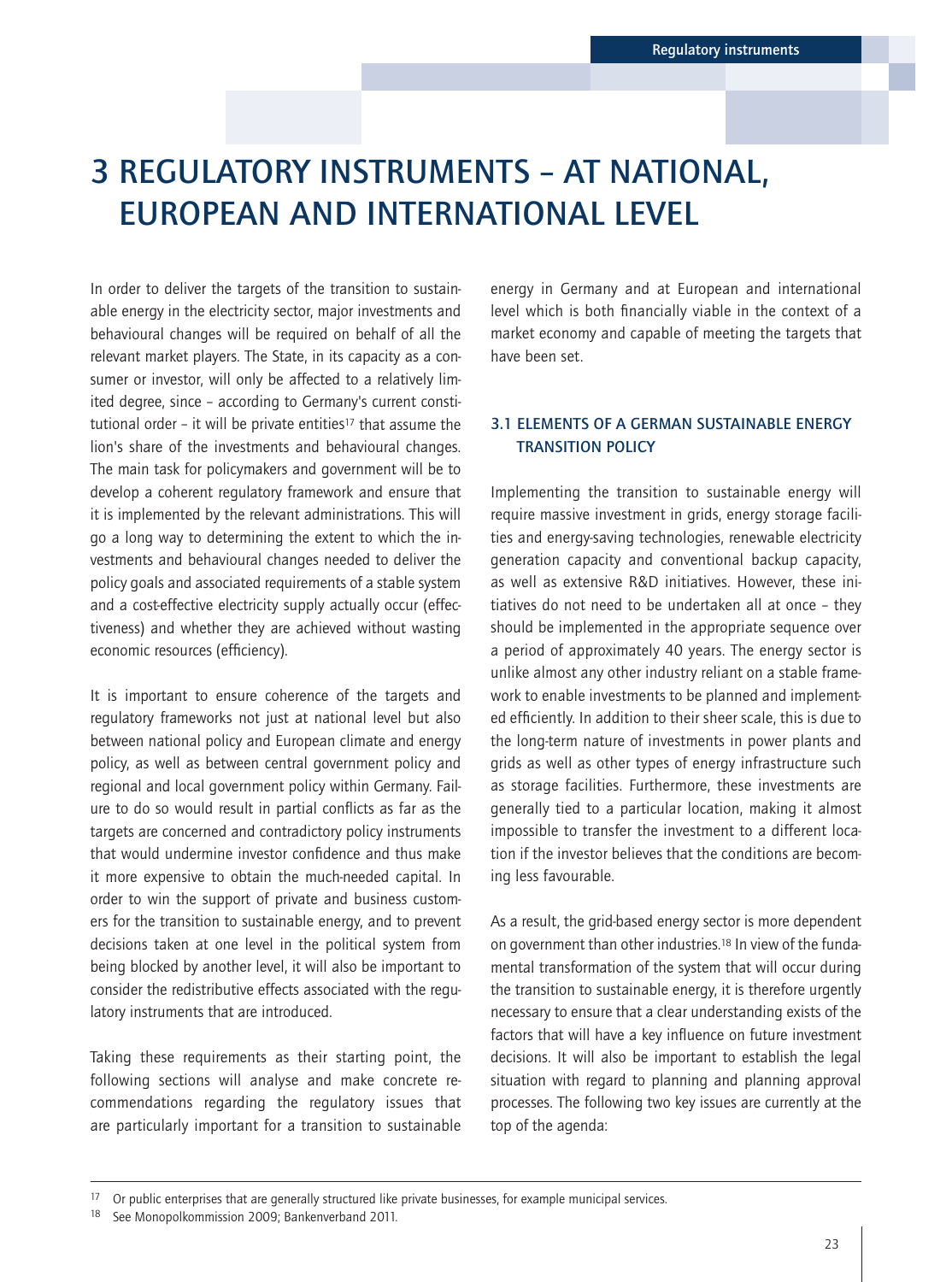### <span id="page-23-0"></span>1. *Realigning the way that renewables are promoted*

How can the framework for promoting renewable energy best be converted from the Renewable Energy Sources Act into a market-based system? One of the keys to success will be ensuring that future investors in the relevant power plants have to take into account the same price signals as all the other investors in the system.

2. *Securing backup capacity*

Will the electricity wholesale market at the level of the single German price zone send out adequate price signals that are acceptable to society and thus stimulate the necessary new investment in conventional power plants even if the fluctuating supply from renewable energy plants substantially increases its share as planned? Even if the answer to this question is yes, adequate capacity distribution among the regions would still not be guaranteed, at least while transport bottlenecks exist within Germany.

# 3.1.1 A NEW APPROACH TO PROMOTING RENEWABLE ENERGY

The EU ETS constitutes an attempt to internalise the externalities of CO $_{_2}$  emissions in order to tackle climate change, by incorporating them into the calculus of the originators. The mechanism promises to deliver any carbon reduction target at the lowest possible cost to the economy. If it were able to keep this promise, there would be no reason to use any other instruments or indeed to promote particular technologies. Conversely, promoting specific technologies would only be justified if it could be demonstrated that

- 1. emissions trading is not promoting cost-efficiency and
- 2. at least in the long term, the additional support would help to achieve lower costs than on an unregulated emissions trading market.

If the situation were to remain static and there were no changes to the technological status quo, it should indeed be possible to use emissions trading to deliver the emissions targets cost-effectively, as long as a market power could be prevented from emerging on the emission permits market. However, it is empirically relatively difficult to predict events when the context is more dynamic. In a dynamic setting, where one of the main objectives is to promote technological progress so that the cost of cutting CO<sub>2</sub> emissions can be continually driven down, it is at least in principle possible for the market to fail. In this scenario, it would be possible to justify additional State support over and above the emissions trading scheme.

This is because the R&D decisions of decentralised actors are sometimes not enough on their own to guarantee the development of the optimal technologies. There are three main reasons for this phenomenon:19

- 1. R&D might generate spillover effects (positive externalities) whereby the innovators are unable to keep all the returns from their innovations for themselves.
- 2. Innovations always involve a learning curve that often results in substantial economies of scale, generally in relation to the production and application of the new technology in question. However, the production and application of a new technology can also be prevented from coming about through lock-in of established technologies.
- 3. Innovation inevitably involves substantial risks. Depending on how risk-averse the innovators are, this can mean that even very promising innovation projects fail to get off the ground.

In addition to market failure, there has been some discussion in academic circles of the possibility that policymakers might fail to lower the  $CO<sub>2</sub>$  emissions caps sufficiently. This

<sup>19</sup> See e.g. SRU 2011, p. 239 ff; Weber/Hey 2012, pp. 44–45; IPCC 2012, p. 147 and pp. 871–872.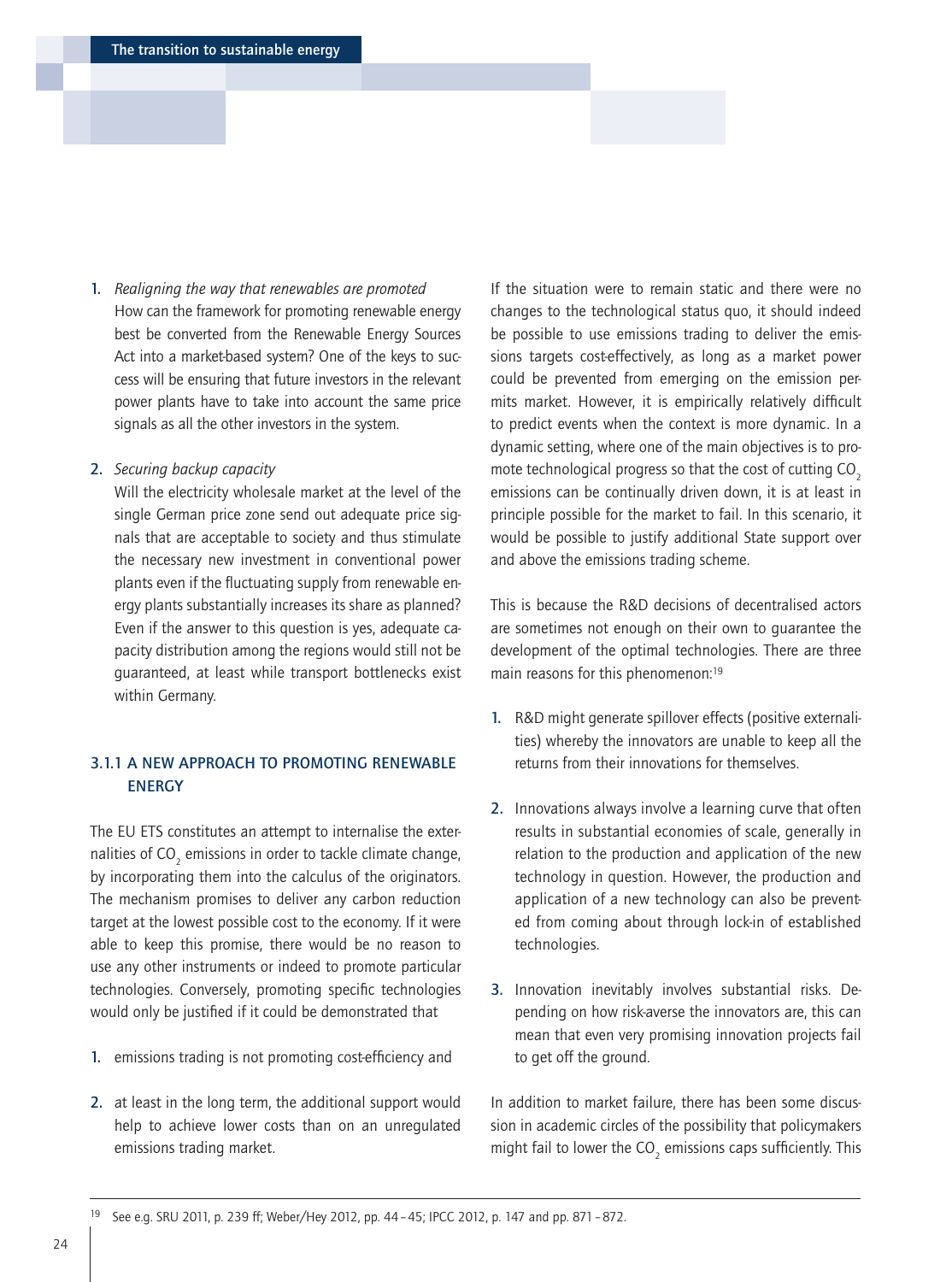could also have a negative impact on emissions trading and is another possible justification for providing additional support for renewables.

However, the same basic argument also applies to this additional support. Policy failures generally occur when State interventions result in the accrual of unearned income. Whilst this is true of emissions trading, it applies equally to the promotion of renewable energy through the Renewable Energy Sources Act. The actual effectiveness of an instrument thus comes down to how well it has been implemented in practice. The promotion of PV technology is a classic example of a policy failure, since the reduction of feed-in tariffs has now turned into a purely political debate that is certainly no longer governed by technology policy considerations.

The prospects of correcting policy failures in the field of emissions trading are relatively good. For one thing, the policy failings are exclusively on the distribution side and do not affect efficiency of allocation. Moreover, the distribution problem could be solved relatively easily by creating a largely independent institution along the lines of the European Central Bank (ECB) that would assume responsibility for supervising emissions trading in the future.

If sufficiently good grounds exist to justify additional support over and above the EU ETS – either because of the market or policy failures described above or because it is felt that there is a case for establishing stand-alone targets for renewables expansion – then it is of course necessary to consider exactly what shape this support should take. There is considerable debate about the relative merits of price-based systems (e.g. the Renewable Energy Sources Act) and quantity-based systems (e.g. quota systems, auctions, portfolio standards) for promoting renewable energy. How these instruments rate is very dependent on the details of their design, including a) the intended duration of the instrument, b) whether it is technology-specific or technology-neutral, c) whether its

fundamental design enables market-based price formation, d) whether it places the risk on private or public actors and e) the regulatory parameters (e.g. feed-in priority or differentiation between different locations) that it establishes.20

In any fundamental reform of the instruments for promoting renewable energy, it would in principle be desirable for policymakers to target the specific causes of the market and policy failings that need addressing. In contrast to the approach that has generally been adopted in the past, this would in particular involve not only explicitly stating which supposed failing was meant to be addressed by a specific measure, but also undertaking ongoing empirical reviews to establish whether the failing in question actually (still) exists. On this basis, the evaluation of instruments for promoting renewables, whatever their type, would not only have to include an assessment of their static and dynamic efficiency, their redistributive effects and their political feasibility, but would also have to establish whether the instrument could be replicated throughout Europe and how great the inefficiencies resulting from its coexistence with the EU ETS would be. Finally, any instrument that was deployed would have to be subject to continuous and independent review.

From an academic perspective, the debate surrounding which support models are best suited to overcoming different types of market failure has yet to be fully resolved in the present context. Price-based systems tend to have the upper hand if the goal is also to stimulate an expansion of capacity in as many different renewable energy technologies as possible. Quota-based systems, on the other hand, are best suited to achieving an optimally cost-effective overall supply of a set amount of green electricity without stipulating which technology should be used to generate it. Consequently, where the yardstick for success is primarily the effective promotion of a broad portfolio of technologies deployed in parallel in each individual country, it is hardly surprising that evaluation studies and model-based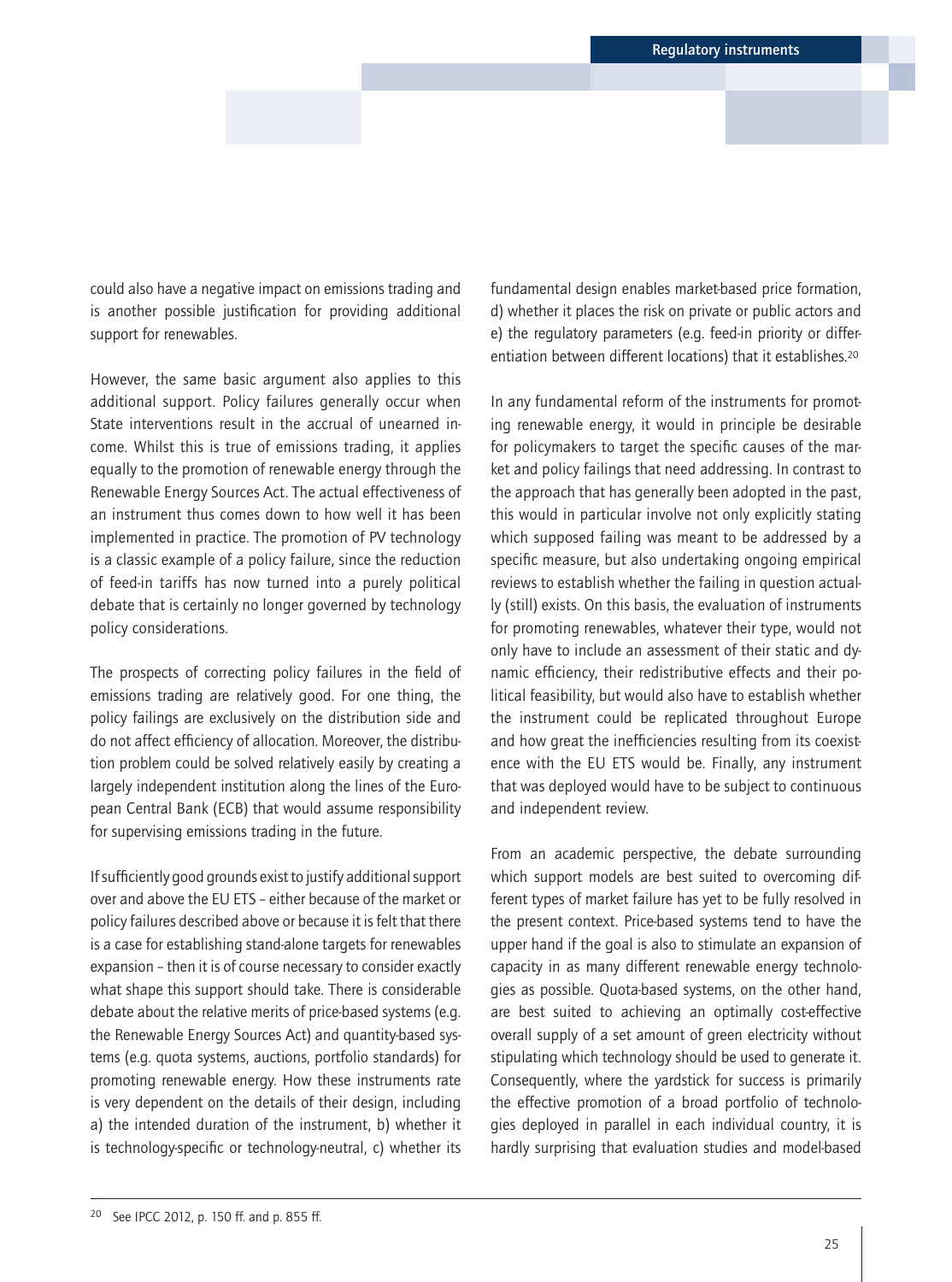simulations of the efficiency and effectiveness of feed-in tariff systems and quota models should come out in favour of feed-in systems.21

However, in the context of Germany's transition to sustainable energy – which is what interests us here –, the promotion of a broad spectrum of different technologies can no longer be a priority. A variety of different types of renewable energy have already undergone an extremely significant expansion on the German market compared to other countries around the world. Furthermore, Germany has set itself even more ambitious targets for the expansion of renewable electricity production in the future. If these targets are to be met in a relatively efficient manner, it will be necessary to give consideration to the fact that feed-in tariff systems suffer from three key structural drawbacks: (i) the lack of competition between renewable energy plant operators, (ii) the failure to take into account the requirements of the market and (iii) the serious problems encountered by the State in terms of obtaining the data it needs to ensure rapid and appropriate adjustment of the relevant tariffs to reflect cost reductions in individual green electricity technologies achieved e.g. through economies of scale and learning curve effects.22

Against this backdrop, it would seem to be clear that simply making incremental adjustments to the existing instrument (the Renewable Energy Sources Act) cannot be the correct way to address the challenges posed by the transition to sustainable energy. Furthermore, the reality of politics is that policymakers are not going to wait for a definitive scientific answer to the question of whether and to what

extent additional support for renewables actually makes sense. Rather, we can be sure that, come what may, they will press ahead with additional measures to promote renewable energy over and above the emissions trading system. As a result, this position paper recommends switching to a market-based support scheme in order to tackle the Renewable Energy Sources Act's most serious flaws in the short to medium term. This could, for example, take the shape of a quota model with green electricity certificates.

In economic terms, even the quota model would not constitute the ideal final solution. For the stipulation of a quota for renewable electricity would mean that it would not be possible to take advantage of differences in the marginal costs for cutting  $CO_2$  emissions both inside and outside the green electricity sector, as would be possible if the support for renewable energy sources was limited to an emissions trading system encompassing all sectors of the economy.23 A quota model with green electricity certificates should therefore be regarded as a pragmatic interim step to enable a transition from the Renewable Energy Sources Act to a more efficient scheme for promoting renewables. In addition, it would allow any learning curve effects to be internalised, thus achieving dynamic efficiency, and could also be designed in a way that was compatible with the EU ETS.

# A market-based approach to promoting and expanding renewable energy

The current scheme for promoting the expansion of renewables in Germany contains significant untapped efficiency potential, since the Renewable Energy Sources

<sup>21</sup> See Butler/Neuhoff 2008; Haas et al. 2011; Ragwitz et al. 2012.

<sup>22</sup> See Häder 2005, p. 615.

<sup>&</sup>lt;sup>23</sup> See IPCC 2012, pp. 916 - 917 for a concise discussion of the interactions between emissions trading and supplementary policies geared towards promoting renewable energy. In Germany's case, the problem in the past has been that the measures to support renewable electricity production that have been implemented on top of the emissions trading scheme have resulted in lower emissions in the German electricity sector, causing certificate prices to be lower than they would be in the absence of the Renewable Energy Sources Act. The upshot of this is that carbon reduction measures are not taken in other sectors that participate in the emissions trading scheme, since it is cheaper for them just to buy certificates. As a result, electricity generation sectors elsewhere in the EU and the industrial sectors that participate in the emissions trading scheme end up having higher emission levels which completely negate the emission reductions achieved by the German electricity generation sector through the Renewable Energy Sources Act. All that is ultimately occurring is that the emissions are being displaced – the net reduction in CO $_2$  emissions brought about through the Renewable Energy Sources Act at EU level is zero (see BMWA 2004, p. 8; Morthorst 2003.)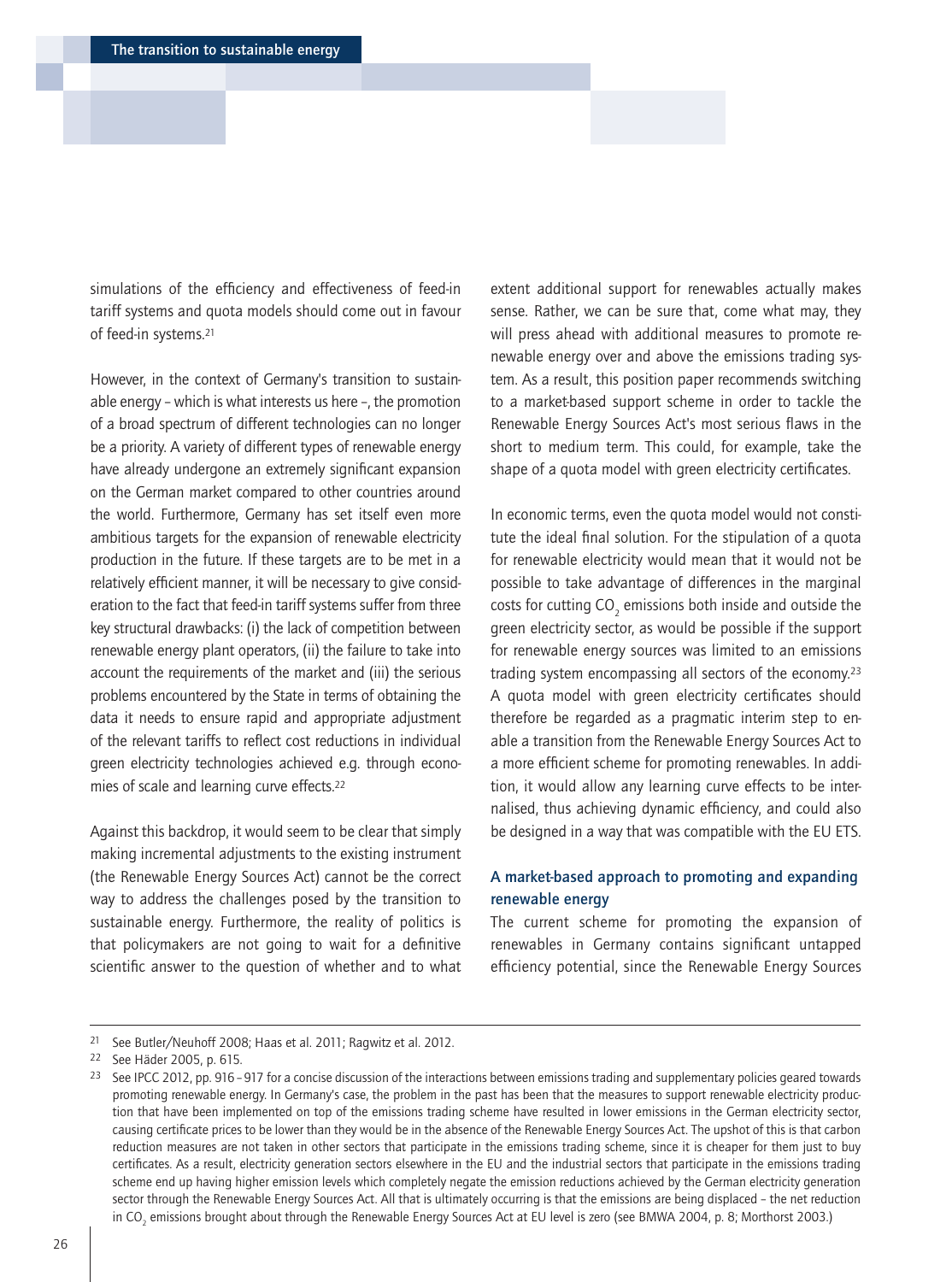Act promotes the large-scale expansion of currently very expensive generating technologies, even though there are far more efficient ways of fostering their development. The Renewable Energy Sources Act's exclusive focus on promoting the trialling of niche technologies for the expansion of renewables should be abandoned as soon as possible in favour of a market-based promotion system that is compatible with the pan-European and technologyneutral underlying principles of the EU ETS. To this end, the Monopolies Commission and the German Council of Economic Experts have proposed a quota-based support system for renewables involving a quota model with green electricity certificates.24 Assuming that the principle of supplementary support is already a fait accompli, this

acatech POSITION PAPER also recommends that it should at least be implemented through a market-based instrument such as the quota model.

Figure 2 is a simplified flow chart representing the green electricity market under the quota model. In this model, energy suppliers are legally required to ensure that a given percentage of the electricity that they supply to the end consumer comes from renewable sources. They are obliged to hold the relevant number of green electricity certificates each year to prove that they have met this minimum quota. Failure to do so results in them having to pay fines far in excess of the cost of the missing certificates. Renewable electricity producers receive green electricity certificates



24 See Monopolkommission 2011; Sachverständigenrat 2011.

25 Sachverständigenrat 2011, p. 257.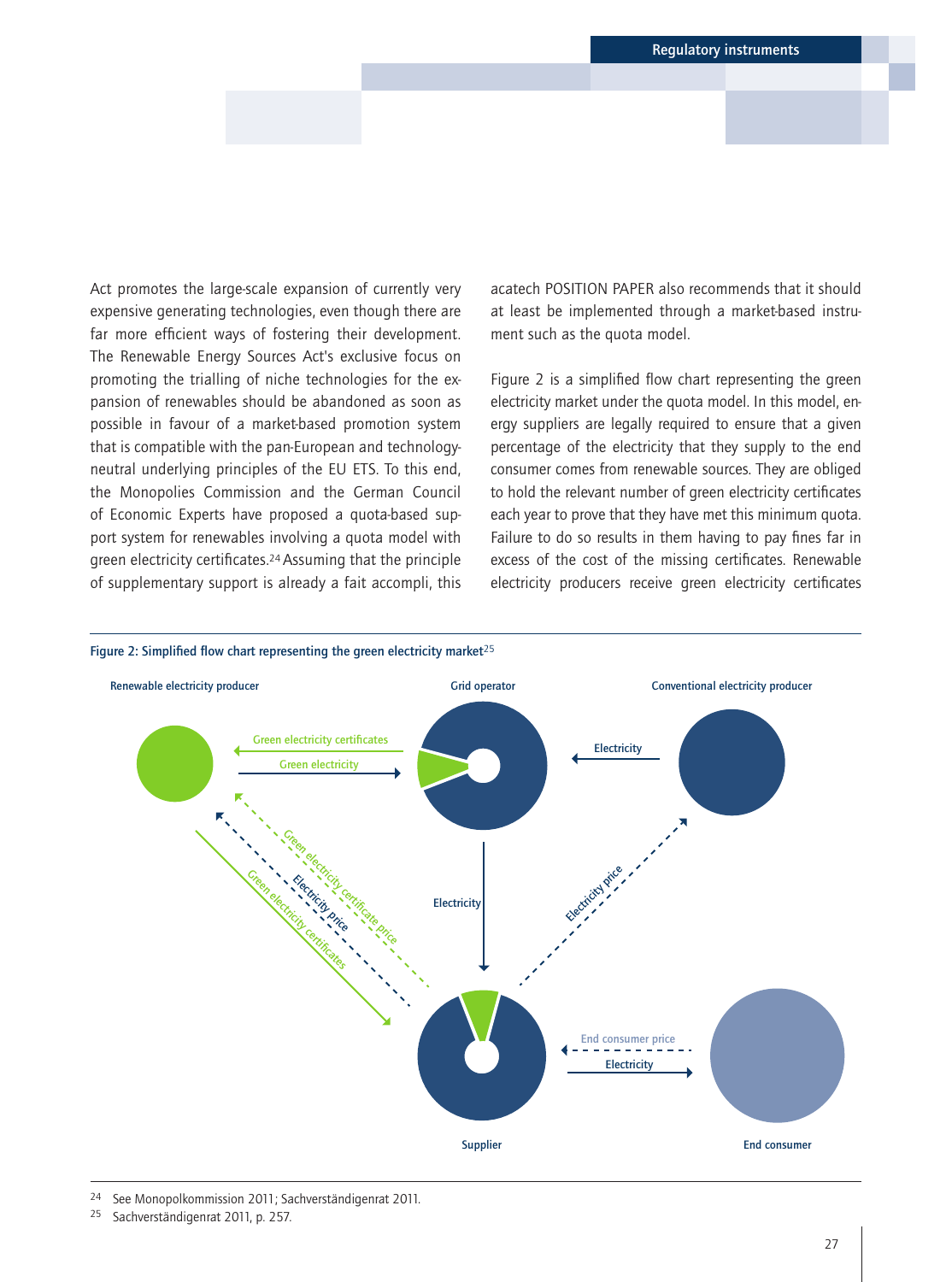for every unit that is fed into the grid. The certificates are issued by the grid operators, who are the only people in a position to say which technology was used to generate the electricity fed into the grid. The green electricity certificates can then be banked and traded on certificate markets, even beyond a single compliance period. This prevents extreme price volatility and guarantees a single market price at any given time.

Under this model, renewable electricity producers would receive payment for the electricity they supply from two different sources: firstly from the sale of the electricity they feed into the grid at the current market price and secondly through disposal of the green electricity certificates issued to them. The price of the certificates would serve to guarantee technology-neutral promotion of renewables. The supply of green electricity certificates would correspond to the output of the producers generating renewable electricity and feeding it into the grid, whilst the minimum statutory quota would create a minimum demand for green electricity certificates.

However, energy suppliers would in principle be free to meet a higher quota than the statutory minimum. In other words, demand for green electricity certificates would not be capped by the quota. Since investor confidence in the long-term continuation of the promotion system would be a key requirement for successful expansion of renewables, investors would receive a guarantee (along the lines of the Renewable Energy Sources Act regulations) that they would be issued with certificates for the electricity from newly built plants for a 20-year period. Furthermore, the tradability of these green electricity certificates would also be guaranteed for the same period.

This system would offer a number of advantages over the Renewable Energy Sources Act. Firstly, the quota-based development of renewables would be easier to manage than with the Renewable Energy Sources Act's price controls.

Secondly, the technology- and location-neutral promotion scheme would ensure that future expansion of renewables occurred in a cost-effective manner, reducing the burden of the transition to sustainable energy for both industry and consumers. The single tariff for renewable energy would mean that the most appropriate technologies would be deployed in the most suitable locations. Thirdly, renewable electricity producers would, in future, have a strong incentive to charge the current market price for the electricity they fed into the grid and even to invest in the storage technologies needed to integrate renewables into the system. This would allow them to choose the most profitable moment to feed their electricity into the grid without being tied to doing so at the time when the electricity was actually produced.

The principal advantage of the quota model and other market-based promotion schemes (such as a bonus model offering a technology-neutral bonus for green electricity) is that they have a system-based feedback effect on the profitability of potential additional renewable energy plants. For example, the price for electricity generated using solar PV would be low during hours of bright sunshine if there was already a lot of PV capacity on the market. Consequently, PV would be less profitable compared to other methods of electricity generation, and indeed compared to other types of renewable energy, and less additional capacity would automatically be built as a result. The electricity price-based competition between technologies and locations would therefore inevitably address the key system requirements that are urgently necessary in order to integrate renewables into the overall energy system.

Importantly, this system would offer the prospect of gradual harmonisation with similar promotion schemes in other EU member states and transnational expansion of the certificate trading system. This would allow the efficiency reserves that currently exist on the European electricity market to be unlocked.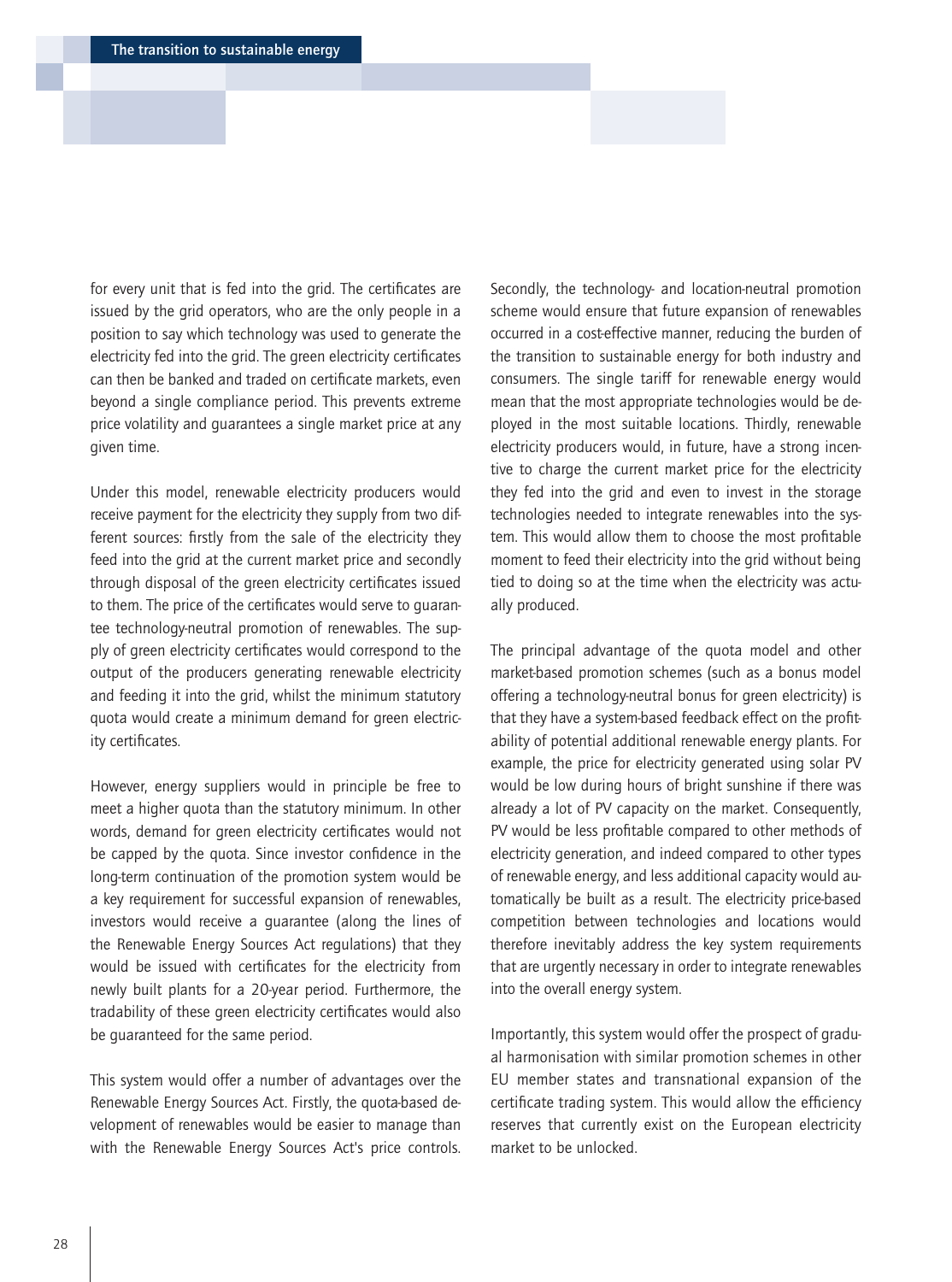It should be remembered, however, that any new instrument for promoting renewables, including quota models, will in practice only be as successful as the details of its design allow it to be.26 The design of the new promotion scheme should therefore take into account any unintended incentive effects that it might bring about. Furthermore, it should from the very beginning be subject to academic evaluation by independent third parties as is already the norm in other policy areas, e.g. the introduction of labour market policy measures.

In order to ensure that the new instrument is designed with due care, it will be especially important to take on board the learnings from previous quota-based support initiatives to expand capacity using quota models. These did not initially meet with unqualified success,27 however subsequent modifications enabled them to be significantly improved in terms of both their effectiveness and efficiency.28 The principal keys to the success of quota systems29 established by various empirical analyses have already been taken into account in the model presented above.30

# A safe pathway from the Renewable Energy Sources Act to the quota model

Any market-based promotion model would need to establish a roadmap for the transition from the current Renewable Energy Sources Act. The transition to the quota The second step would then involve the changeover to a market-led, quota-based support system for renewables. Newly built plants would from now on be covered by a green electricity certificate trading system. The existing rights of plants built under the Renewable Energy Sources Act would be protected.32 Priority connection by the grid operators and feed-in priority for renewable electricity would be retained in future expansions under the quota model. The concrete figures for the annual minimum quotas would be derived from the

model could be implemented in two phases.31 The first step towards cost-effective delivery of the expansion targets would involve a short transition period of no more than one year during which the subsidies for all new plants established under the Renewable Energy Sources Act would be harmonised through the introduction of a single rate with immediate effect. This would at least ensure that the construction of additional renewable energy capacity would be guided by the respective cost of producing the electricity, even if the incentive for demand-led supply would remain low. In any case, there would now be a strong incentive to make targeted use of the advantages of particular regional locations in terms of average wind strength and hours of sunshine when building new plants during the transition period, since there would no longer be any supplementary subsidies to compensate for the disadvantages of a given location.

<sup>26</sup> See IPCC 2012, pp. 52–153 and p. 855 ff.

<sup>27</sup> See Butler/Neuhoff 2008; Haas et al. 2011; Klessmann et al. 2011.

<sup>28</sup> See Ragwitz et al. 2012, pp. 15–16; IPCC 2012, pp. 895–907.

<sup>29</sup> See Haas et al. 2011, p. 2192.

<sup>&</sup>lt;sup>30</sup> Offshore wind power plays an important role in electricity production in all the key scenarios for expanding renewables that run up to 2050 (see Section 2.3). In a single quota model, however, this technology, which is still extremely high-risk and costly, would be unlikely to get a lookin, at least for the time being. Assuming that policymakers nevertheless wish to ensure that offshore wind power continues to be promoted in Germany even in the immediate future – and they would need to provide specific reasons for why this should be the case –, then they would have to undertake a critical assessment of whether it would make sense to provide targeted support over and above the quota model for this method of electricity generation by promoting a competitive tender process for the relevant capacity (see SRU 2011, pp. 267–273).

<sup>31</sup> See Sachverständigenrat 2011.

In this respect, the quota model would not undermine investors' expectations - quite the opposite, in fact. The need to find an alternative to the Renewable Energy Sources Act for promoting the transition to sustainable energy was already anticipated, for example, by the Association of German Banks (*Bankenverband*) as long ago as October 2011: "From a regulatory point of view, it will be necessary to reduce and finally completely discontinue feed-in tariffs in the medium to long term. However, any such changes should not be applied retrospectively." The need to provide the stable framework required to ensure investor confidence would be met through the quota model design described above in conjunction with the roadmap outlined in this paper for migrating from the Renewable Energy Sources Act to the quota model.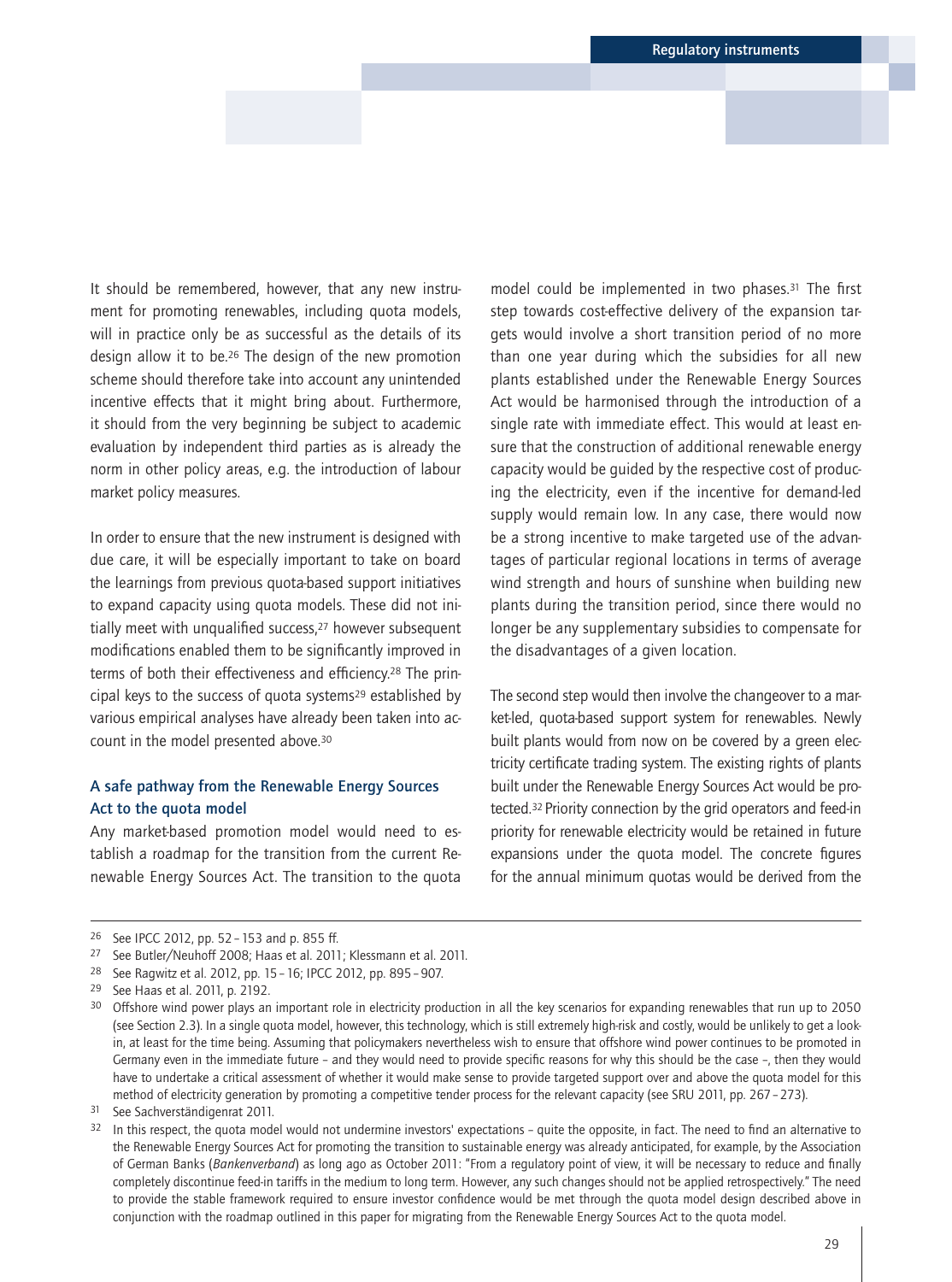<span id="page-29-0"></span>capacity targets for renewables expansion that have already been set by policymakers. The basis for these calculations would be the installed capacity at the time of the changeover from the Renewable Energy Sources Act to the quota model.

It is perfectly possible that the rate at which renewables are expanded could falter as investors learn to make the necessary adjustments. However, in view of the spectacular growth in renewable energy capacity over the past few years and the fact that grid expansion has failed to keep pace with this growth, this would be something that would be very much acceptable, not to say desirable. In the medium to long term, the quota model actually offers policymakers and potential new investors an even more stable framework than the Renewable Energy Sources Act.33 The necessary adjustments to the tariffs under the old system resulted in repeated "closing-down sales", which in turn created a high degree of uncertainty about how much new capacity would be built.34 The quota model, on the other hand, would allow the capacity expansion targets set by policymakers to be implemented in a very long-term and predictable manner. All the market participants would know right from the start what the minimum quotas would be and when they would come into force. In order to meet investors' key need to have a sound basis for their planning, the precise details of how the model would operate would need to be finalised in good time and communicated in a transparent manner.

#### 3.1.2 SECURING REGIONAL BACKUP CAPACITY

There is currently much discussion regarding the need to support the provision of guaranteed power plant capacity through an additional incentive mechanism known as a capacity mechanism. Politicians often claim that there is a case for capacity mechanisms on the grounds that the existing price signals are not currently enough to justify the investment in new facilities that is urgently needed in order to guarantee security of supply.

A number of other fundamental arguments have been put forward as to why the wholesale markets – known as "energy-only markets"35 – may not be enough on their own to guarantee security of supply in the forthcoming market phase during which new facilities are expected to be built at a high rate.36 These include insufficient price elasticity of demand, the fact that consumers will not be prepared to accept price peaks and potential market power problems if shortages arise. Subsidising and prioritising the construction of additional plants supplying fluctuating amounts of renewable energy with very low marginal costs – in particular PV and wind power – will only serve to accentuate the challenges facing the energy-only market that have been identified in the literature.

<sup>&</sup>lt;sup>33</sup> Feed-in tariffs such as those provided for by the Renewable Energy Sources Act protect investors against most of the risk categories that are relevant to the renewable energy sector (see the overview in Ragwitz et al. 2012, p. 45). They are therefore often wrongly considered to minimise the overall risks. In actual fact, rather than simply disappearing, the relevant risks end up having to be borne by other actors. Theoretical modelling studies indicate that, in the long term, the sum of risks borne by society as a whole is, if anything, likely to be lower under a quota model than under a feed-in tariff system (see Schmalensee 2012, p. 62).

<sup>&</sup>lt;sup>34</sup> This problem will only be accentuated by the compromise on future initiatives to promote solar PV reached in the German parliamentary committee that mediates in disputes between the lower and upper houses shortly before this acatech POSITION PAPER was finalised. In addition to a further reduction in the tariffs, it was agreed that PV will only continue to receive support under the Renewable Energy Sources Act until a total capacity of 52 gigawatts is achieved. Starting from the existing installed capacity of around 28 gigawatts, if we assume that capacity continues to expand at a rate of about 7 gigawatts a year, the subsidies for new plants could end as early as 2016. The combination of a cap on the maximum capacity accompanied by falling subsidy levels could stoke competition to build new plants over the next few years, resulting in higher costs (see Mihm 2012).

<sup>&</sup>lt;sup>35</sup> An electricity market is known as an "energy-only market" if, as has hitherto been the case in Germany, no separate payments are made for providing generating capacity, meaning that in principle it is only electricity wholesale prices that can provide the necessary incentives for investment in generating capacity (see Böckers et al. 2012, p. 6).

<sup>36</sup> See EWI 2012, p. 7 ff.; Böckers et al. 2012, p. 4 ff.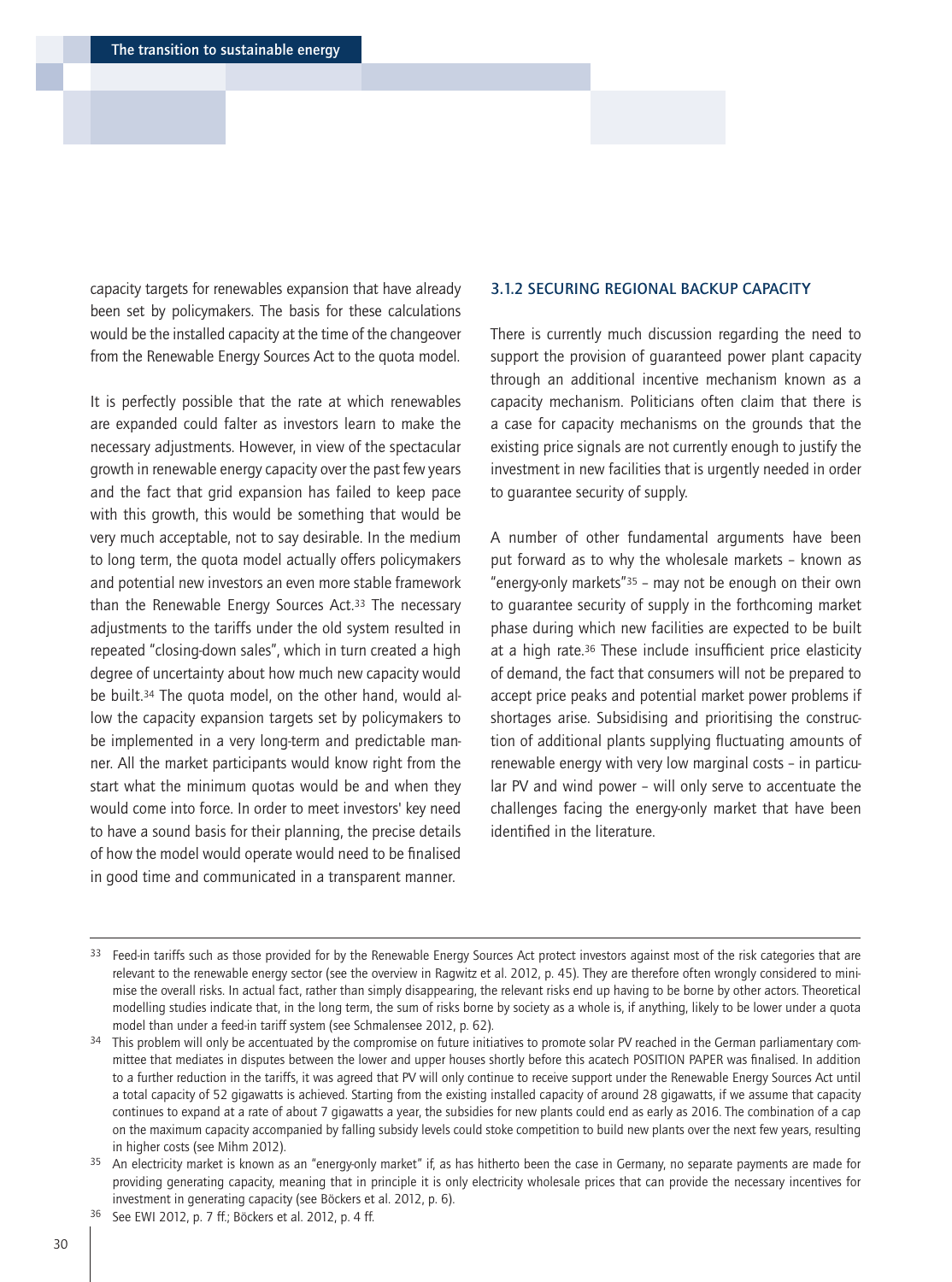#### Capacity mechanisms at national level

A variety of recent studies have addressed the possible introduction of these mechanisms, the latest of which was commissioned by the Federal Ministry of Economics and Technology (*BMWi*) and is entitled "Investigation of a Future Electricity Market Design"37. The studies demonstrate that, despite the partial shutdown of nuclear power plants in March 2011, Germany's single price area currently still provides enough power plant capacity to cover peak load periods. It thus appears that the introduction of capacity mechanisms in order to guarantee profitable investments in power plants within the single price area is not necessary in the short term.

Nevertheless, these studies also show that, from around 2020, the requirements for new backup capacity construction will reach a point that, for a variety of reasons, could pose serious challenges for the existing energy-only market. However, although the introduction of capacity mechanisms could guarantee some measure of security of supply, it would be accompanied by other effects, such as higher transaction costs, the danger of ad-hoc political interventions and the distortion of the market. The available studies indicate that it will be necessary to carry out careful assessments before introducing capacity mechanisms at national level, although there is still plenty of time for this to be done.

In principle, policymakers face the same challenges in this context as they do with regard to the promotion of renewable energy (chapter 3.1.1). State intervention cannot be convincingly justified simply on the grounds that a supposed problem (be it capacity bottlenecks or market failure) has been identified in very broad terms. Instead, concrete reasons for the intervention should be established and their

validity should be tested empirically on an ongoing basis. Based on these criteria, an effort should then be made to evaluate the success of the State intervention in terms of its effectiveness and efficiency in delivering the relevant goals.

### Regional capacity bottlenecks

Even if Germany as a whole still has enough generating capacity, capacity shortfalls can still occur in individual regions. Regional grid bottlenecks can sometimes prevent the available capacity (on one side of the bottleneck) from being used to meet the demand (on the other side). If several different price areas existed in Germany, these shortfalls would translate into corresponding price differences, thus sending out different investment signals for different locations. However, German legislation still requires a single price area to be maintained, meaning that these signals are not being sent. Traditionally, grid bottlenecks have been managed using what is known as redispatch management38. However, only the approximate value of the variable costs is reimbursed to the power plants used to effect the redispatch and consequently no additional incentive to invest is created.

Nüssler (2012) shows that if power plants in the south of Germany continue to be shut down whilst new conventional capacity continues to be built, particularly in the west and north of the country, a capacity shortfall could occur in the south in the foreseeable future. The likelihood of this happening will be even greater if the delays that have plagued the expansion of the German grid in the past continue. However, capacity mechanisms without a regional component would not help to address this challenge, since the decision on where to locate power plants would continue to be taken on the basis of the prevailing myth of an entirely congestion-free grid throughout the single price area, thus

<sup>37</sup> EWI 2012.

<sup>&</sup>lt;sup>38</sup> When bottlenecks occur, redispatch management relieves certain lines in the grid by shifting the electricity fed in by power plants to different locations. The grid operator intervenes in power plant deployment by instructing individual generating units to increase or decrease production. Redispatch management is not a market-based process, since it does not convey the price signals generated by the bottleneck to the responsible market players. Whilst it can provide a temporary fix, it is no substitute for the grid expansion required to achieve a permanent solution to long-term bottlenecks. (Sources: www.amprion.net/glossar; www.swissgrid.ch/swissgrid/de/home/experts/ppo/redispatch\_measures.html).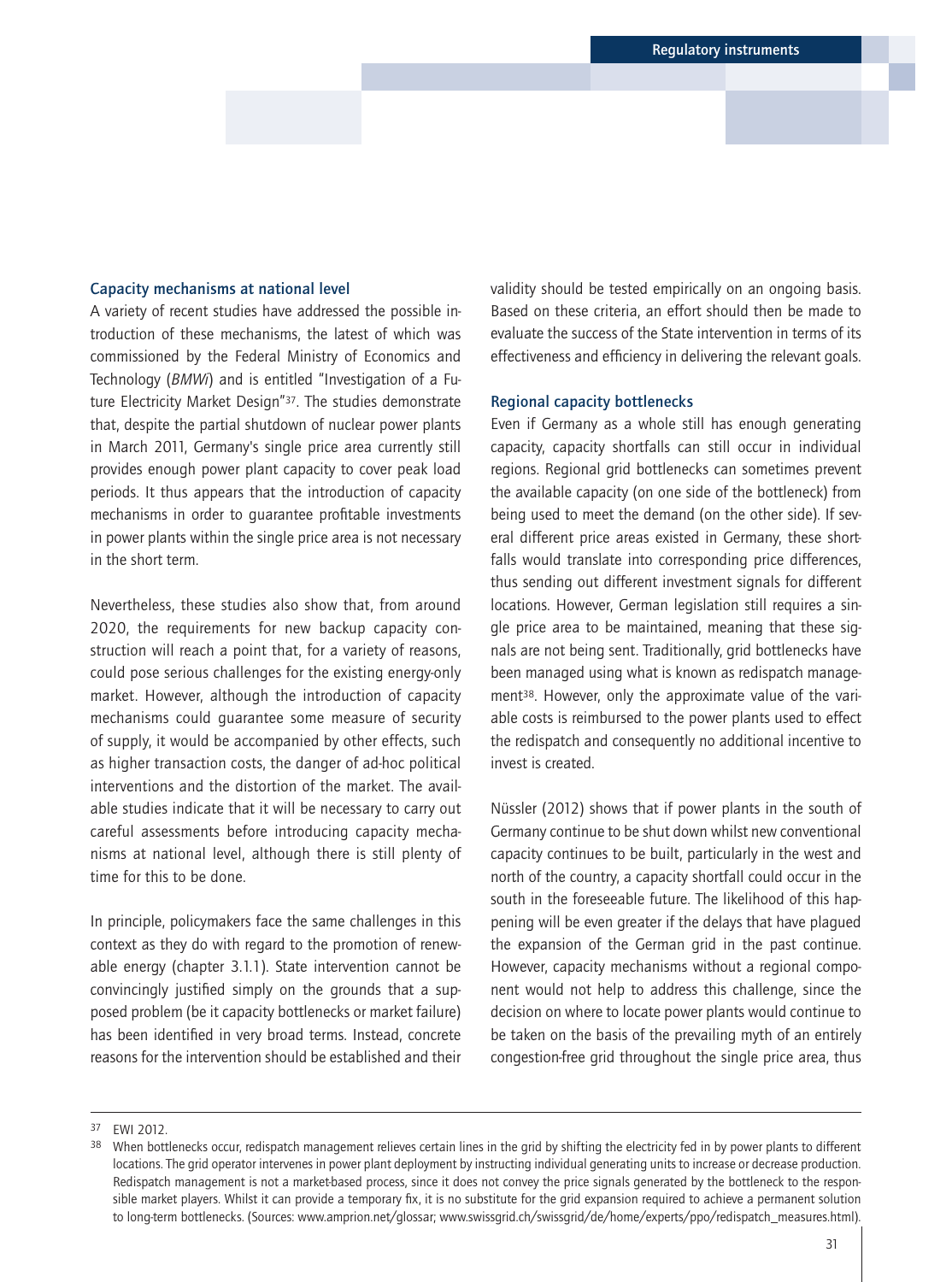<span id="page-31-0"></span>completely failing to take the real situation of the grid in different locations into account.

Possible approaches as to how the geographical dimension could be better taken into account include creating different price areas or, if the single price area is maintained, modifying the redispatch mechanism so that it provides proper incentives or introducing a geographical generation component for grid connection. There is a major need for further research in this area. In view of the expected capacity and power grid expansion, this research would seem to be far more urgent than continuing to trial the introduction of national capacity mechanisms.

# 3.1.3 ENABLING SMART GRIDS IN THE DISTRIBUTION **GRIDS**

Two major changes will come about as a result of the increasing role of electricity generated by wind power and solar PV in the future energy system. These are the production of electricity in the distribution grid and the associated load flow reversal on the one hand, and fluctuations in electricity generation on the other. Chapter 2.2 has already discussed potential technical solutions to the problem of fluctuating supply, concluding that it is currently advisable to pursue all the available options. However, in order to tackle the issue of a more decentralised supply, it is necessary to switch our focus to the distribution grids. It is here that the changes in consumption patterns and business models and processes will be most evident.

A decentralised supply requires expansion and technical modification of the distribution grids. Depending on the extent to which wind power and PV are expanded, the distribution grid will need several hundred thousand kilometres of new power lines, compared with "only" a few thousand kilometres for the transmission grid. Until now, investments of this nature were always underpinned by

the principle of being able to guarantee the feed-in of virtually all decentralised production at any given time. In the future, however, the requirement to absorb every single peak in production into the grid would result in a completely excessive expansion of the grid. This is because new grid facilities would be lying unused at times when solar or wind power was not being supplied owing to adverse weather conditions. This points to a fundamental problem in terms of striking a balance between potentially switching off generating facilities – i.e. managing them – and expanding the grid.

The development of smart grids in the distribution grids is necessary, in order to enable generating facilities to react flexibly to grid problems in the event of surpluses of several hours' duration in the distribution grid that cannot be relieved by the transmission grid, or to afford grid operators flexible control over these facilities. This would involve establishing ICT links between generating facilities and introducing comprehensive monitoring at the level of individual distribution grids so that extremely high security of supply standards could continue to be met at an acceptable cost.

An initial concrete requirement for the development of smart grids is a standards-based "energy information network". This could largely use existing ICT infrastructure. Metering devices fitted with small on-board computers and a secure communication link would then need to be provided in the distribution grid to producers and consumers. Under this system, the distribution grid operators will be active enablers for future energy markets as well as ensuring local system stability and providing transmission grid operators with crucial support when it comes to securing the stability of the European electricity system.

A number of possible concrete measures to enable the transition to smart grids were developed and presented in detail in the acatech STUDY "Future Energy Grid"39 . The key recommendations are as follows: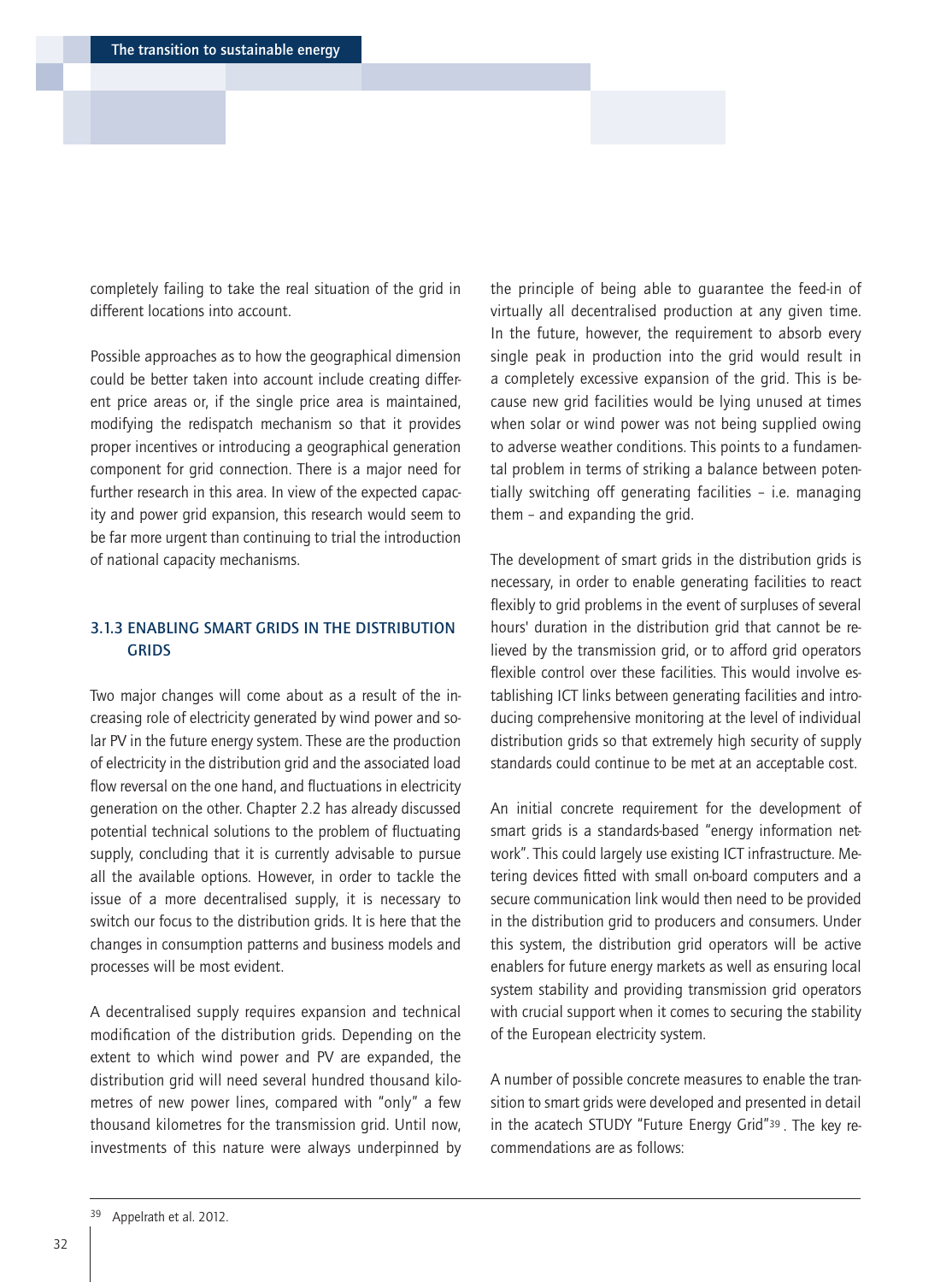- <span id="page-32-0"></span>— Distribution grid operators must be put in a position where they can maintain grid stability even when high quantities of renewable energy are being fed into the grid. If possible, this should be done without market interventions or emergency shutdowns. In order to achieve this, "regional marketplaces" should be established where the grid operators can buy system services for their grids from the relevant balancing group managers (without discrimination). This could be done in a manner not dissimilar to the transmission grid operators' balancing power market.
- It is necessary to regulate when investments must be made in new operating equipment (power lines and transformers) or when to allow room for intelligent management on behalf of the distribution grid operators, in order to secure system stability whilst at the same time reducing the costs associated with the necessary expansion of the grid. Grid fees based on the "polluter pays" principle should also be introduced by law at the distribution grid level. In particular, the institutional framework should in future enable a balance to be found between accelerated grid expansion and market-led shutdowns of renewable energy plants with a view to prioritising costeffectiveness. Ultimately, there is no need for every single spike in electricity production to be passed on to the higher levels of the grid.
- One prerequisite is that grid operators must have incentives to invest in the relevant smart infrastructure. Since not all of the 800 grid operators currently active in Germany will be able to plan and implement the new brand of grid management, a solution needs to be found. Proposals made by the Federal Network Agency (*Bundesnetzagentur – BNetzA*) include merging grids and third-party management.
- There is scope to achieve greater integration of consumers into the market. The first step would be to enable suppliers to estimate their domestic customers' electricity consumption independently and allow them to buy it in and pay for it on the market. This would make

the installation of smart meters and the introduction of variable tariffs attractive, at least to some customers. A different business model would come about if variable tariffs were used to contribute to system services or to help even out fluctuations in electricity generation. Consequently, smart grids and the market integration of renewable energy production are a key *requirement* for the introduction of smart meters in Germany.

The new electricity supply structures that are emerging are reminiscent of the Internet, and it has not taken long for people to start talking of an "Internet of Energy". A parallel can be drawn in terms of people's willingness to invest. All the successful Internet business models are based on the existence of an infrastructure that is available to all the participants and is underpinned by widely accessible standards. Major innovations thus benefit from low entry barriers and a large market. Furthermore, low transaction costs mean that they are able to generate huge sales figures from a large number of small transactions. In order to develop smart grids, an energy information network modelled on the Internet should therefore be established as a market enabler. This would have to reflect international standards as far as possible, in particular to ensure that international markets could be tapped into. Much work still needs to be done with regard to the regulation of the electronic meters, market communication and operator model.

# 3.1.4 ENABLING INVESTORS TO BUY INTO THE TRANSITION TO SUSTAINABLE ENERGY

Anyone wishing to make an investment needs to have enough equity at their disposal. In many cases, grid operators and suppliers will have insufficient capital reserves to cover the level of investment that is going to be required over the next few years. It will therefore be crucial to attract institutional or financial investors to help finance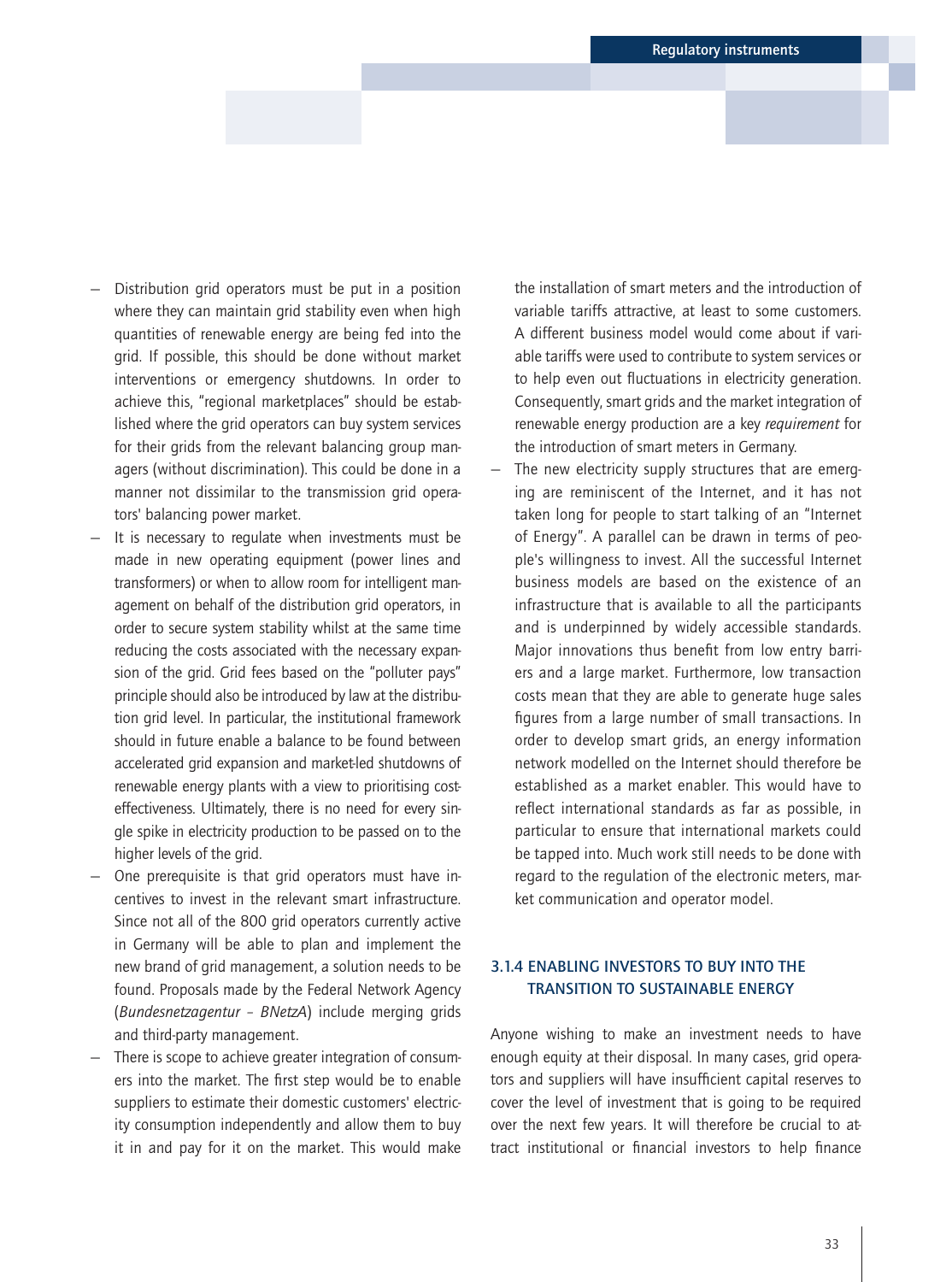these initiatives. There are two key considerations that apply to all equity investors but in particular to those people investing in the industry for the first time: 1. the risk-return ratio and 2. the degree of confidence with which this ratio can be calculated. The latter is especially dependent on the predictability and reliability of the regulatory framework. Especially in the case of first-time institutional investors in the industry (insurance companies, pension funds, etc.) it would appear that the second factor is currently by far the more important of the two.

Any modification of the framework will thus initially cause the financing institutions to adopt a cautious attitude towards investment while they learn how to calculate the impact of the new framework on the risk-return ratio of the different projects. Any changes to the framework should therefore be made as gradually as possible. Should this not be possible, as is the case with the Renewable Energy Sources Act (see above), any fundamentally new mechanisms should – both in terms of when they are introduced and how they are designed – place particular emphasis on ensuring that market players are rapidly able to understand how they work.

The deprivatisation and return of many distribution grids to local authority control is a worrying trend, especially in view of the need for investment in both transmission and distribution grids. There is a danger that this will lead to at least partial fragmentation of the grids, with a subsequent loss of economies of scale, making investments in upgrading the grids more expensive. If deprivatisation continues, there is also a danger that investments in grid infrastructure would be primarily governed by local authority budget considerations and would focus far less on the requirements of the other energy industry players such as producers, transmission grid operators and consumers.

Finally, smaller operators are unlikely to be able to cope with the increasingly complex ICT-based management of smart grids. Moreover, it is not clear how local authorities are going to find the capital needed to finance the necessary investment in the grid from within their often rather overstretched budgets. As such, deprivatisation would in any case need to be accompanied by innovative financing partnerships with first-time investors in the industry.

It should be possible to draw on a wide palette of innovative financing instruments, including long-term loans, but also e.g. public participation models, fund models, securitisation and project bonds. The relevant legal and regulatory frameworks should be adapted in order to allow institutional investors but also the widest possible range of other investors to buy into the transition to sustainable energy.40 This could help to broaden the base of support for the transition whilst also reducing reliance on individual investors or classes of investors. Nonetheless, it remains likely that larger investors and institutional investors will play a more important role in financing capacity expansion in the future than they have done up until now.

The Renewable Energy Sources Act is designed to ensure that investors can be very confident in the returns they can expect from investing in individual plants. The same would not be true of the quota model presented by this acatech POSITION PAPER as an example of a marketbased management approach geared towards integrating renewables into the market. Nevertheless, investor confidence in the likely returns could be increased by offering investment portfolios that spread the risk across a variety of renewable energy plants using different technologies and in different locations. It is true that the guarantee of minimum returns through such a risk diversification strategy would not be directly available to smaller investors, or at least not to the same extent. However, fund and participation models would still allow smaller investors to participate and would also enable diversification-based risk structuring.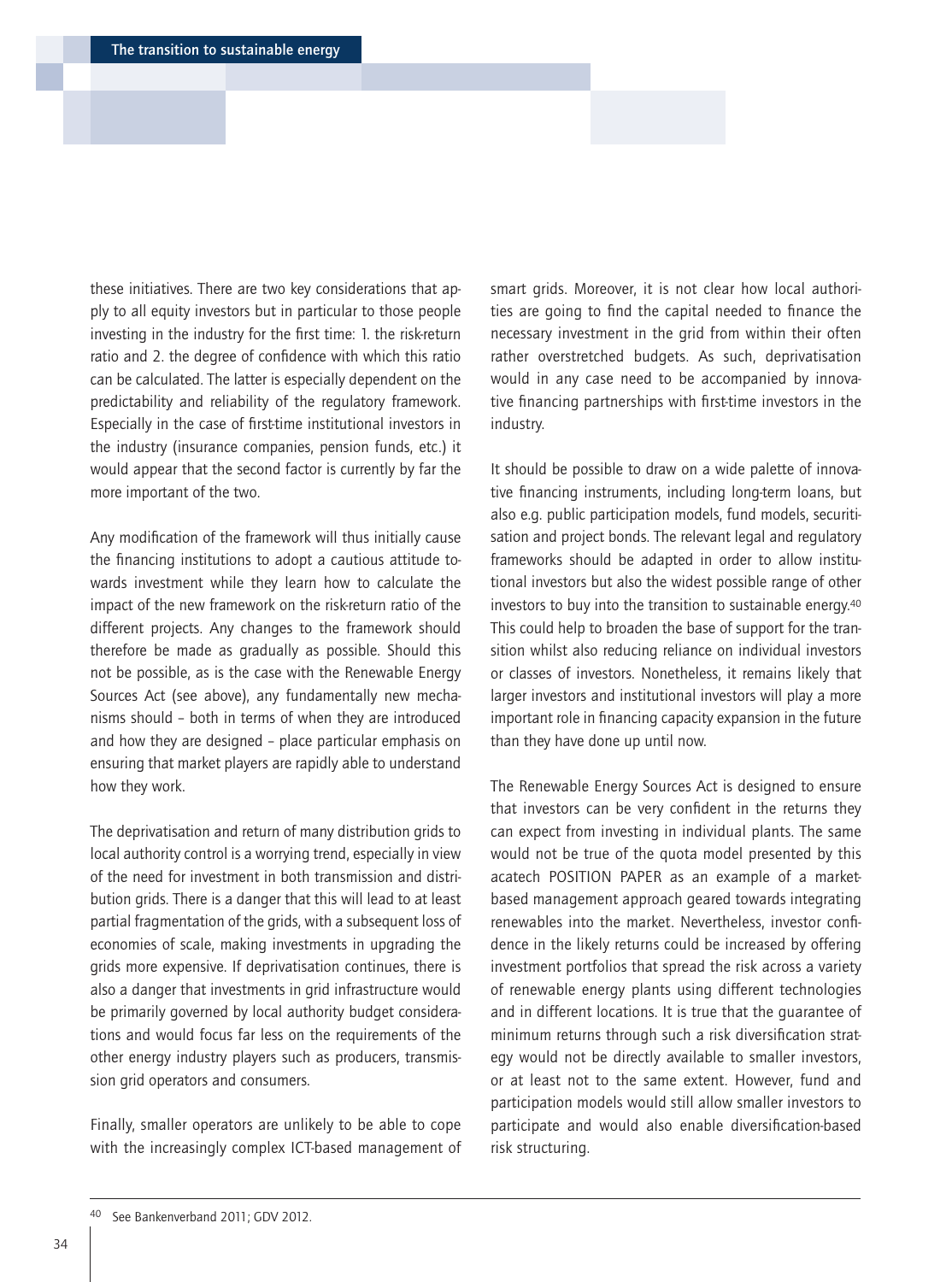# <span id="page-34-0"></span>3.1.5 TOWARDS AN OPEN-MINDED INNOVATION AND TECHNOLOGY POLICY

The ideal innovation and technology policy would establish a reliable price path for greenhouse gas emissions, expand the infrastructure for innovations and ensure unrestricted competition to innovate among private actors. In the context of the transition to sustainable energy, these are the three key requirements for technological progress. If necessary, the quest for innovative solutions to radically transform the energy supply system could be supported by targeted innovation policy interventions. However, these interventions would have to be understood to be part of the innovation process and not simply the realisation of one planner's ideas about what the future will hold.41 Instead of pursuing a policy focused on individual technologies which sails close to the wind in terms of interfering with competition and the market, the State should focus on promoting basic research. In the context of the transition to sustainable energy, this would involve a particular emphasis on materials research.

The design of the Renewable Energy Sources Act fails to meet the above requirements. The artificial creation of a sufficiently large market was intended to ensure the establishment of the supposed technologies of the future in Germany, enabling the companies benefiting from this support to win a lasting share of the global market. The widespread promotion of different generating technologies does in principle make it possible for solutions that are initially less cost-effective to eventually establish themselves on the market. However, there does not appear to be any time limit on how long this instrument for promoting renewables will remain in force, nor does it offer any means of effectively putting a stop to instances of mismanagement as in the case of PV technology.42

The market-based management approach recommended by this acatech POSITION PAPER and the quota model used to exemplify how it could be implemented establish a clear distinction between delivery of the expansion targets and any technology policy goals. The economic policy strategy for the transition to sustainable energy should therefore be supported by a complementary innovation and technology policy. This policy should be open-minded in terms of its results and be prepared to encounter setbacks and to write off some of the resources that have been invested. However, any technology policy interventions and demonstration projects designed to complement the quota model should have a clearly defined timeframe in terms of the duration of their funding and their results should also be subject to critical evaluation 43

# 3.2 INTEGRATING THE TRANSITION TO SUSTAINABLE ENERGY INTO EU ENERGY POLICY

There is currently a lack of coherence between the regulatory frameworks for the electricity sector at EU level and the national and regional levels in Germany. Consequently, it is not possible to guarantee that the explicit targets and implicit secondary conditions will definitely be met. Furthermore, the regulatory framework is very economically inefficient, with major redistributive effects that are increasingly likely to result in political conflicts. In addition, there are a number of significant interactions with neighbouring European countries, both with regard to electricity generation and trading as a result of the single common price and with regard to the grids, for example in terms of electricity transit.

It would therefore appear to be urgently necessary to bring the goals of Germany's transition to sustainable energy into line with EU energy policy and the rules of the single

<sup>41</sup> See Sachverständigenrat 2009.

<sup>42</sup> See Sachverständigenrat 2009; BMWA 2004.

<sup>43</sup> See Sachverständigenrat 2009.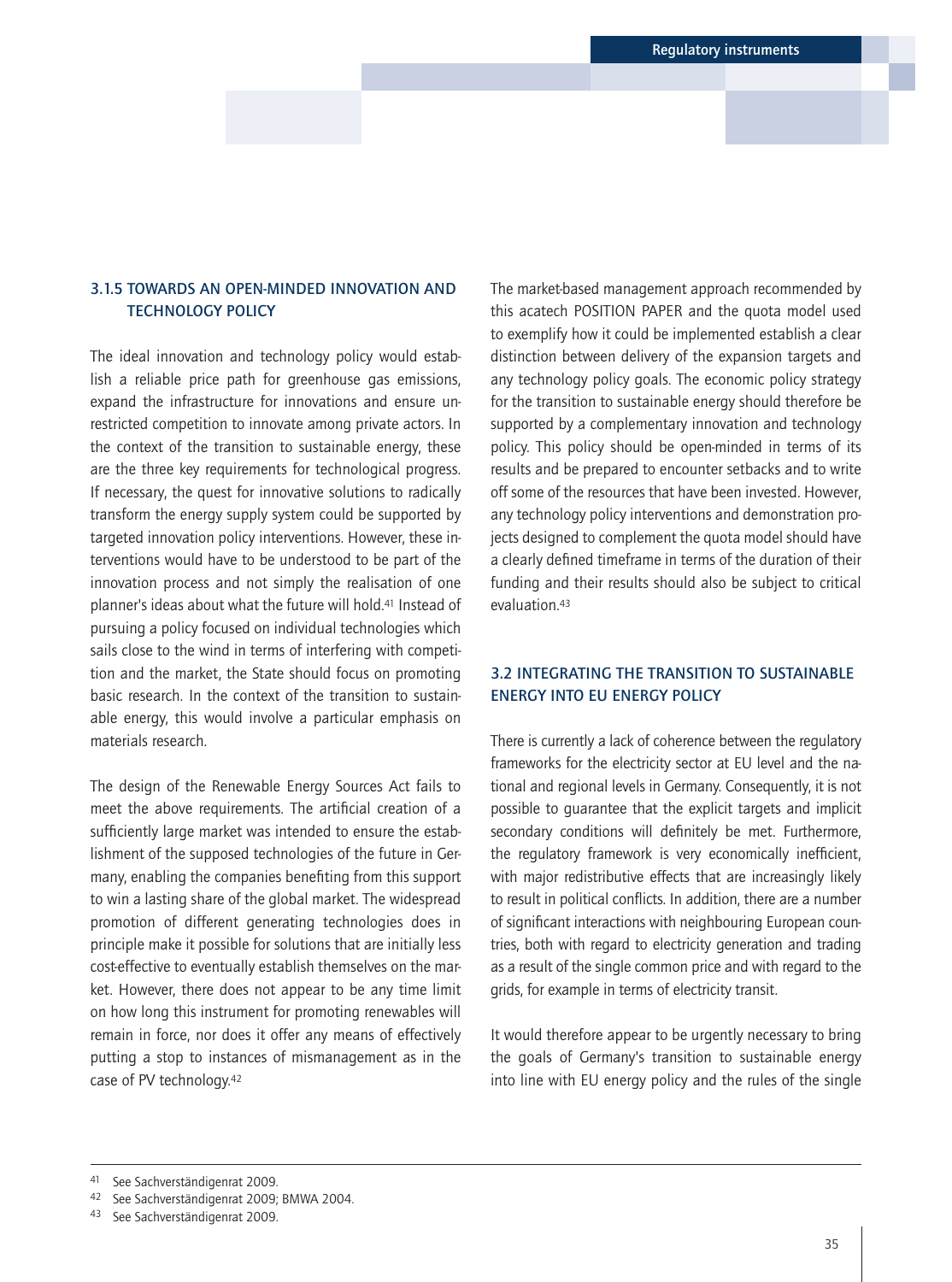<span id="page-35-0"></span>market. In view of the interactions described above, it will also be important to ascertain which of the (national) goals are binding and definitely have to be implemented and which goals are intended to act merely as guidelines at national level. There are three areas that should be focused on at European policy level: the strengthening and long-term expansion of the EU ETS, the progressive introduction and transnational coordination of market-based instruments for promoting renewables in the EU, such as quota models, and the harmonisation of frameworks and secondary conditions accompanied by a conscious effort to discontinue any redundant and consequently inefficient instruments.

# 3.2.1 STRENGTHENING AND EXPANDING EMISSIONS **TRADING**

The main regulatory policy priority at European level should be to strengthen the EU ETS as the chief, cost-effective energy and climate policy instrument and to promote its long-term expansion. Within the EU, the focus should be on coherently expanding the system to include other sectors and on optimising the trading system. In order to achieve the latter, it will be especially important to establish binding long-term carbon reduction targets at European level that extend beyond 2020 and are consistent with climate policy targets. The emissions trading system should be primarily responsible for delivering these targets. Certificate banking beyond a single compliance period should also be allowed, in order to promote more stable price formation.44 In order to strengthen the emissions trading scheme institutionally and ensure that it is not influenced by member states' industrial and redistributive policy goals, its supervision should potentially be entrusted to a predominantly independent institution along the lines of the European Central Bank (ECB).

Any national or European level support measures and regulations to complement the emissions trading scheme should not create the expectation among the European  $\text{CO}_2$  market actors that a significant proportion of the  $\text{CO}_2$ reductions stipulated by the cap can be achieved through extra taxes on  $CO<sub>2</sub>$  emissions, compulsory surcharges on electricity prices or similar non-competitive financing models, thus making it possible to get round or significantly relax the budget restrictions that are effectively imposed by the emissions trading scheme. In the medium term, once the EU ETS has been strengthened as described above, it should eventually be opened up to selected non-European countries so that it can achieve the desired degree of effectiveness in the context of global climate policy.

# 3.2.2 IMPLEMENTING MARKET-BASED PROMOTION OF RENEWABLES TRANSNATIONALLY ACROSS THE EU

Assuming that the EU ETS is strengthened in its capacity as the lead instrument, as described above, existing renewables promotion models in individual EU member states that are based on technology-specific feed-in tariffs along the lines of Germany's Renewable Energy Sources Act should be progressively transformed into technology-neutral models that comply with EU single market rules, insofar as the respective member states still see a need for additional support for carbon reduction technologies over and above the incentives already provided by the emissions trading scheme. In this context, it would be especially beneficial to progressively introduce a standardised, pan-European, market-based system such as a quota model.

Cross-border trading of green electricity certificates under an internationally harmonised quota model could help to further

<sup>44</sup> The literature discusses a variety of additional measures to prevent the short-term collapse of the emissions trading system. In addition to various proposals geared towards reducing the over-endowment of certificates, these also include the establishment of minimum incentives by introducing a minimum price for certificates, the introduction of a price cap for certificates in order to limit any possible pressures and border tax adjustments in order to prevent displacement of emissions to countries outside the EU ETS (see SRU 2011, pp. 249–256; Tindale 2012).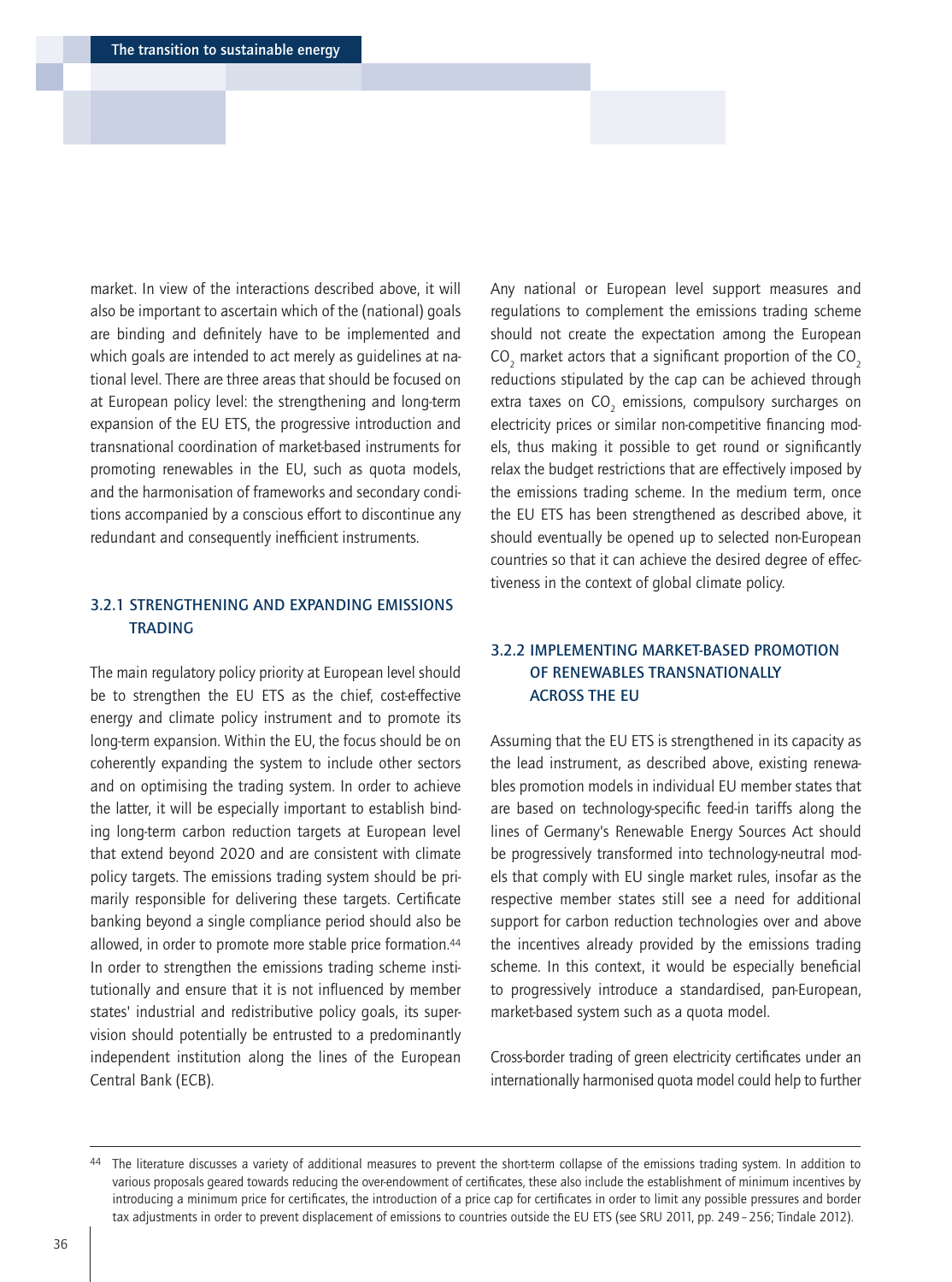<span id="page-36-0"></span>reduce costs, since each country will tend to have specific preferences as to which different generating technologies it uses. Moreover, an international quota model would enable fluctuations in the supply of e.g. wind power to be minimised more effectively at European level than would be possible nationally. Since only a few European countries (the UK, Sweden, Poland, Belgium, Italy and from 2015 also the Netherlands) currently have quota-based systems,<sup>45</sup> the first step following any change to the German system would be at least to create a common certificate market with these countries.46

This harmonised European model could then be progressively expanded to include any other countries that switched to a quota-based approach in the future. The harmonisation of European support mechanisms that would be achieved by so doing would also create a more stable investment environment, meaning that the returns sought by investors would be expected to fall<sup>47</sup>.

# 3.2.3 IMPROVING AND HARMONISING FRAMEWORKS AND SECONDARY CONDITIONS

The energy policy framework and secondary conditions at EU level should be harmonised as far as possible. This harmonisation can and should consciously seek to discontinue any instruments that are superfluous to the EU ETS (and its possible expansion through e.g. an international quota model) and which are therefore inefficient. In this regard, a particularly close look needs to be taken at the EU Energy Efficiency Directive. In view of the current emissions trading scheme, the Directive is now redundant in terms of delivering climate policy goals, however it continues to cost the economy a substantial amount of money.

In addition, the energy mix policy for electricity in Europe should be harmonised, at least for predominantly congestion-free interconnected regions where it is not possible to implement a national energy mix. In Germany's case, the relevant region would at least include France, the Benelux countries, western Denmark, Poland, the Czech Republic, Austria and Switzerland. Moreover, a common understanding of security of supply would have to be developed within this region and would then need to be guaranteed through the appropriate transnational mechanisms and investments. In order to consolidate the transition to sustainable energy at European level, it would also be necessary to establish a common target for the maximum acceptable additional financial burden for electricity consumers. Furthermore, cross-border cooperation between transmission grid operators would need to be enhanced and they would have to be provided with improved access to information on electricity flows within the common European grid.

The final aspect in terms of the harmonisation of the framework and secondary conditions is that Europe's climate and energy policies will need to be more closely coordinated with an appropriately designed research policy. Any climate policy that is to be successful in the long term will require significant technological advances. However, in many areas the basic principles have yet to be developed, for example with regard to energy storage, alternative energy production, carbon capture and storage (CCS) and carbon capture and use (CCU). The extent to which the market can deliver solutions to satisfy the framework conditions of the transition to sustainable energy will be largely determined by the advances made in basic and applied research.48

<sup>45</sup> See Ragwitz et al. 2012, pp. 11–12.

<sup>&</sup>lt;sup>46</sup> The three international cooperation instruments established by the Renewable Energy Directive to help countries meet the binding national renewables expansion targets (statistical transfer, joint projects and joint support schemes) mean that the key legal and institutional requirements are already in place (see Ragwitz et al. 2012, pp. 46–61).

<sup>47</sup> See GDV 2012, p. 7.

<sup>48</sup> The energy research strategy developed by the German academies of science (Leopoldina/acatech/BBAW 2009) proposes a number of research priorities relevant to our future energy supply and places particular emphasis on the need to adopt a systemic and international approach to energy research.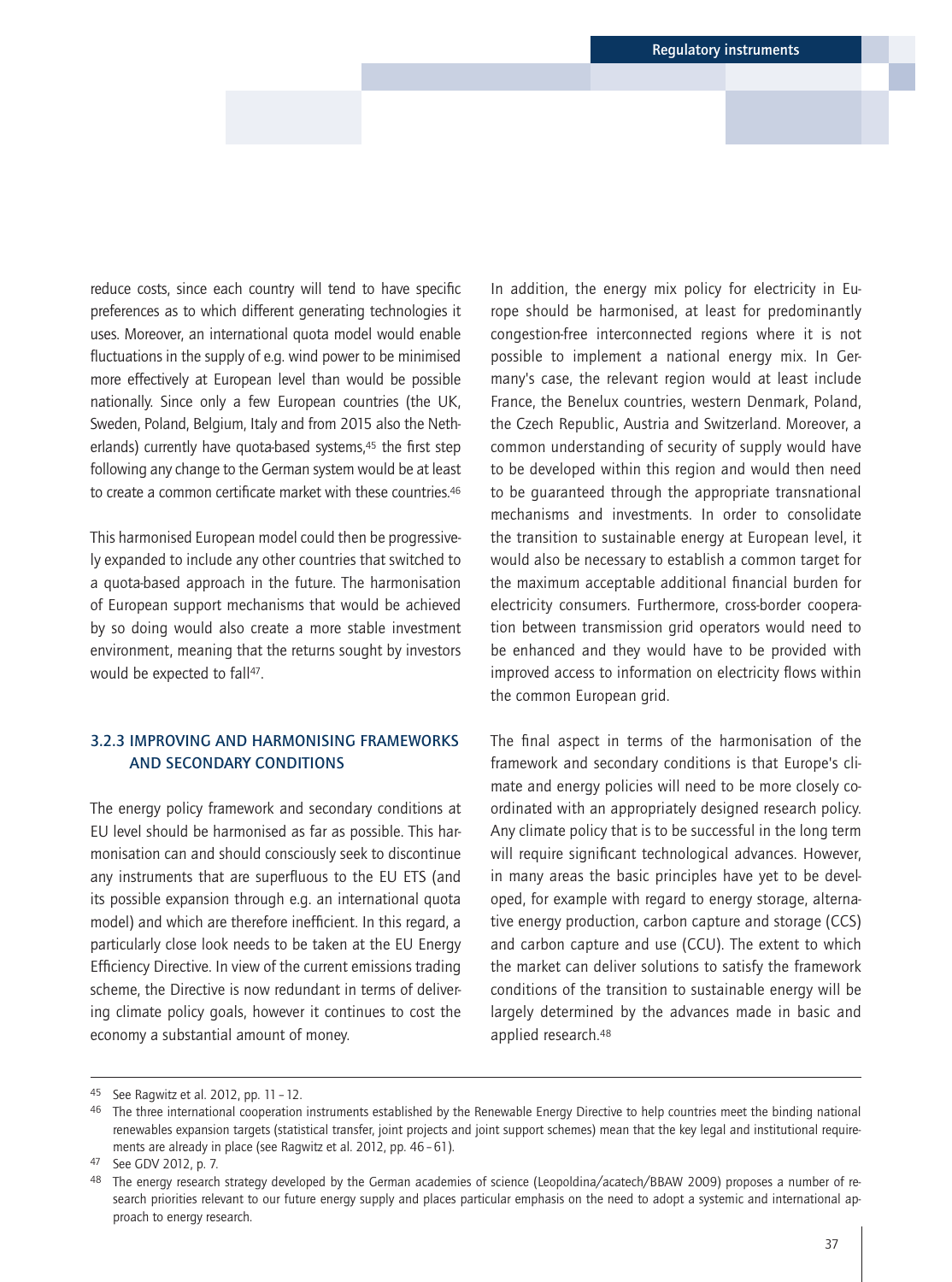# <span id="page-37-0"></span>3.3 OPENING UP THE EU ETS INTERNATIONALLY USING A FUND-BASED MODEL

By switching from the Renewable Energy Sources Act to a market-based support scheme along the lines of a quota model, Germany's massive expansion of solar PV capacity would be halted. As a result, Germany would no longer be financing a huge part of the learning curve for the rest of the world in a specific technology that can undoubtedly make a major contribution to cutting emissions, albeit in other countries where solar radiation levels are higher. In the future, it would therefore seem appropriate for this support, that has hitherto largely been provided through Germany's Renewable Energy Sources Act, to be delivered through an international fund system such as the Green Climate Fund. This would ensure that the costs for promoting the expansion of renewables in developing countries could be shared internationally. It would also lead to greater transparency, since this type of technological, climate-related development aid would now be clearly recognisable as such to the public in the donor countries. It would thus no longer come across as a non-transparent side-effect – unpublicised by policymakers – of a promotion model that was ostensibly designed to achieve very different goals.

#### The interaction between energy and climate policy

In Germany, the transition to sustainable energy is currently mistakenly regarded as a purely national endeavour. In actual fact, however, its ultimate success will depend on whether it can make a significant contribution to reaching an international climate agreement or to the emergence of an international coalition incorporating major newly-industrialised countries and developing nations big enough to achieve a reduction in CO $_{_2}$  emissions that actually makes a difference on a global scale. Germany is quite clearly never going to solve the problem of climate change by going it alone. Indeed, even if Germany were able to achieve zero greenhouse gas emissions, there

would be no measurable or observable impact on the climate. Even Europe will be unable to halt global climate change on its own.49

Ultimately, the huge amount of money invested in transforming Germany's energy system into an electricity supply model based almost entirely on renewable energy can only be justified if everything possible is also done to deliver the goal of cutting emissions not just in Germany but on a global scale. It is therefore urgently necessary to adopt a global perspective to Germany's transition to sustainable energy and ensure that it is integrated into global climate policy. The final section of this acatech POSITION PAPER will therefore present the two most important recommendations that it has made up to this point through the prism of the interdependence between energy and climate policy. This will allow one further key recommendation to be identified.

#### The key challenges for climate policy

There are two fundamental policy issues that need to be addressed in order to solve the problem of climate change. The first is the need to reach agreement on a global carbon budget that defines the remaining capacity of the atmosphere to absorb greenhouse gases. This task can already be said to have been accomplished, insofar as the international community's 2°C target implicitly also establishes a greenhouse gas emissions budget, i.e. the volume of greenhouse gases that humanity can still expect the atmosphere to absorb.

The second is the need to determine the regional distribution of the rights to utilise the atmosphere's absorption capacity. The Copenhagen negotiations failed dismally in this regard. The fundamental reason for the conflict regarding distribution is that although limiting the use of the atmosphere to absorb carbon would create a valuable resource in the shape of emission allowance allocations, it would also lead to the destruction of another, formerly valuable resource, since it would now no longer be possible to extract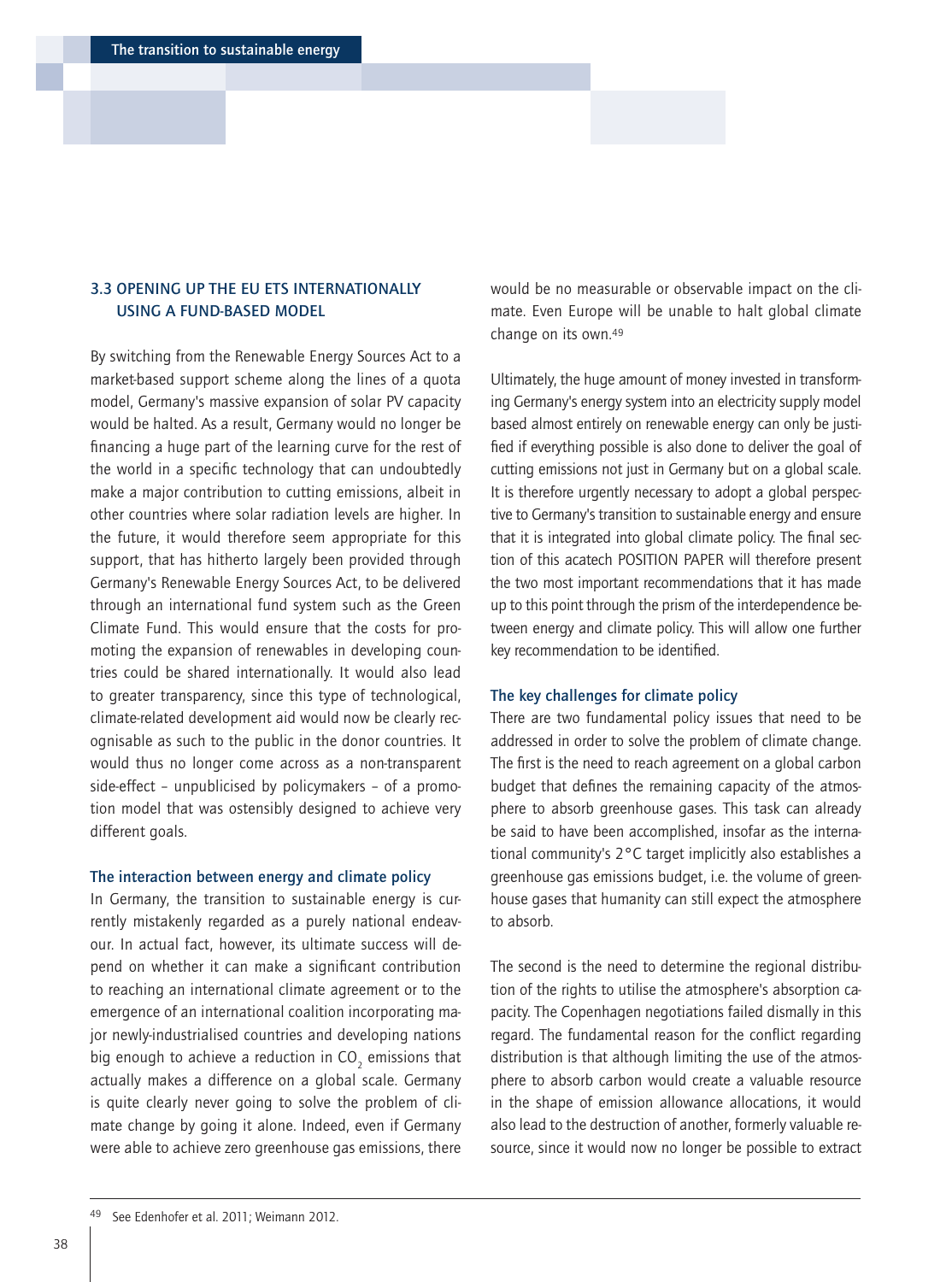and burn a large proportion of the carbon stored in the earth. This would result in major redistribution effects that would affect different countries in different ways.

These distribution issues and conflicts of interests will need to be resolved if an effective climate agreement is to be achieved. The willingness of countries to commit to ambitious climate policy goals will depend on how favourable the specific cost-benefit ratio is and how quickly the costs and benefits accrue and become tangible for governments and voters alike. Consequently, the following three main approaches should be considered<sup>50</sup>: firstly reducing the cost of climate protection through a more efficient carbon reduction policy, secondly linking climate protection agreements with other treaties (issue linkage) and with sanctions (especially trade restrictions) and thirdly linking climate protection agreements with transfer payments (side payments).

First of all, as already argued above, this acatech POSITION PAPER strongly recommends implementation of the first option, e.g. through the introduction of a single quota model throughout Europe. A switch from the Renewable Energy Sources Act to a quota model would allow Germany to reduce the inefficiency of its current renewable energy promotion initiatives whilst at the same time revitalising the EU ETS as the main system for reducing emissions at European level. If successful, the combination of these two factors could constitute a best practice model for reducing the cost of climate protection both in Europe and in other countries and regions throughout the world.

The second measure has already been used, albeit with varying degrees of success, on several occasions in the past – for example Russia's ratification of the Kyoto Protocol in exchange for the EU's undertaking to support its membership of the WTO. Although imposing trade restrictions on countries that refuse to commit to combating climate change may well increase the chances of them cooperating, there is very little that can actually be done

in this regard, since any sanctions could be viewed as protectionist measures that would rapidly enter into conflict with WTO rules.

Against this backdrop, the most promising strategy would appear to be to complement the reduction in the cost of climate protection by using transfer or side payments to work towards a climate protection agreement encompassing as many countries as possible. The cornerstone for this approach was already laid in Copenhagen, when the industrialised nations promised the developing nations financial transfers to the tune of 30 billion US dollars between 2010 and 2012 as well as an annual total of 100 billion US dollars from 2020 onwards, although this last figure is also supposed to include private investments. The Green Climate Fund (GCF) was subsequently established in Cancún with a view to coordinating the promised financial support. The Fund should become operational some time next year and will provide developing countries with support to reduce emissions and adjust to the consequences of climate change.

## A bottom-up process to globalise the EU ETS

This initiative will only succeed if the industrialised nations do actually deliver the level of financial resources that they promised in Copenhagen (if not more). When one considers the amount of money already spent on Germany's transition to sustainable energy and Europe's climate policy, not to mention the resources that are scheduled to be spent in the future, then Europe has no excuse for failing to meet its commitments. However, the contributions to the GCF suffer from the same overall coordination problem as global climate policy as a whole, in the sense that those countries that fail to meet their individual financial commitments are still likely to benefit from the positive effects of the initiative. There is therefore a significant danger for the nations that do contribute to the Fund that their generosity will be exploited by freeloaders, thus ruining any chance of accomplishing the intended effect.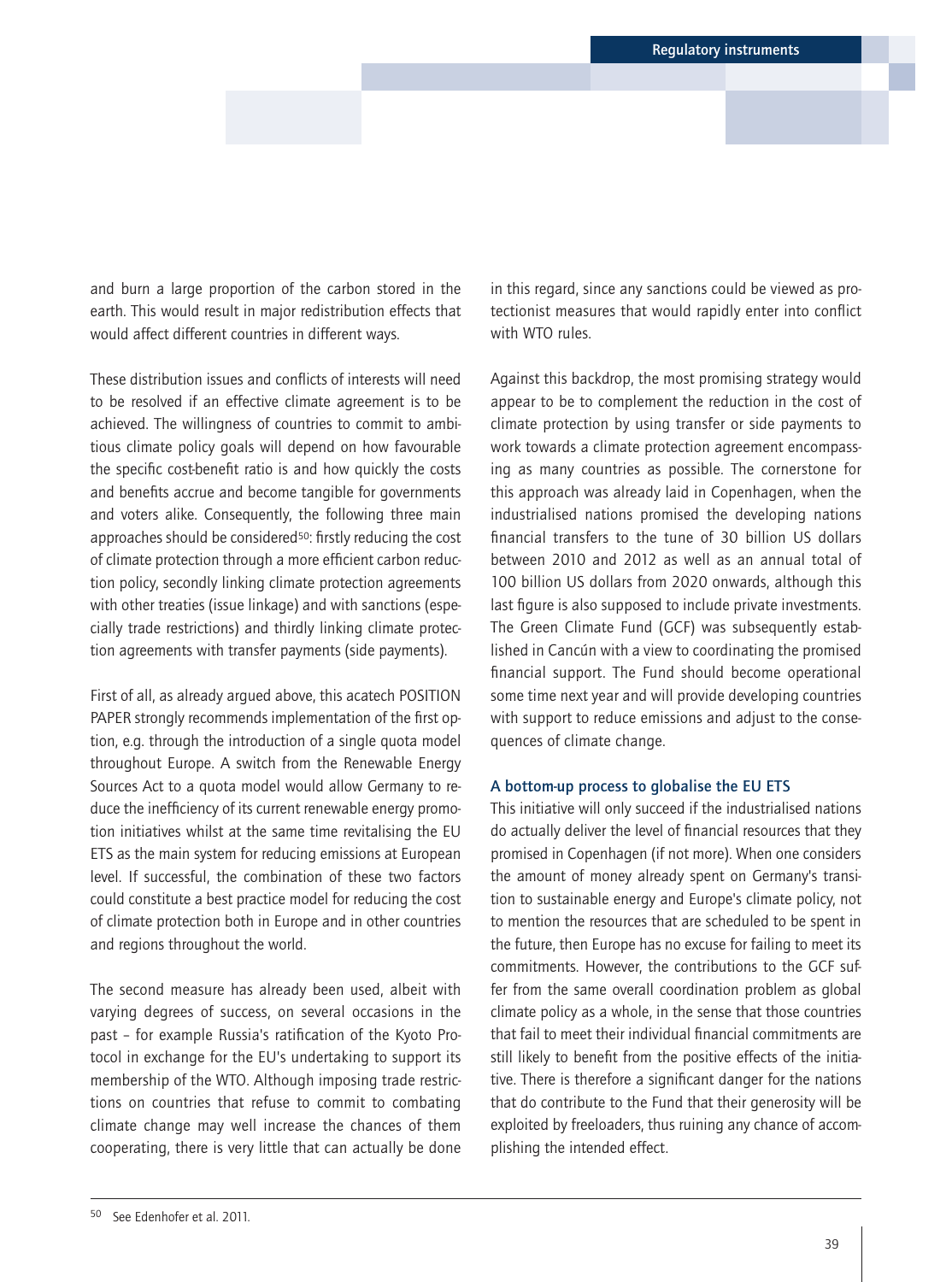As a pragmatic way of complementing this centralised top-down approach geared towards achieving a global climate agreement through transfer and side payments, Europe could provide additional proof that it is serious about leading the way on climate policy by simultaneously adopting a decentralised bottom-up approach.51 This would involve the EU making targeted payments only to those countries prepared to join the EU ETS in exchange. The EU would also commit to using the efficiency gains resulting from the expansion of the emissions trading scheme to make substantial transfer payments to new members from newly industrialised countries and developing nations.52 This bottom-up approach currently seems to offer the best chance of creating an international coalition of nations that is sufficiently large to achieve effective climate protection.

It is important to ensure that the transition to sustainable energy is not confined to shifting the balance of Germany's national energy mix towards renewable electricity. This interim target is in fact no more than a step on the way towards the ultimate goal of preventing the dramatic consequences of irreversible climate change. Consequently, Germany should work at European level to promote the combination of a transfer system and emissions trading scheme as described above. In the final analysis, if it were to prove impossible to forge a major international coalition for effective climate protection in the near future, then even if Germany achieved its own transition to sustainable energy and successfully overcame all the technical, financial and political obstacles outlined in this acatech POSITION PAPER, it would ultimately still have failed in its goal and the billions of euros invested would have been wasted. Consequently, the national transition to sustainable energy will not be enough on its own if Germany genuinely wishes to lead the way in this area.

See Weimann 2012.

Weimann (2012) outlines a possible concrete design for a mechanism that would achieve the necessary redistribution whilst also protecting the nations prepared to make transfer payments against exploitation and ensuring that they would receive an environmental dividend in the long term.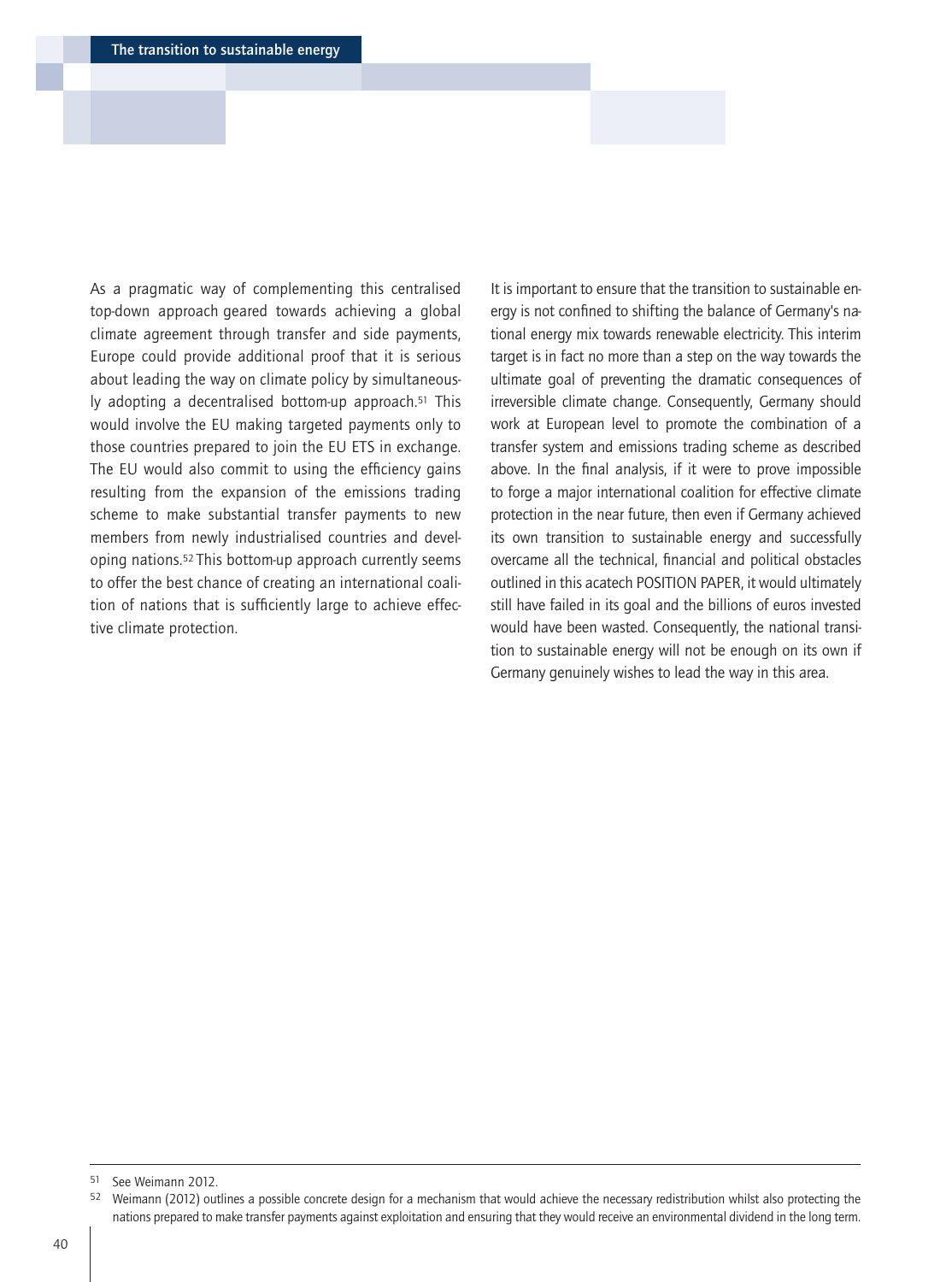# <span id="page-40-0"></span>4 SUMMARY AND KEY RECOMMENDATIONS

This acatech POSITION PAPER discusses the key aspects of how the transition to sustainable energy can be accomplished in a financially viable manner. The decision to focus on regulatory instruments designed to achieve greater cost-effectiveness vis-à-vis the existing energy and climate policy management model is based on the conviction that it will only be possible to deliver the ambitious political and social goals of the transition to sustainable energy by retaining the support of the public and the business community. Policymakers already recognised the importance of this aspect during the parliamentary consultations on the transition and promised that the financial burden arising in particular from the planned expansion of renewables will not exceed the 2011 figure. This position paper makes a number of concrete recommendations designed to establish a credible basis for this commitment.

In a nutshell, the paper urges a fundamental overhaul of the energy sector's regulatory framework based on a coherent and consistent overall design. Instead of continuing to implement new, uncoordinated individual measures, German energy policy in the immediate future should pay special attention to addressing this design issue. The conflicts between goals that will inevitably arise during the course of this process should be resolved decisively rather than being put off until some time in the future.

This acatech POSITION PAPER's three key recommendations are as follows:

- 1. to coherently strengthen the EU ETS as the chief system for promoting a low-carbon energy supply in Europe and to expand it beyond the electricity sector
- 2. the Renewable Energy Sources Act should be replaced as soon as possible by a long-term, market-based

promotion mechanism such as a quota-based support system for renewables using green electricity certificates (quota model) in order to promote more efficient integration of renewables into the energy system and to ensure more cost-effective capacity expansion. This promotion mechanism should then gradually be extended to the rest of Europe in a harmonised manner, and

3. the national measures implemented by Germany as part of its transition to sustainable energy should be integrated into the German and European negotiating strategy with regard to global climate protection initiatives. Furthermore, the EU Emissions Trading Scheme should be progressively extended to include other countries across the globe through transfer and side payments to developing and newly industrialised countries under a fund-based model. This will enable sustainable success to be achieved in the global fight to combat climate change.

In order to guarantee security of supply in Germany as cost-effectively as possible, it is also recommended that the existing mechanisms for adjusting power plant output in response to short-term power grid bottlenecks (redispatch) should be improved as a matter of urgency. The reason for so doing would be to ensure adequate incentives for the provision of secure power plant capacities at a *regional* level. This would potentially allow the threat of supply bottlenecks in certain German regions to be averted. Furthermore, over the next two to three years, the pros and cons of introducing a national capacity mechanism should be carefully assessed in terms of its ability to iron out the increasing number of price peaks forecast to occur in the electricity wholesale market, thereby potentially delivering more stable price signals to investors in new power plant capacity.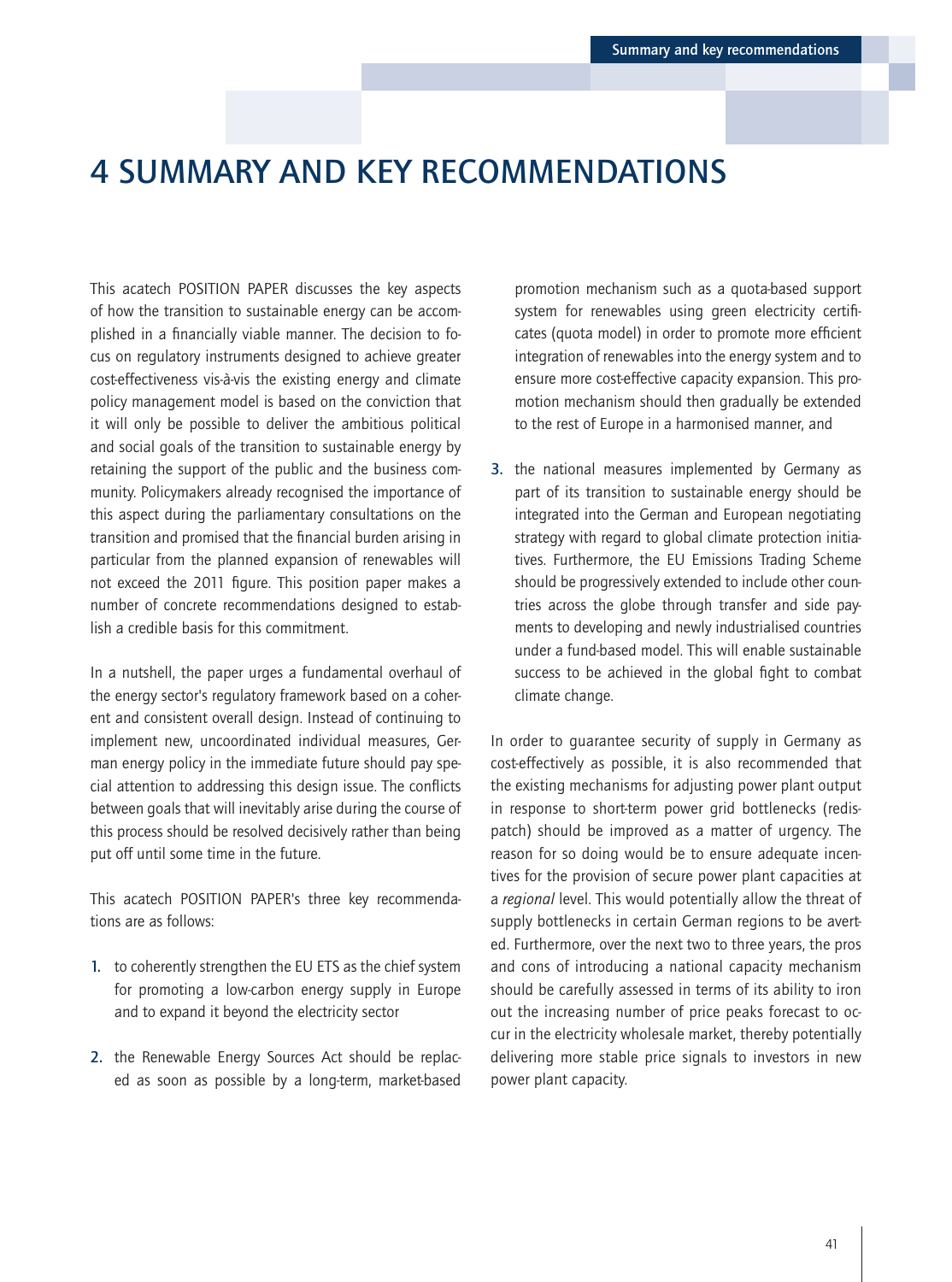# <span id="page-41-0"></span>**LITERATURE**

#### Appelrath et al. 2012

Appelrath, H. J./Kagermann, H./Mayer, C.: *Future Energy Grid. Migrationspfade ins Internet der Energie* (acatech STUDIE), Heidelberg u.a.: Springer Verlag 2012.

## Bankenverband 2011

Bankenverband: *Finanzierung der Energiewende: Investitionssicherheit und innovative Lösungen* (Position paper of the Association of German Banks regarding the transition to sustainable energy), 2011.

# BMWA 2004

Bundesministerium für Wirtschaft und Arbeit (BMWA): *Zur Förderung erneuerbarer Energien, Gutachten des Wissenschaftlichen Beirats beim Bundesministerium für Wirtschaft und Arbeit* (Document No. 534), Berlin 2004.

#### Böckers et al. 2012

Böckers, V./Giessing, L./Haucap, J./Heimeshoff, U./Rösch, J.: *Braucht Deutschland einen Kapazitätsmarkt für Kraftwerke? Eine Analyse des deutschen Marktes für Stromerzeugung* (DICE Ordnungspolitische Positionen No. 24), Düsseldorf 2012.

# BMU 2011

Bundesministerium für Umwelt, Naturschutz und Reaktorsicherheit (BMU): *Erfahrungsbericht 2011 zum Erneuerbare-Energien-Gesetz (EEG-Erfahrungsbericht)*, 2011.

#### Butler**/**Neuhoff 2008

Butler, L./Neuhoff, K.: "Comparison of feed-in tariff, quota and auction mechanisms to support wind power deployment". In: *Renewable Energy* 33, 2008, pp. 1854–1867.

## dena 2005

Deutsche Energieagentur (dena): *Dena-Netzstudie I: Energiewirtschaftliche Planung für die Netzintegration von Windenergie in Deutschland an Land und Offshore bis zum Jahr 2020*, 2005.

## dena 2010

Deutsche Energieagentur (dena): *Dena-Netzstudie II: Integration erneuerbarer Energien in die deutsche Stromversorgung im Zeitraum 2015–2020 mit Ausblick auf 2025*, 2010.

#### DLR 2011

DLR: *Wege zur 100 % erneuerbaren Stromversorgung. Studie im Auftrag des Sachverständigenrates für Umweltfragen*, 2011.

## DLR**/**Fraunhofer IWES**/**IfnE 2012

DLR/Fraunhofer IWES/IfnE: *Langfristszenarien und Strategien für den Ausbau der erneuerbaren Energien in Deutschland bei Berücksichtigung der Entwicklung in Europa und global. EE-Langfristszenarien 2011*, 2012.

### Edenhofer et al. 2011

Edenhofer, O./Flachsland, C./Brunner, S.: "Wer besitzt die Atmosphäre? Zur politischen Ökonomie des Klimawandels". In: *Leviathan* 39 (2), 2011, pp. 201–221.

#### Erdmann 2011

Erdmann, G.: *Kosten des Ausbaus der erneuerbaren Energien. Eine Studie der Technischen Universität Berlin im Auftrag von vbw – Vereinigung der Bayerischen Wirtschaft, Bayerische Chemieverbände, Verband Bayerischer Papierfabriken, Verband der Bayerischen Energie- und Wasserwirtschaft*, 2011.

#### European Commission 2011

European Commission: *Energy Roadmap 2050* (Communication from the Commission to the European Parliament, the Council, the European Economic and Social Committee and the Committee of the Regions), 2011.

#### European Climate Foundation 2010

European Climate Foundation: *Roadmap 2050 – practical guide to prosperous, low carbon Europe*, 2010.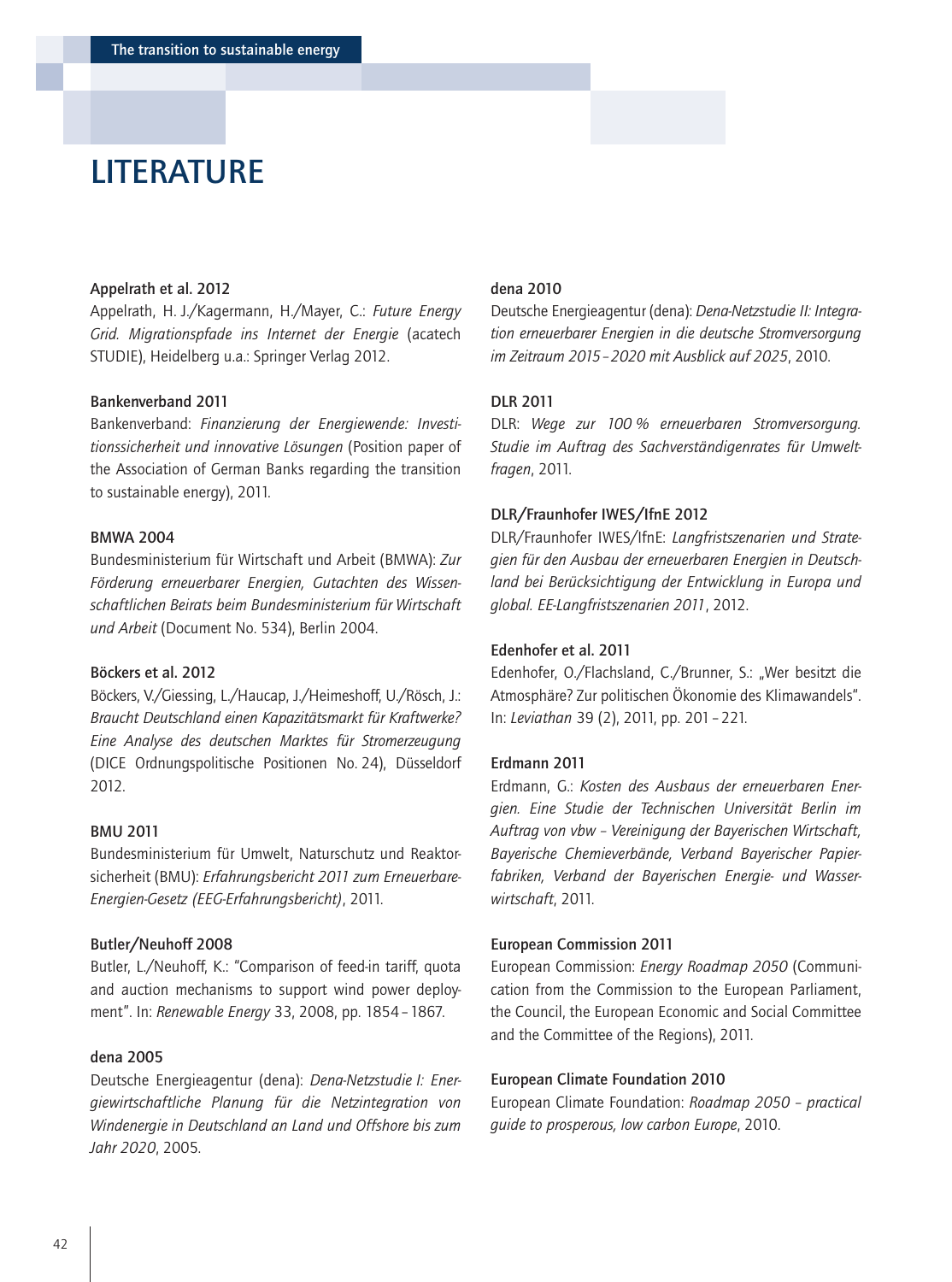## EWI 2012

Energiewirtschaftliches Institut an der Universität zu Köln (EWI): *Untersuchungen zu einem zukunftsfähigen Strommarktdesign. Endbericht zum Gutachten im Auftrag des Bundesministeriums für Wirtschaft und Technologie (BMWi)*, 2012.

### EWI**/**Energynautics 2011

EWI/Energynautics: *Roadmap 2050 – a closer look, Costefficient RES-E penetration and the role of grid extensions*, 2011.

## Frondel et al. 2011

Frondel, M./Ritter, N./aus dem Moore, N./Schmidt, C.: "Die Kosten des Klimaschutzes am Beispiel der Strompreise für private Haushalte". In: *Zeitschrift für Energiewirtschaft*  35, 2011, pp. 195–207.

## GDV 2012

Gesamtverband der Deutschen Versicherungswirtschaft (GDV): *Positionspapier des Gesamtverbands der Deutschen Versicherungswirtschaft: Zur Verbesserung der Bedingungen für Investitionen in Erneuerbare Energien und Infrastruktur*, Berlin 23.03.2012.

### Greenpeace 2010

Greenpeace: *Klimaschutz: Plan B 2050 Energiekonzept für Deutschland*, 2010.

### Haas et al. 2011

Haas, R./Resch, G./Panzer, C./Busch, S./Ragwitz, M./Held, A.: "Efficiency and effectiveness of promotion systems for electricity generation from renewable energy sources – Lessons from EU countries". In: *Energy* 36 (4), 2011, pp. 2186–2193.

# Häder 2005

Häder, M.: "Einspeisevergütungs- und Quotenmodelle zur Förderung der regenerativen Stromerzeugung". In: *Energiewirtschaftliche Tagesfragen* 55, 2005, pp. 610–615.

## IPCC 2012

IPCC: *Special Report "Renewable Energy Sources and Climate Change Mitigation" of the Intergovernmental Panel on Climate Change*, 2012.

## Jägemann et al. 2012

Jägemann et al: *Decarbonizing Europe's Power Sector until 2050 – analyzing the implications of alternative decarbonisation pathways* (EWI Working Paper), 2012.

## Klessmann et al. 2011

Klessmann, C./Held, A./Rathmann, M./Ragwitz, M.: "Status and perspectives of renewable energy policy and deployment in the European Union – What is needed to reach the 2020 targets?". In: *Energy Policy* 39, 2011, pp. 7637–7657.

#### Leopoldina**/**acatech**/**BBAW 2009

Deutsche Akademie der Naturforscher Leopoldina/acatech – Deutsche Akademie der Technikwissenschaften/Berlin-Brandenburgische Akademie der Wissenschaften (BBAW): *Konzept für ein integriertes Energieforschungsprogramm für Deutschland,* June 2009.

#### McKinsey 2012

McKinsey: *Die Energiewende in Deutschland – Anspruch, Wirklichkeit und Perspektiven,* May 2012.

### Matthes 2012

Matthes, F. C.: "Langfristperspektiven der europäischen Energiepolitik – Die Energy Roadmap 2050 der Europäischen Union". In: *Energiewirtschaftliche Tagesfragen* 62, 2012, pp. 50–53.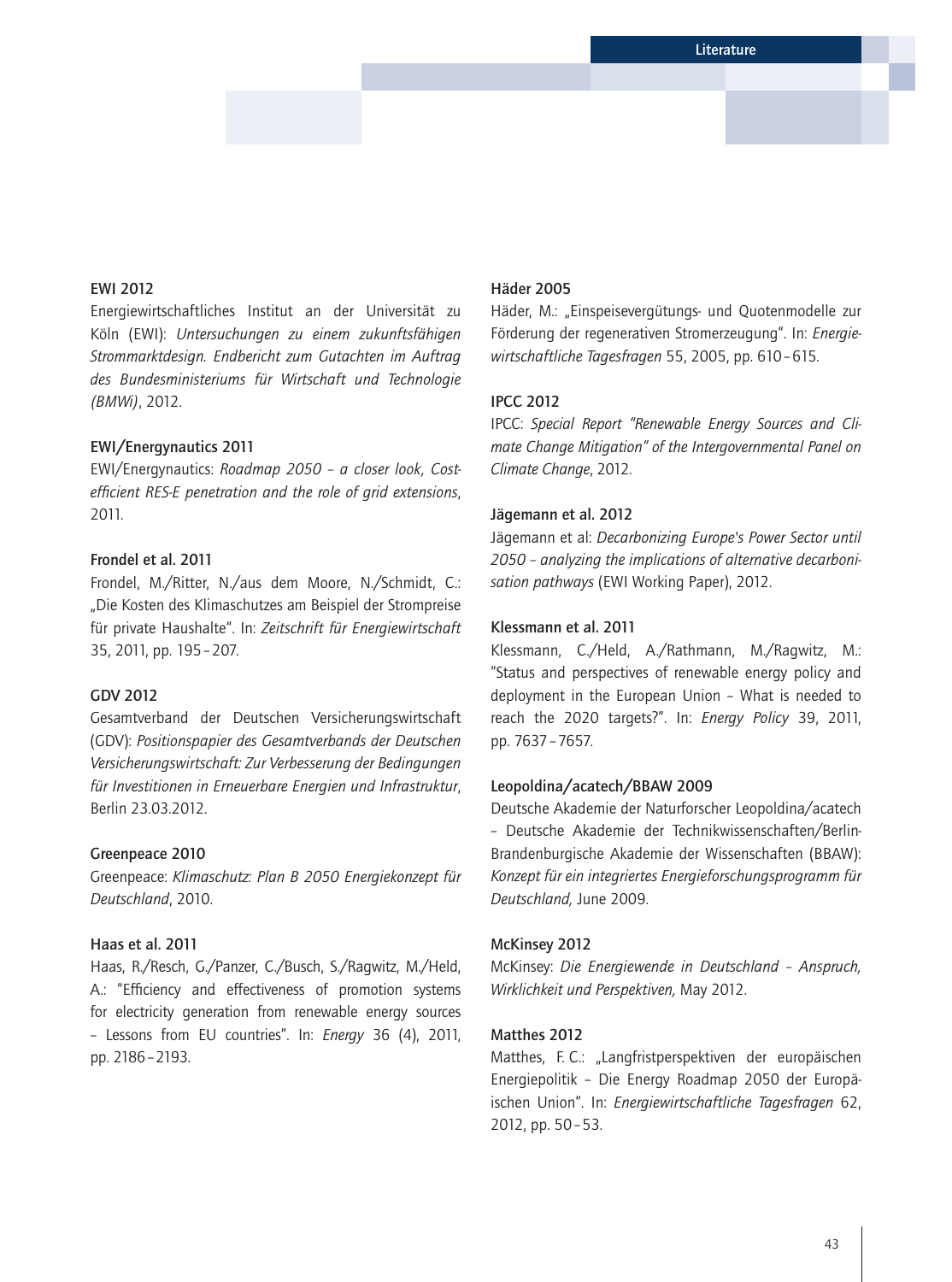## Mihm 2012

Mihm, A.: "Einigung im Streit um Solarstrom-Kürzung". In: *FAZ* (*Frankfurter Allgemeine Zeitung*), 27.06.2012, p. 9.

#### Monopolkommission 2009

Monopolkommission: *Sondergutachten 54, Strom und Gas 2009: Energiemärkte im Spannungsfeld von Politik und Wettbewerb*, 2009.

## Monopolkommission 2011

Monopolkommission: *Sondergutachten 59, Energie 2011: Wettbewerbsentwicklung mit Licht und Schatten*, 2011.

## Morthorst 2003

Morthorst, P.: "National environmental targets and international emission reduction instruments". In: *Energy Policy* 31 (1), 2003, pp. 73–83.

#### Netzentwicklungsplan 2012

50Hertz Transmission/Amprion/TenneT TSO/Transnet BW: *NETZENTWICKLUNGSPLAN STROM 2012 ENTWURF DER ÜBERTRAGUNGSNETZBETREIBER*, URL: http://[www.](http://www.netzentwicklungsplan.de) [netzentwicklungsplan.de](http://www.netzentwicklungsplan.de) [Version dated: 05.07.2012].

## Nüssler 2012

Nüssler, A.: *Congestion and Redispatch in Germany. A model-based analysis of the development of redispatch* (Dissertation), Cologne University 2012.

### Prognos**/**EWI**/**GWS 2010

Prognos/EWI/GWS: *Energieszenarien für ein Energiekonzept der Bundesregierung*, 2010.

### Ragwitz et al. 2012

Ragwitz, M./Steinhilber, S./Breitschopf, B./Resch, G./Panzer, C./Ortner, A./Busch, S./Rathmann, M./Klessmann, C./ Nabe, C./de Lovinfosse, I./Neuhoff, K./Boyd, R./Junginger, M./Hoefnagels, R./Cusumano, N./Lorenzoni, A./Burgers, J./Boots, M./Konstantinaviciute, I./Weöres, B.: *RE-Shaping: Shaping an effective and efficient European renewable energy market. Final report,* 2012*.*

## Sachverständigenrat 2009

Sachverständigenrat: *Jahresgutachten 2009*/*2010 des Sachverständigenrats zur Begutachtung der gesamtwirtschaftlichen Entwicklun*g, 2009.

## Sachverständigenrat 2011

Sachverständigenrat: *Jahresgutachten 2011*/*2012 des Sachverständigenrats zur Begutachtung der gesamtwirtschaftlichen Entwicklung*, 2011.

## Schmalensee 2012

Schmalensee, R: "Evaluating policies to increase electricity generation from renewable energy". In: *Review of Environmental Economics and Policy* 6, 2012, pp. 45–64.

## SRU 2011

Sachverständigenrat für Umweltfragen (SRU): *Sondergutachten "Wege zu 100 % erneuerbarer Stromversorgung" des Sachverständigenrats für Umweltfragen*, 2011.

### Tindale 2012

Tindale, S.: *Saving emissions trading from irrelevance* (CER policy brief), London, June 2012.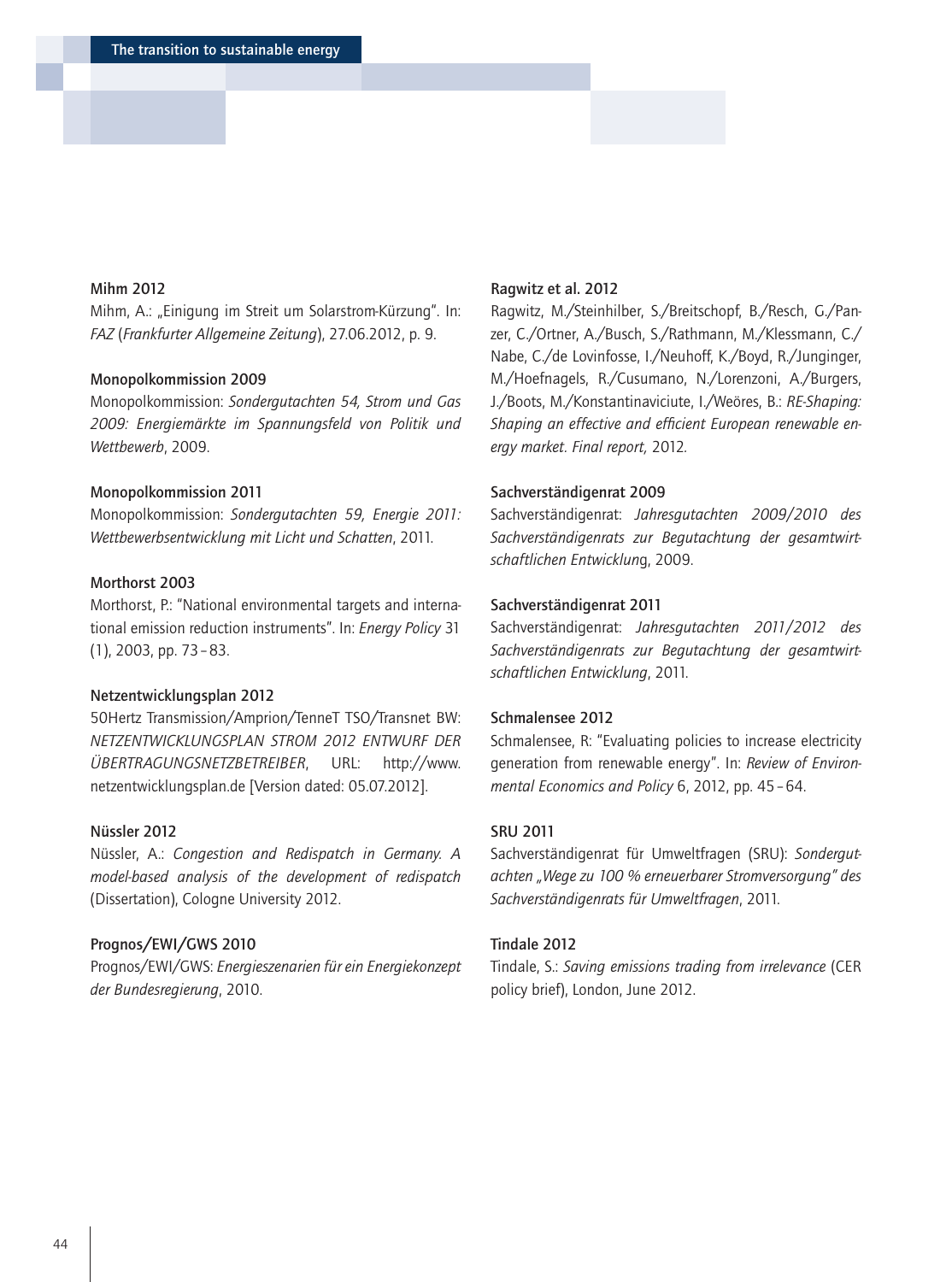# Weber**/**Hey 2012

Weber, M./Hey, C.: "Effektive und effiziente Klimapolitik: Instrumentenmix, EEG und Subsidiarität". In: *Wirtschaftsdienst* 92 (Sonderheft), 2012, pp. 43–51.

# Weimann 2012

Weimann, J.: *Institutionen für die Beherrschung globaler Commons und global öffentlicher Güter. Kurzexpertise für die Enquete-Kommission "Wachstum, Wohlstand, Lebensqualität" des Deutschen Bundestages*, 2012.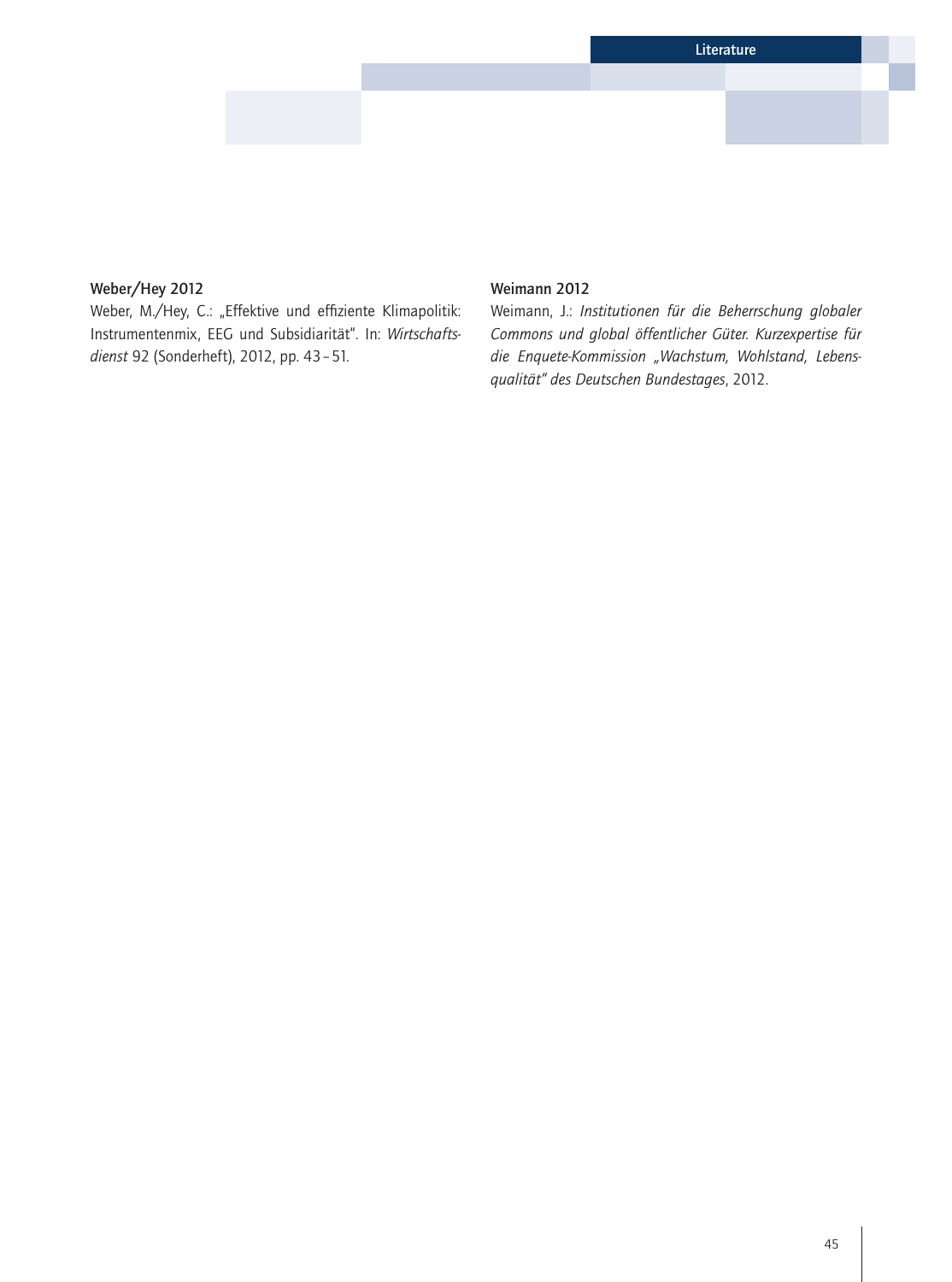The transition to sustainable energy

# > THE FOLLOWING ENGLISH VOLUMES HAVE BEEN PUBLISHED TO DATE IN THE "acatech POSITION PAPER" SERIES AND ITS PREDECESSOR "acatech TAKES A POSITION":

acatech (Ed.): *Driving German Innovation. The role of incubator organisations in the promotion of hightech academic spin-offs* (acatech POSITION PAPER), Munich 2012.

acatech (Ed.): *Georesource Water –The Challenge of Global Change Approaches and requirements for an integrated management of water resources in Germany* (acatech POSITION PAPER), Munich 2012.

acatech (Ed.): *Future Energy Grid. Information and communication technology for the way towards a sustainable and economical energy system* (acatech POSITION PAPER), Munich 2012.

acatech (Ed.): *Cyber-Physical Systems. Driving force for innovation in mobility, health, energy and production* (acatech POSITION PAPER), Heidelberg et al.: Springer Verlag 2011.

acatech (Ed.): *Phasing Out Nuclear Power Safely. Why Germany needs nuclear expertise for decommissioning, reactor safety, ultimate disposal and radiation protection* (acatech POSITION PAPER), Munich 2011.

acatech (Ed.): *Smart Cities. German High Technology for the Cities of the Future. Tasks and Opportunities* (acatech TAKES A POSITION, No. 10), Munich 2011.

acatech (Ed.): *Strategy for Promoting Interest in Science And Engineering. Recommendations for the present, research needs for the future* (acatech TAKES A POSITION, No. 4), Heidelberg et al.: Springer Verlag 2009.

acatech (Ed.): *Materials Science And Engineering in Germany. Recommendations on image building, teaching and research* (acatech TAKES A POSITION, No. 3), Munich 2008.